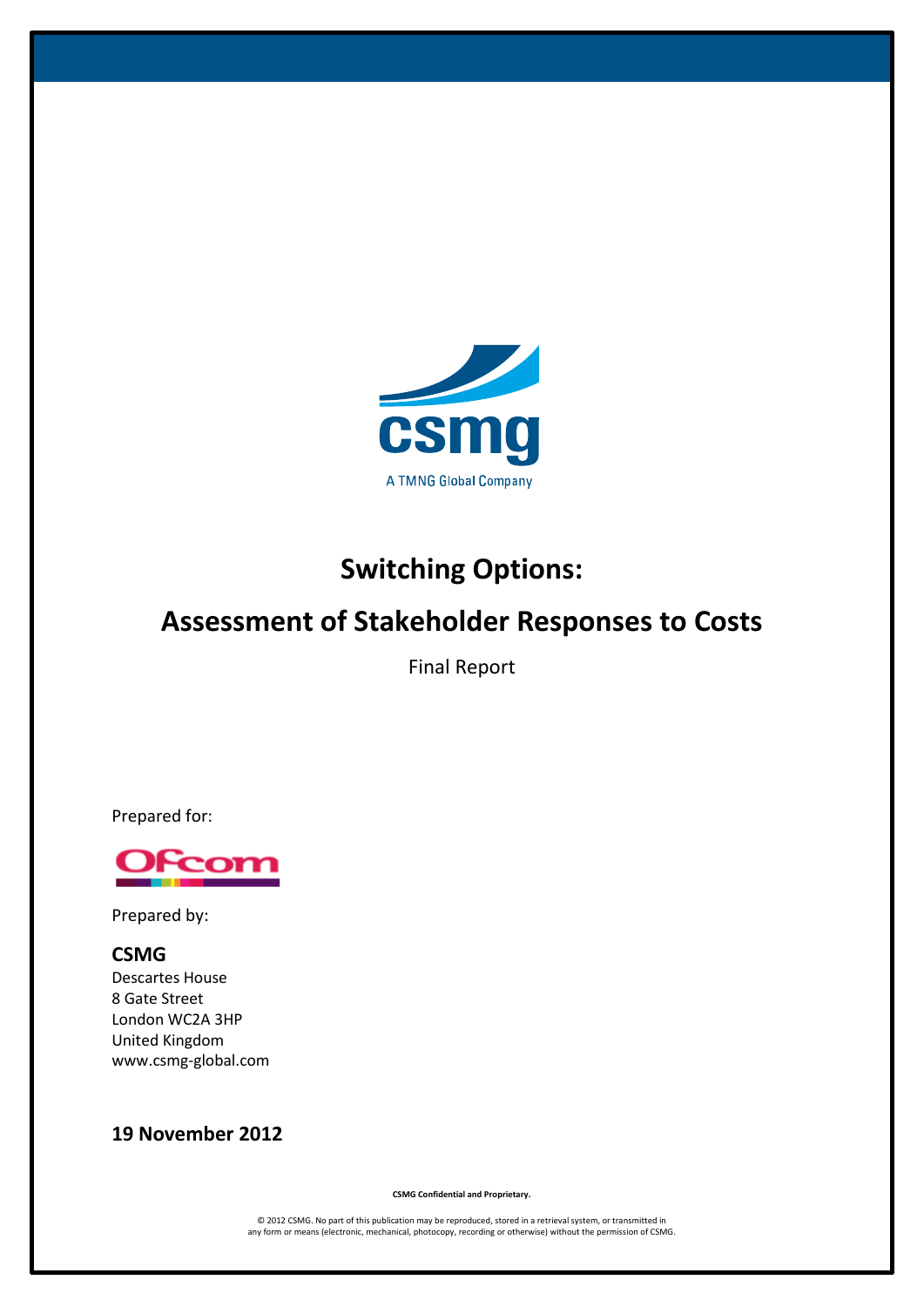# **Table of Contents**

| 1. |                                                                        |  |
|----|------------------------------------------------------------------------|--|
|    |                                                                        |  |
|    |                                                                        |  |
| 2. |                                                                        |  |
|    |                                                                        |  |
|    |                                                                        |  |
|    |                                                                        |  |
| З. |                                                                        |  |
|    |                                                                        |  |
|    |                                                                        |  |
|    |                                                                        |  |
| 4. | Assessment of Input Assumptions Used by PwC - Impact on GPL-TxC 16     |  |
|    |                                                                        |  |
|    |                                                                        |  |
|    |                                                                        |  |
|    |                                                                        |  |
|    |                                                                        |  |
|    |                                                                        |  |
|    |                                                                        |  |
|    |                                                                        |  |
|    |                                                                        |  |
|    |                                                                        |  |
|    |                                                                        |  |
|    |                                                                        |  |
| 5. | Impact of New Cost Areas and Revised Input Assumptions on LPL model 37 |  |
| 6. |                                                                        |  |
| 7. |                                                                        |  |
|    |                                                                        |  |
|    |                                                                        |  |
| 8. |                                                                        |  |

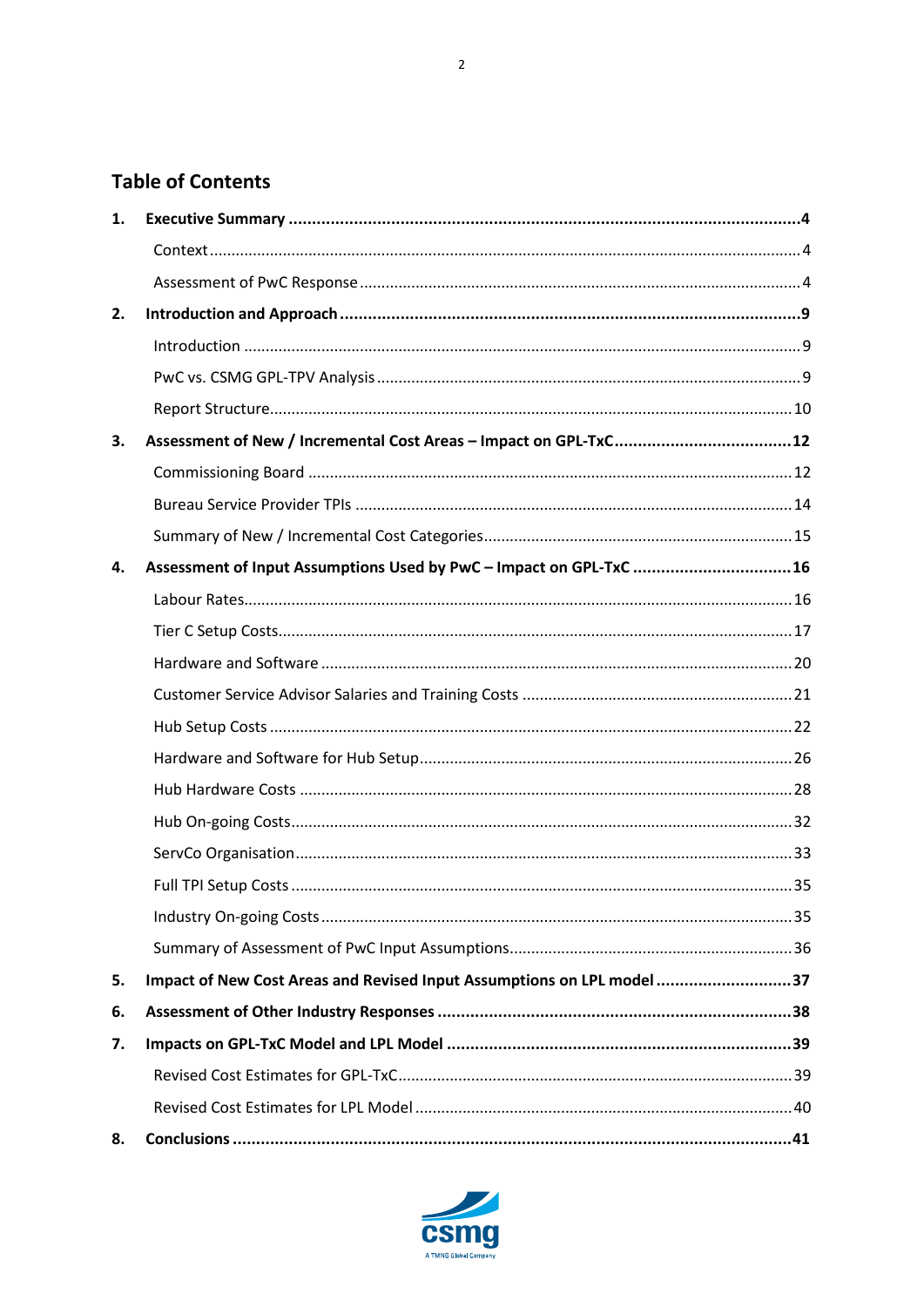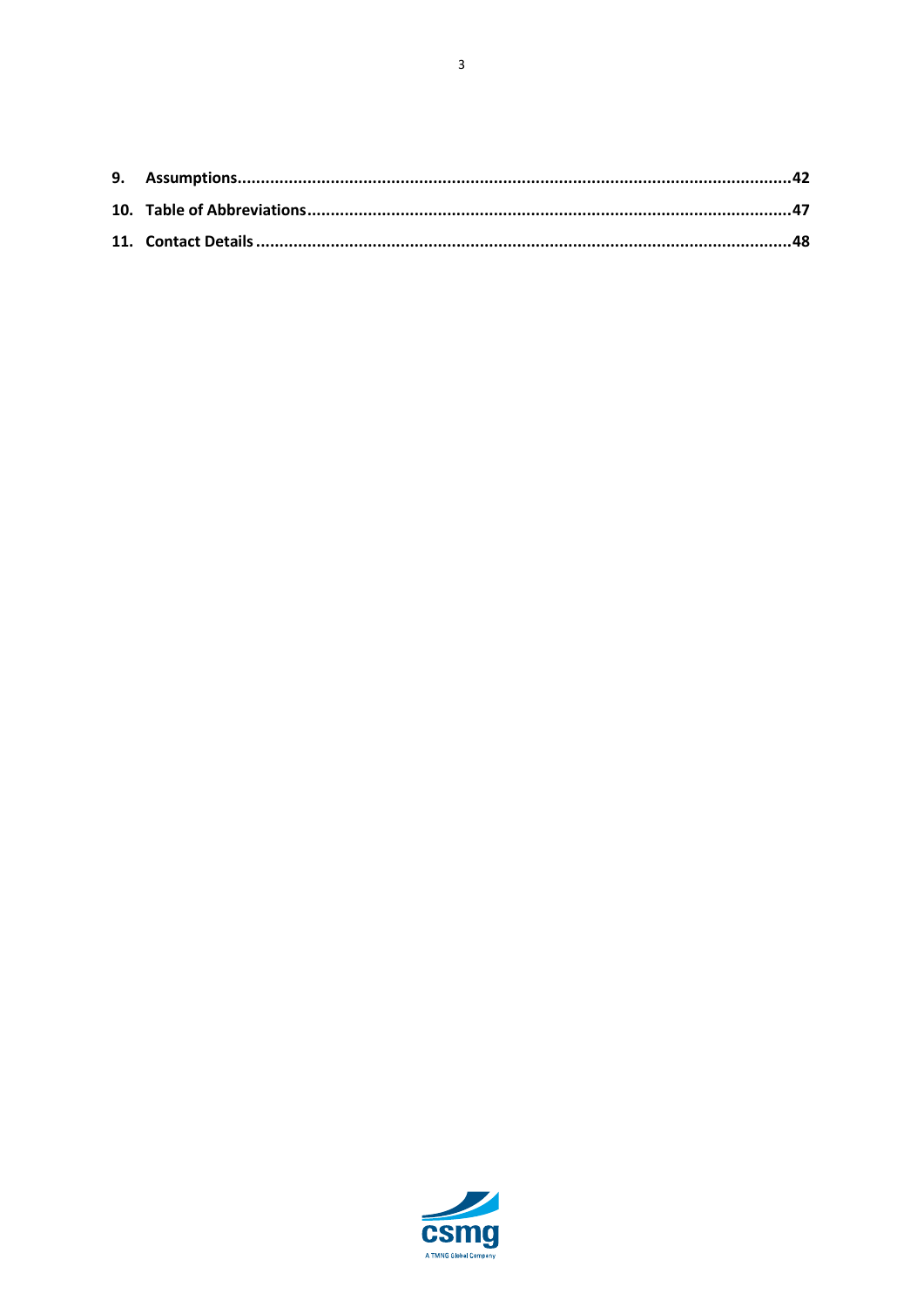# <span id="page-3-0"></span>**1. EXECUTIVE SUMMARY**

#### <span id="page-3-1"></span>**Context**

- 1.1. In 2011, CSMG was engaged by Ofcom to create specification documents and cost assessments for consumer switching options considered by the Switching Working Group (SWG) for broadband and telephony services. The CSMG deliverables examined the expected impacts on industry in order to support evaluation of the selected options. CSMG's cost assessments and specifications were published alongside Ofcom's consultation document, "Consumer switching - a consultation on proposals to change the processes for switching fixed voice and broadband providers on the Openreach copper network" in February 2012.
- 1.2. There were a number of responses to the consultation document, including an assessment of the options' costs by PricewaterhouseCoopers (PwC). PwC was commissioned by BSkyB, British Telecom and Virgin Media to prepare an independent estimate of the costs to set-up and to operate a Gaining Provider Led Third Party Validation (GPL-TPV) process.
- 1.3. On behalf of Ofcom, CSMG has reviewed the PwC response. Specifically, Ofcom asked CSMG to evaluate if PwC's independent assessment of the GPL-TPV model could be utilised to refine the initial independent cost estimates of the GPL–TxC (Gaining Provider Led – Transfer Code) and LPL (Losing Provider Led) models provided by CSMG in February 20[1](#page-3-3)2.<sup>1</sup>
- 1.4. This report outlines this review of PwC's cost estimates and provides a revised set of estimates for these models. In addition, this report addresses responses by other industry stakeholders regarding security considerations.

#### <span id="page-3-2"></span>**Assessment of PwC Response**

 $\overline{a}$ 

- 1.5. PwC's estimates for the GPL-TPV model were 42% higher (on a net present cost basis) than CSMG's estimates for the same model. All cost figures are reported on the basis of a 10 year net present  $cost^2$  $cost^2$  (NPC) in this document unless otherwise stated.
- 1.6. Based on the information provided by PwC, the cost variance appears to be due to:
- 1.7. PwC's inclusion of incremental costs not included in CSMG's original model e.g.
	- Inclusion of costs for a Commissioning Board.
	- Inclusion of costs for impacts to Bureau Service Third Party Integrators.
- 1.8. PwC's use of different input assumptions
	- Use of significantly higher day-rates for IT staff and Customer Service Advisors than CSMG.

<span id="page-3-4"></span>

<span id="page-3-3"></span> $1$  CSMG produced two sets of estimates for Ofcom in February 2012. One set was an "independent" model and was based on CSMG's estimate of the impact and work required to transition to each of these models. The second set utilised an "industry" model which was based on CP responses elicited as part of the SWG process. The independent estimates are the focus of this report, and are the set of estimates which have been refined based on the PwC report. However, the central CAPEX and OPEX (e.g. cost of the Hub) in the industry model was based on independent estimates. As a result, the industry model figures have also changed based on the changes to these central CAPEX and OPEX figures.<br><sup>2</sup> Net Present Cost (NPC) is calculated over 10 years at a standard discount rate of 3.5%.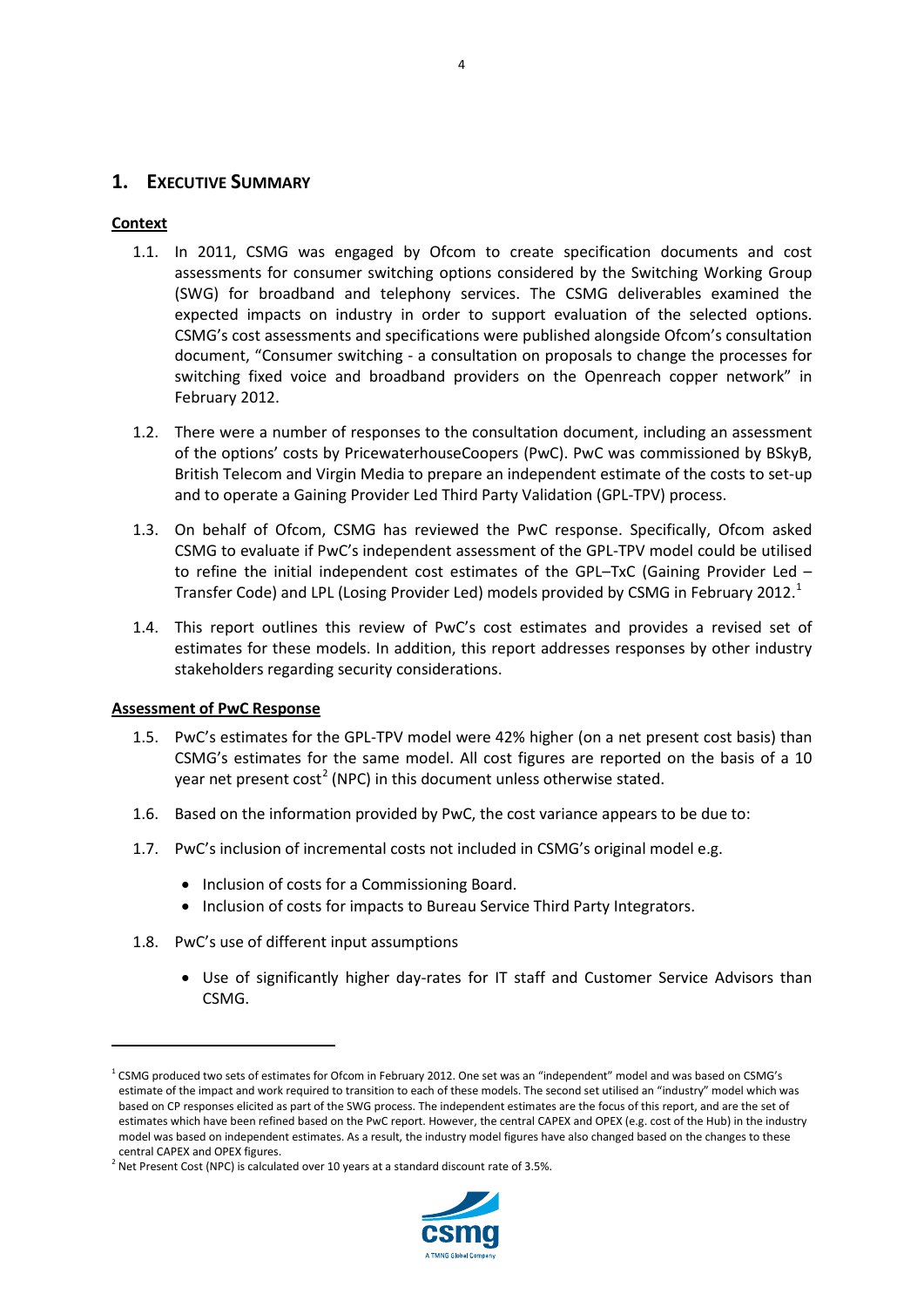- Estimating a greater number of man-days and hardware/software costs for Tier C setup.
- Estimating a greater number of man-days and hardware/software costs for the construction of the Hub.
- Assuming a larger team would be required to run the Hub services.
- Basing "Full" Third Party Integrator (TPI) costs on Tier  $C^3$  $C^3$  Communication Providers (CPs) costs rather than Tier B CP costs.
- 1.9. CSMG assessed each area of variance in turn.

# *Areas of Agreement with PwC's Response*

- 1.10. There were several areas where CSMG agreed with PwC's cost estimates for GPL TPV. In these cases, CSMG has updated its initial assumptions for the GPL TxC and LPL models. In some areas, such as in the example of data sanitisation costs, CSMG included this additional category into its estimates based on PwC's estimates of effort required.
- 1.11. In other areas, CSMG agreed with the principle of including certain costs but not the scale of the costs proposed by PwC. For example, in CP training costs, CSMG increased the number of CSAs that would require training in new switching processes. This was based on further research which indicated a broader group of CSAs was involved in switching than previously estimated. CSMG also changed its methodology of accounting for training costs to align more closely with PwC's methodology. However, as CSMG did not agree with the CSA training day-rate used by PwC, this resulted in a lower training cost than that estimated by PwC. The overall effect of these changes to the CP setup costs was to *reduce* the cost of setup for CPs by £1m in the GPL-TxC model and £0.4m in the LPL model.
- 1.12. CSMG also found that the inclusion of a Commissioning Board was a reasonable recommendation by PwC. Precedent for a Commissioning Board exists in the utilities sector and such an organisation has previously been proposed in the telecommunications sector. For example in the mobile communications sector, a UKPorting body was set-up to support the proposed move to a Gaining Provider Led (GPL) porting system. CSMG therefore estimated and included the costs of a Commissioning Board in its revised estimates for GPL-TxC and LPL. However, again, CSMG did not agree with the scale of the cost estimates suggested by PwC, particularly the estimates regarding the number and cost of the full-time employees who would form the project management team. PwC estimated the cost of the Commissioning Board at £5.4m. CSMG's revised estimates included a lower cost of £1.7m for inclusion of a Commissioning Board which was applied to both the GPL-TxC and LPL model estimates.
- 1.13. CSMG also made changes to its assumptions for the Hub. CSMG accepted PwC's proposal that a management structure would be required for the organisation that ran the Hub. CSMG estimated the roles required to fulfil this management responsibility and increased estimates for the on-going staff costs of the Hub accordingly. In addition, CSMG agreed with PwC's use of high-end software (e.g. Oracle Weblogic) within the Hub and increased the cost estimates for hardware and software costs in the Hub. These changes resulted in



<span id="page-4-0"></span><sup>&</sup>lt;sup>3</sup> In CSMG's report of Feb 2012, CSMG classified Tier C CPs as large CPs, with generally over 1 million subscribers, and which had complex systems.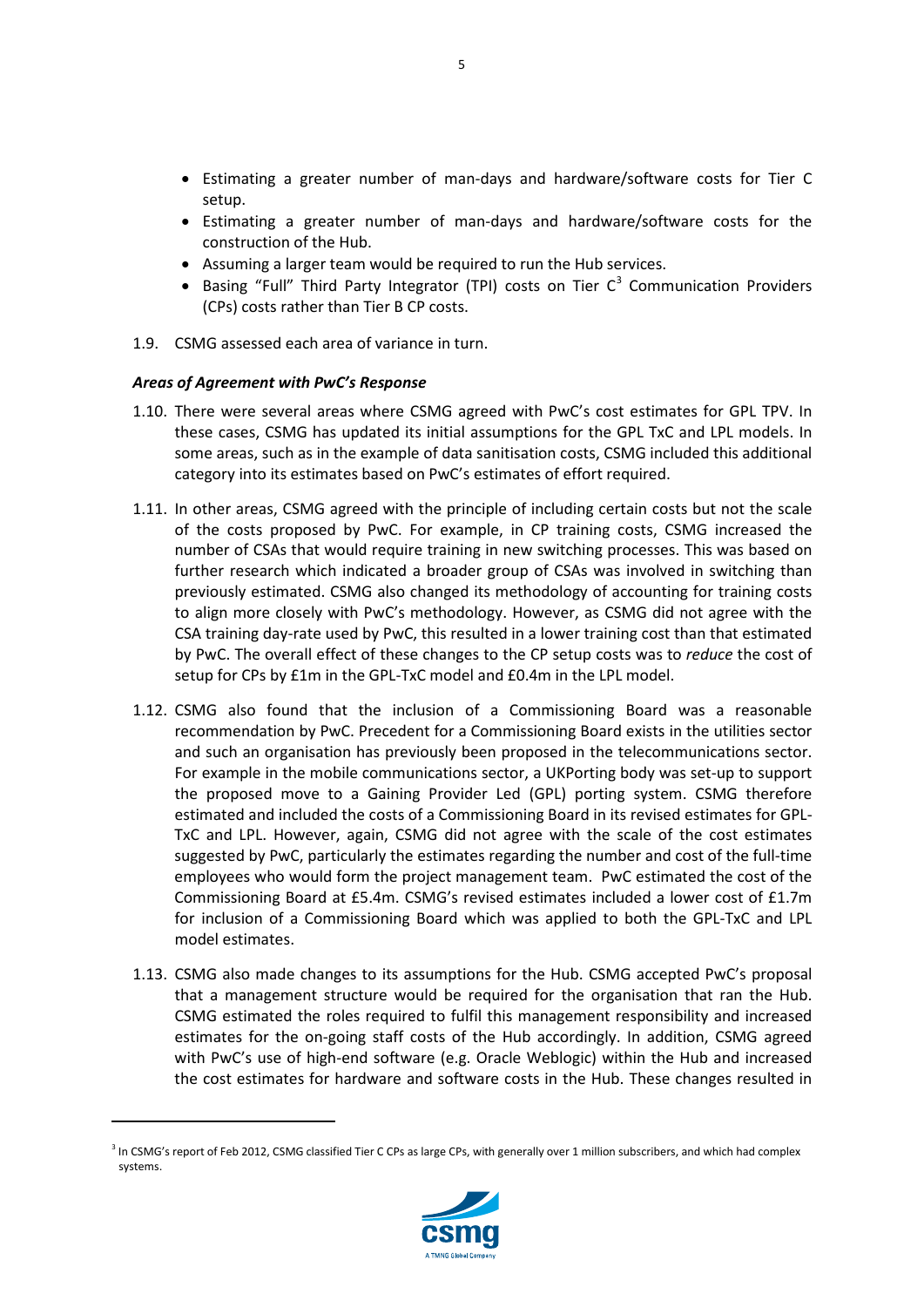an additional £0.7m cost (in terms of setup costs) and an additional £6m (in terms of ongoing costs) to the GPL TxC model. These changes also increased on-going costs in the LPL model by £0.6m (due to assumption of increased management staff in the Hub).

1.14. In some areas where CSMG adopted PwC's methodology for estimating costs, this resulted in a decrease in the initial cost estimates provided by CSMG; CSMG revised its estimates to treat training as a one-off cost rather than an on-going cost. This removal of on-going training costs resulted in a *decrease* in *on-going* costs of £5.1m and £1.5m to the GPL-TxC and LPL models respectively. This was in addition to the £1m and £0.4m decrease in *setup* costs due to the reduction in setup training costs mentioned in para 1.11.

|                             | <b>Impact on GPL-TxC Model NPC</b> | <b>Impact on LPL Model NPC</b> |
|-----------------------------|------------------------------------|--------------------------------|
| <b>Industry Setup Costs</b> | $-£1.0m$                           | $-£0.4m$                       |
| <b>Commissioning Board</b>  | $+£1.7m$                           | $+£1.7m$                       |
| Hub Setup                   | $+£0.7m$                           | No change                      |
| Hub On-going                | $+£6.0m$                           | $+£0.6m$                       |
| Industry On-going           | $-E5.1m$                           | $-£1.5m$                       |
| Total                       | $+f2.3m$                           | $+ f0.4m$                      |

# *Figure 1: Revisions to GPL-TxC and LPL models (Impact on NPC)*

# *Areas of Disagreement with PwC's Response*

- 1.15. In other areas, CSMG did not find sufficient evidence to accept PwC's assumptions.
- 1.16. Firstly, CSMG's research into the expected costs of TPIs (Third Party Integrators both full and bureau service) suggested these organisations would not incur significant costs under GPL-TxC or LPL. Recent discussions with a Bureau Service TPI supported CSMG's belief that the inclusion of costs for these organisations was unwarranted. CSMG also contacted a large full-service TPI who suggested that CSMG's initial estimates (which were substantially lower than PwC's) were already higher than those estimated by the TPI. PwC stated that they did not contact any full or bureau service TPIs as part of their research. CSMG therefore did not revise its assumptions regarding TPIs. PwC estimated that these TPI costs would be £17.0m whereas CSMG's estimates remain at £1.8m.
- 1.17. Secondly, CSMG does not agree with the number of man-days or hardware proposed by PwC for Tier C setup. In terms of the tasks that were previously identified by CSMG, PwC estimates appear high given the level of work required. For example, PwC assumes 740 man-days for the development of Service Order Management changes relating to 21 new API calls. Based on CSMG's experience in conceptually-similar software development projects, a reasonable estimate would be approximately 210 days on the design, code and unit test of this area per service, plus some additional days for end point integration and deployment. CSMG's research (which used the same sources as PwC) also showed lower costs for hardware and software than those cited by PwC. As a result, CSMG did not change its man-day estimates for the majority of Tier C CP setup tasks nor the hardware and software estimates required. In total, PwC estimated over 2,600 days for a single Tier C CP setup (excluding training), whereas CSMG estimated 1,700 days.

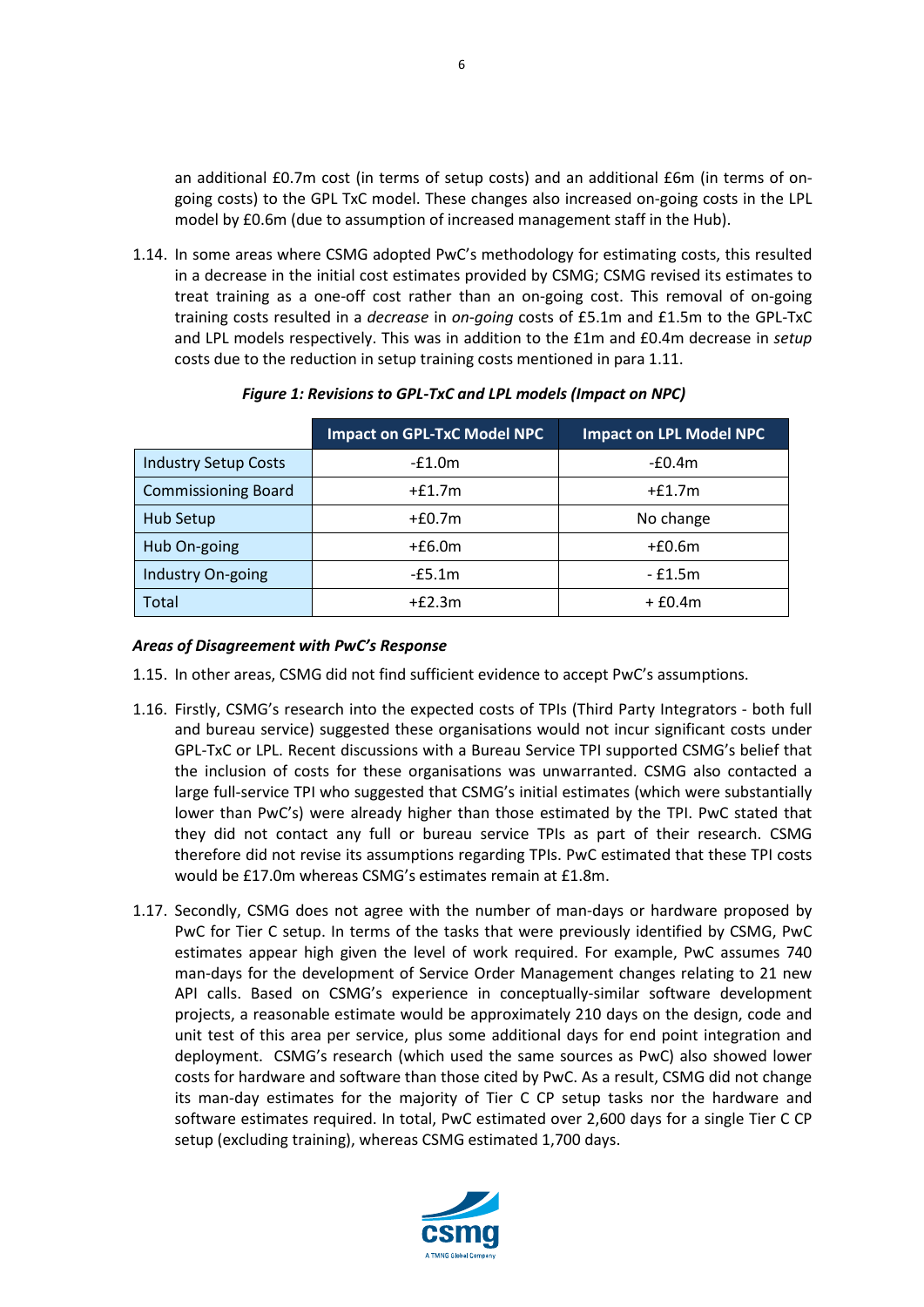- 1.18. Thirdly, CSMG found no evidence to suggest that the construction of the Hub would require significantly more man-days than previously estimated. Again requirements for tasks cited by PwC appear high given the specification of the Hub envisaged by CSMG. For example PwC estimated development of B2B interfaces in the Hub would account for 1,200 mandays. CSMG's experience indicated that the design, development and unit test of these interfaces would take 20 days for each of the 21 new API calls, plus time for detailed database design and Code Unit Test, along with time to handle endpoint management. CSMG conducted additional research to support its views on other tasks estimated. For example, CSMG contacted security experts who confirmed that O/S hardening / penetration testing for the Hub would likely take approximately 60 days rather than the 240 days estimated by PwC. Furthermore, CSMG's calculations of the capacity required by the Hub, suggests that the hardware and software architecture outlined in PwC's report was over-engineered and hence overstated the costs by £4.8m.
- 1.19. Fourthly, CSMG disagrees with PwC's average day-rate assumptions for IT resources. The PwC rationale for this "prime SI overhead" is that it covers the management that is required to ensure that a contractor is productive and delivers to time and quality. This additional management oversight has already been incorporated as part of our estimates for the number of days required to complete tasks and therefore we do not believe there is justification for including this additional labour into the labour rates. As a result we have not revised our figure from the original labour rate assumptions. PwC's use of higher dayrate resulted in an additional £15m of cost in their estimates.

# *Impact of Changes on GPL-TxC and LPL Models*

 $\overline{a}$ 

1.20. Following the assessment of PwC's report, CSMG updated the assumptions identified above in the GPL-TxC and LPL models. The results of the changes can be seen in the table below.

|                                   | <b>GPL-TxC</b> | LPL      |
|-----------------------------------|----------------|----------|
| Initial CSMG estimates (Feb 2012) | £41.3m         | £65.5m   |
| Revised CSMG estimates (Sep 2012) | £43.6m         | £65.9m   |
| Change                            | $+E2.3m$       | $+£0.4m$ |

#### *Figure 2: Initial CSMG Estimates vs. Revised CSMG Estimates (NPC)*

1.21. As can be seen in the table, CSMG increased its NPC estimates for GPL-TxC over a 10 year period to £[4](#page-6-0)3.6m<sup>4</sup>. This was due to: the inclusion of a Commissioning Board; changes to Tier C, Tier B and Tier A setup costs (based on increased numbers of CSAs, accounting for training costs in a different way); increases in Hub setup costs (inclusion of CP on-boarding /endpoint management and including use of more expensive software); and increases in Hub on-going costs (increased number of staff in the Hub). The revised estimates also took



7



<span id="page-6-0"></span> $4$  These costs are based on an assumption of 2.1m switches per year, which was the estimate used in the original model supporting the consultation document. In response to the consultation, Charles River Associates quoted a higher Openreach figure of 2.6m switches. If this figure is used, the 10 year net present costs for GPL-TxC and LPL are £40m and £74m respectively. Since writing this report, CSMG has conducted further analysis for Ofcom on the cost of various switching models, in its report "Switching Models: An updated cost assessment of options". In this report, the higher assumption of 2.6m switches is used as the basis for cost estimates. However, as PwC based their estimates on the original 2.1m switches per year figure, CSMG decided to continue to use this as the assumption in this report for the sake of consistency. For this reason, the cost figures in this report, and the later CSMG report differ slightly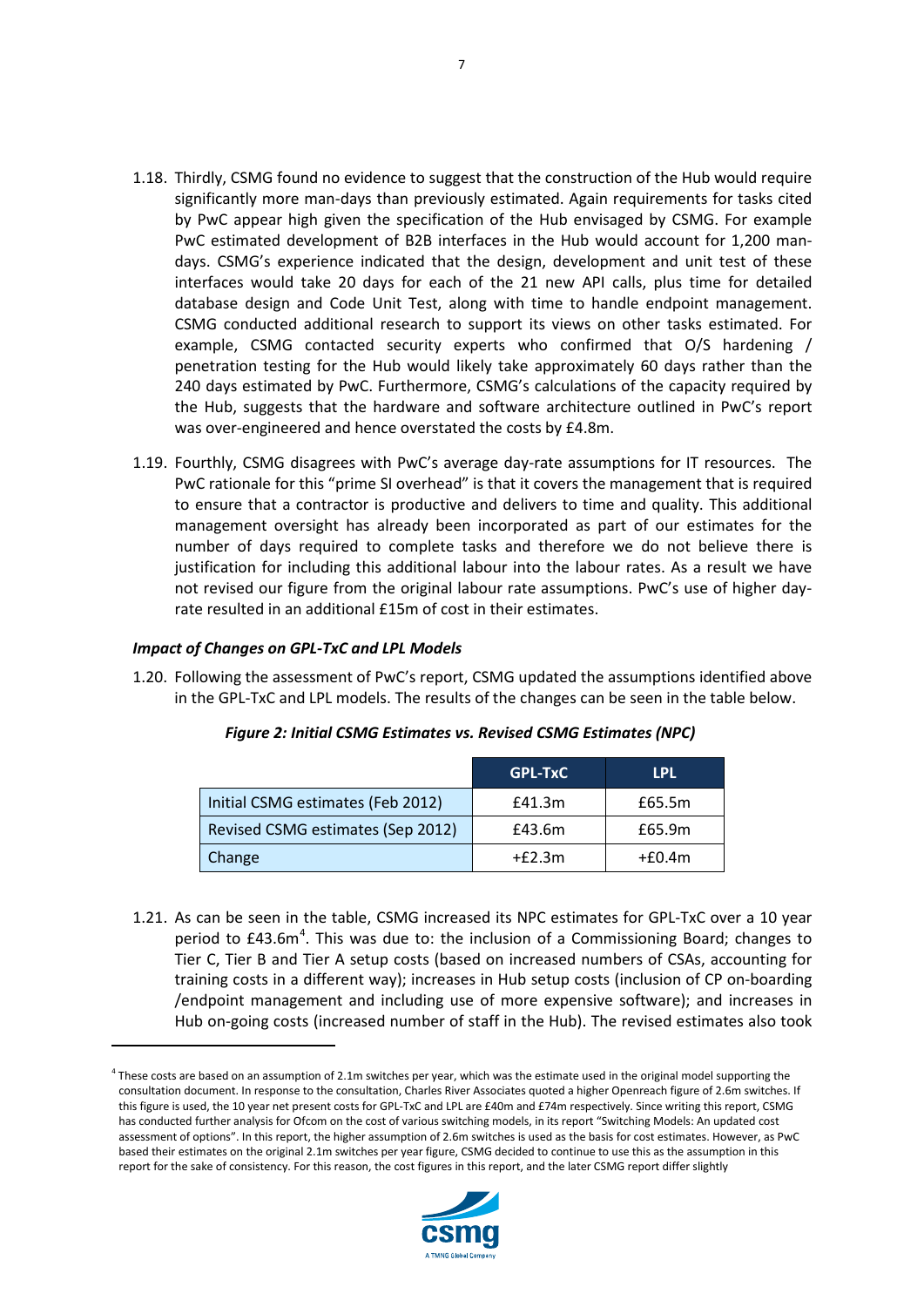into account the decrease in industry on-going costs resulting from the change in the way that training costs are now accounted for in the model (one-off cost only).

1.22. CSMG also applied the relevant changes in assumptions to the LPL model. As can be seen above, this resulted in an increase of £0.4m in the 10 Year NPC (resulting in a LPL estimate of £65.9m). This was primarily the result of: the inclusion of the Commissioning Board (which would be required to oversee the transition to a harmonised LPL process using the TxC, and the setup of the Transfer Code Issuing Authority - TxCIA); the inclusion of management staff in the organisation that runs the TxCIA; and the treatment of training costs as a one-off cost.

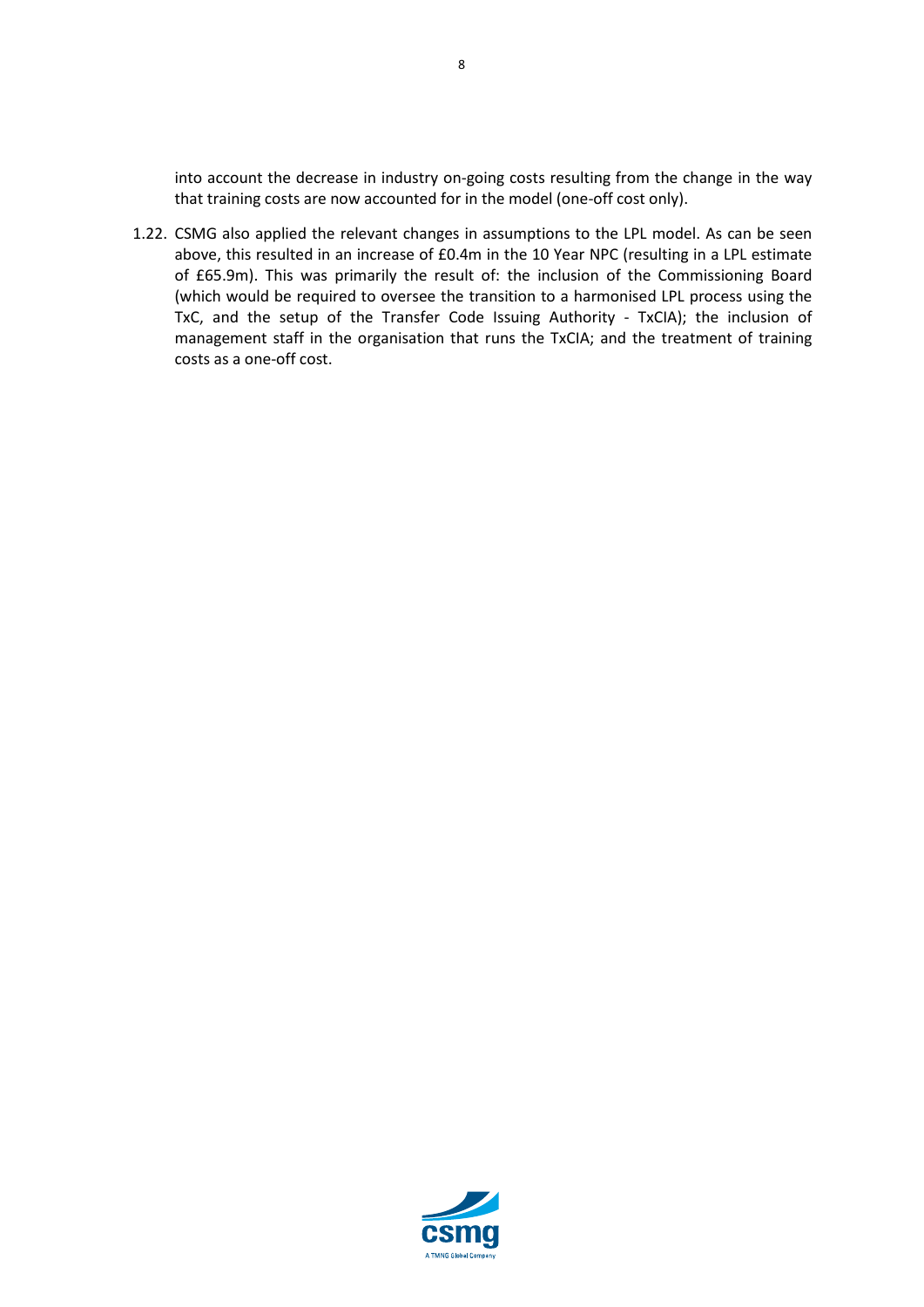# <span id="page-8-0"></span>**2. INTRODUCTION AND APPROACH**

# <span id="page-8-1"></span>**Introduction**

- 2.1. In February 2012, Ofcom published CSMG's report, "Switching Options: An Assessment of Potential Costs".<sup>[5](#page-8-3)</sup> An accompanying spreadsheet provided costs for several potential switching models including "Alternative TPV", "GPL-TxC", and "LPL". The net present cost over a 10 year time frame calculated for these models was £97.9m, £41.2m, and £65.2m respectively. The report and accompanying spreadsheet were published alongside Ofcom's consumer switching consultation document. [6](#page-8-4)
- 2.2. In response to the consultation, PricewaterhouseCoopers (PwC) (on behalf of BT, Sky and Virgin Media) submitted the report, "Ofcom customer switching consultation: An independent cost assessment of the alternative GPL-TPV model".<sup>[7](#page-8-5)</sup> In its report PwC provides net present cost estimates of £140.0m over the course of a 10 year period for the GPL-TPV model<sup>[8](#page-8-6)</sup>. This was 43% higher than the comparable independent estimate calculated by CSMG for this model.
- 2.3. In the PwC report, the authors stated that the reason for the difference in cost was because "[they] identified cost areas that were not included in the CSMG analysis (such as the Commissioning Board) and have gathered an evidence base of inputs used in our cost assessment that is at variance with those adopted by CSMG".
- 2.4. Ofcom engaged CSMG to:
- 2.5. Review PwC's response and assess the validity of these identified cost areas and also the different inputs used in the PwC cost assessment
- 2.6. Assess the extent to which these cost areas and different inputs (for the alternative GPL-TPV model) would be applicable to the GPL-TxC and LPL processes.
- 2.7. The analysis for this report was conducted between September and December 2012.

#### <span id="page-8-2"></span>**PwC vs. CSMG GPL-TPV Analysis**

**.** 

2.8. In order to understand the differences, CSMG conducted a variance analysis of the components that made up these GPL-TPV cost estimates. The results of this analysis can be seen below (the main areas of difference are highlighted).

<span id="page-8-6"></span> $8$  This figure was initially cited as £138.9m but was subsequently increased to £140.0m by PwC to correct summing errors in their document.



<span id="page-8-3"></span><sup>5</sup> http://stakeholders.ofcom.org.uk/binaries/consultations/switching-fixed-voice-broadband/annexes/csmg\_report.pdf

 $6$  Consumer switching - A consultation on proposals to change the processes for switching fixed voice and broadband providers on the

<span id="page-8-5"></span><span id="page-8-4"></span>Openreach copper network Feb 2012.<br><sup>7</sup> http://stakeholders.ofcom.org.uk/binaries/consultations/switching-fixed-voice-broadband/responses/PwC.pdf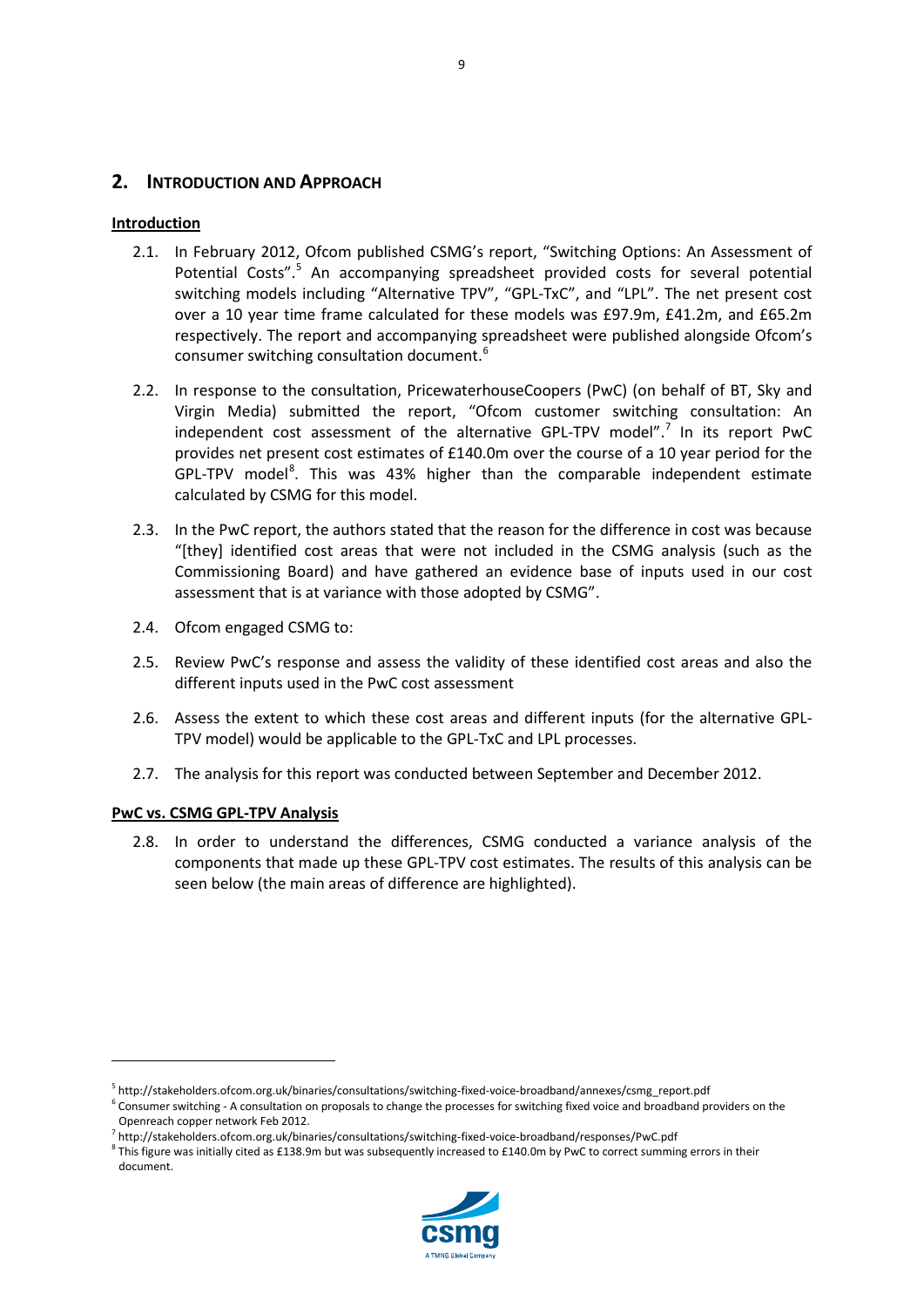| <b>Cost Category</b>       | <b>PwC Alt TPV</b> | <b>CSMG Alt TPV</b> | <b>Delta</b><br>(PwC and CSMG) |
|----------------------------|--------------------|---------------------|--------------------------------|
| <b>Industry Setup</b>      | 40.3               | 24.1                | $-16.2$                        |
| Tier C                     | 13.0               | 5.7                 | $-7.3$                         |
| <b>Tier B</b>              | 4.2                | 5.1                 | 0.9                            |
| Tier A                     | 0.9                | 2.2                 | 1.3                            |
| <b>Full TPI</b>            | 10.9               | 1.7                 | $-9.2$                         |
| <b>BS TPI</b>              | 6.1                | 0.0                 | $-6.1$                         |
| AO and WP                  | 5.2                | 9.4                 | 4.2                            |
| <b>TPV Costs</b>           | 54.0               | 40.8                | $-13.2$                        |
| <b>Commissioning Board</b> | 5.4                | 0.0                 | $-5.4$                         |
| Hub Setup                  | 7.1                | 1.6                 | $-5.5$                         |
| Hub On-going               | 13.9               | 7.4                 | $-5.4$                         |
| Industry On-going          | 19.3               | 24.0                | 4.7                            |
| Total                      | 140.0              | 97.9                | $-41.0$                        |

*Figure 3: Variance Analysis PwC vs. CSMG Alt-TPV Net Present Cost over 10 Years*

2.9. The analysis showed that PwC identified two cost areas which were not included in the CSMG analysis. These were the Commissioning Board and Bureau Service Provider TPIs. In addition, PwC estimated higher costs in five other areas: Tier C setup costs, Full Third Party Integration (TPI) setup costs, TPV costs, Hub Setup and Hub On-going costs. These higher cost estimates were mainly the result of PwC utilising different input assumptions.

#### <span id="page-9-0"></span>**Report Structure**

- 2.10. The report is split into five sections.
- 2.11. *Assessment of new / incremental cost areas and impact upon GPL-TxC*. The report first evaluates new areas of costs identified by PwC which were not included in CSMG's original analysis. Based on this evaluation and the extent to which these new costs also impact the GPL-TxC model, CSMG has presented its updated costs for GPL-TxC.
- 2.12. *Assessment of input assumptions used by PwC and impact upon GPL-TxC.* After evaluating the new areas of costs highlighted by PwC, this section analyses the different input assumptions used by PwC. Again, revised figures are presented for the GPL-TxC model based on this analysis.
- 2.13. *Impact of New Cost Areas and Revised Input Assumptions on LPL model.* Several of the revisions to the GPL-TxC model also impacted the LPL model. This section provides more detail as to these impacts and presents revised figures for the LPL model.

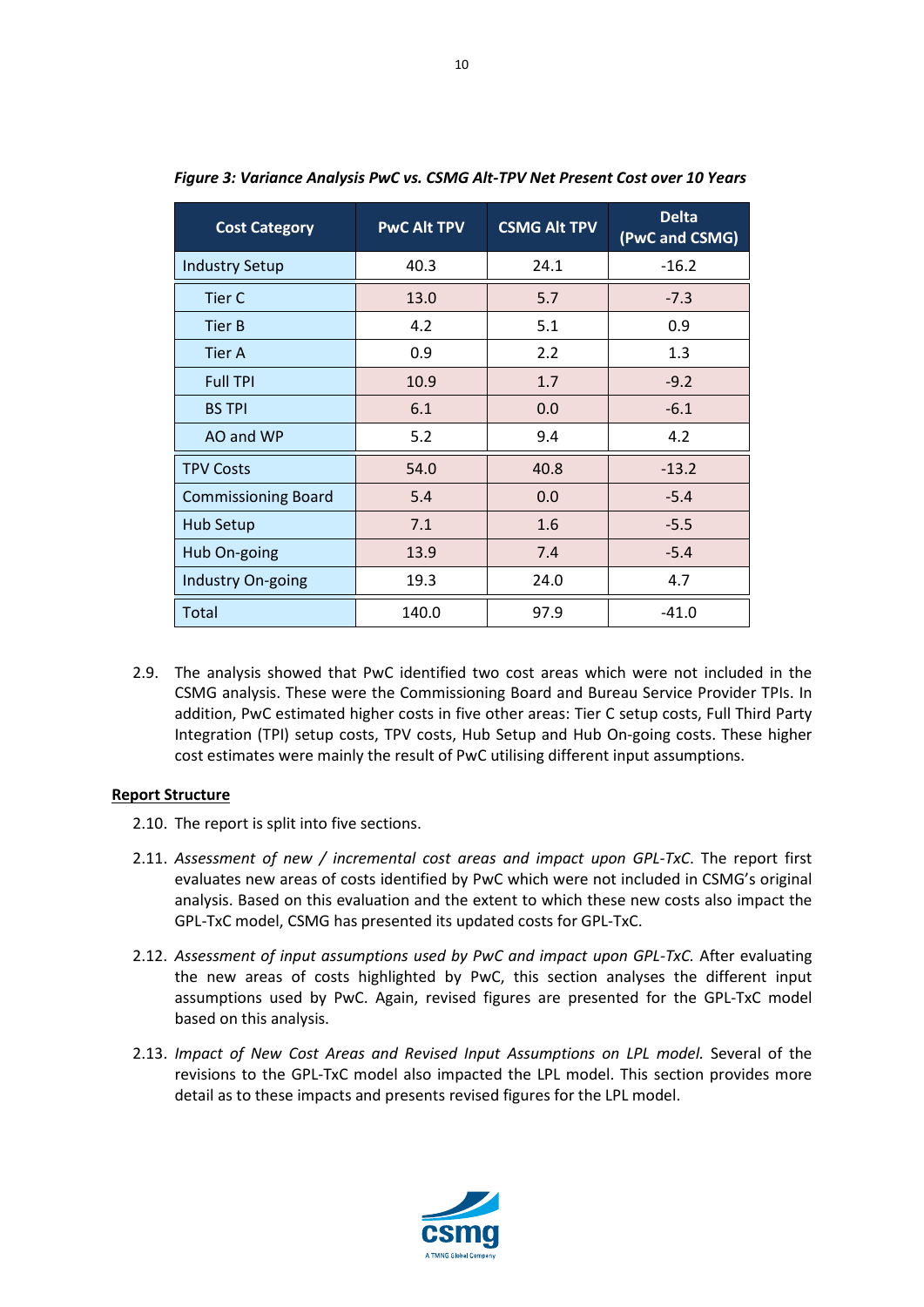- 2.14. *Assessment of Other Industry Responses.* Other stakeholders provided responses on the consultation which potentially impacted cost estimates. This section provides CSMG's evaluation of these.
- 2.15. *Impacts on GPL-TxC Model and LPL Model.* This section summarises the impacts of changes to the cost estimates and presents the revised figures for the GPL-TxC and LPL models.

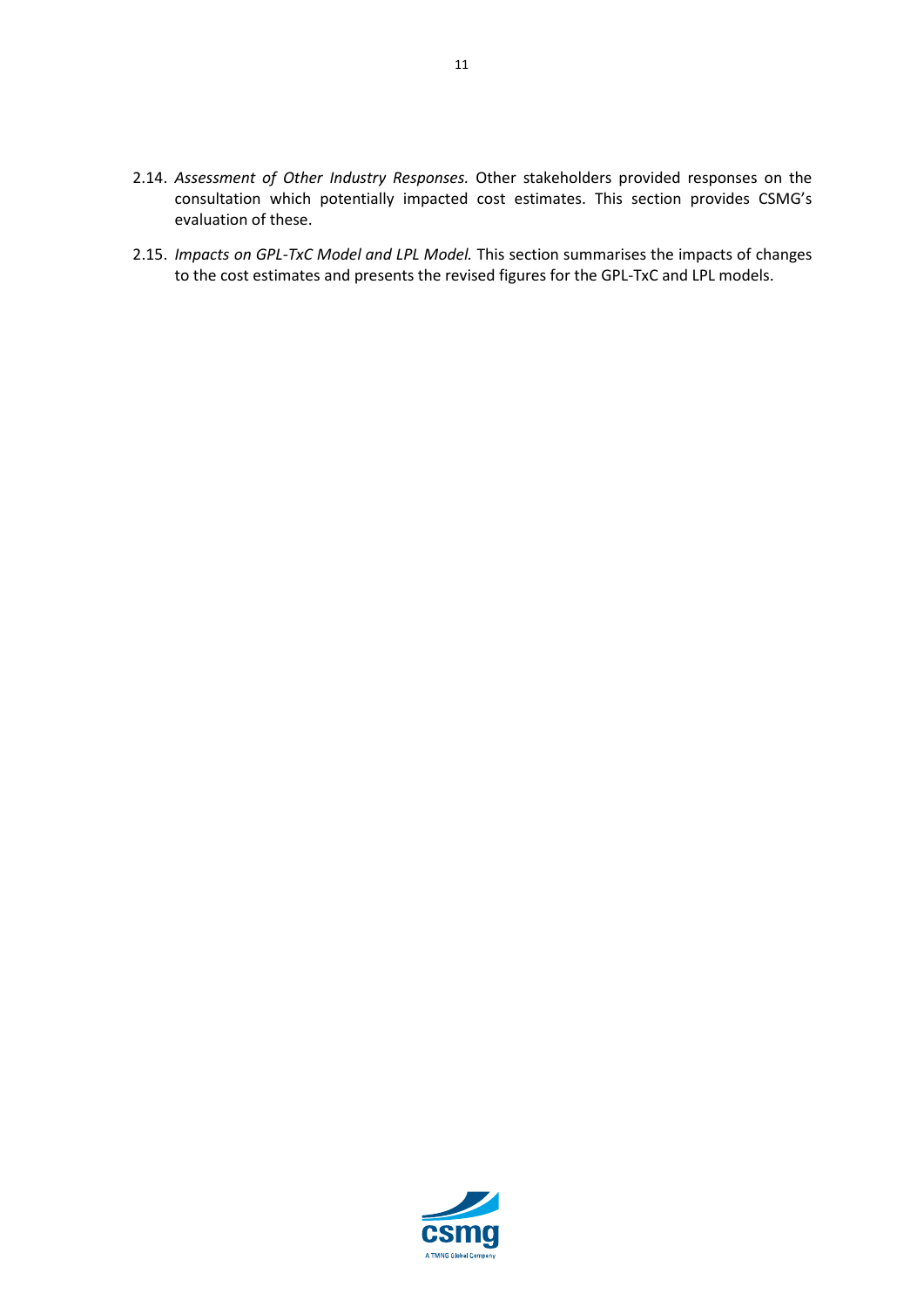# <span id="page-11-0"></span>**3. ASSESSMENT OF NEW / INCREMENTAL COST AREAS – IMPACT ON GPL-TXC**

#### <span id="page-11-1"></span>**Commissioning Board**

#### *PwC's Estimate*

- 3.1. PwC propose that a Commissioning Board would be required in order to provide governance of the industry project. In its "Response to CSMG questions" dated  $26<sup>th</sup>$  Sept 2012, PwC elaborate on the role of the Commissioning Board as:
	- To act as a steering board during implementation
	- Post implementation, to fulfil a board of governors function to ServCo (the company that runs the Hub)
- 3.2. PwC outline that the Commissioning Board would consist of part-time director-level industry stakeholders and a full-time project management group. The programme management team would be responsible for managing day-to-day delivery: providing information to the Commissioning Board to enable it to direct the programme and managing delivery to time and budget.
- 3.3. PwC assume that post implementation, the full-time project management team would no longer be required, and that the board would evolve to a smaller board "secretariat". In this role, the Commissioning Board would be responsible for the continued governance of ServCo e.g. ensuring SLAs are met, reporting functions and the continued meeting of industry stakeholders.
- 3.4. In its analysis PwC estimate the costs of the Commissioning Board to be £5.4m, including £4.4m in setup costs, and £1m of on-going costs.

| <b>Item</b>                | <b>Per Unit</b> | <b>Days</b> | Cost  |
|----------------------------|-----------------|-------------|-------|
| 8 FTEs in programme office | £1550/day       | 2,736       | E4.2m |
| 10 steering group FTEs     | £658/day        | 270         | £0.2m |
| Total                      |                 | 3,006       | E4.4m |

#### *Figure 4: PwC Commissioning Board Setup Cost (from assumptions provided in report and further responses)*

#### *CSMG's Assessment*

- 3.5. CSMG accepts that a Commissioning Board would greatly facilitate transitioning to the GPL-TPV model. Precedent for this exists in the energy sector (in the Central Integrated Design Authority project run by Gemserv) as well as in the mobile communications sector where the aborted UKPorting body was set-up to support the proposed move to a Gaining Provider Led (GPL) porting system. It is therefore reasonable that an independent body be created to support the design of the switching process, selection of ServCo, and the ongoing governance of this provider.
- 3.6. As the GPL-TxC design also includes a central Hub, it is reasonable that a Commissioning Board would also be required in the GPL-TxC model.



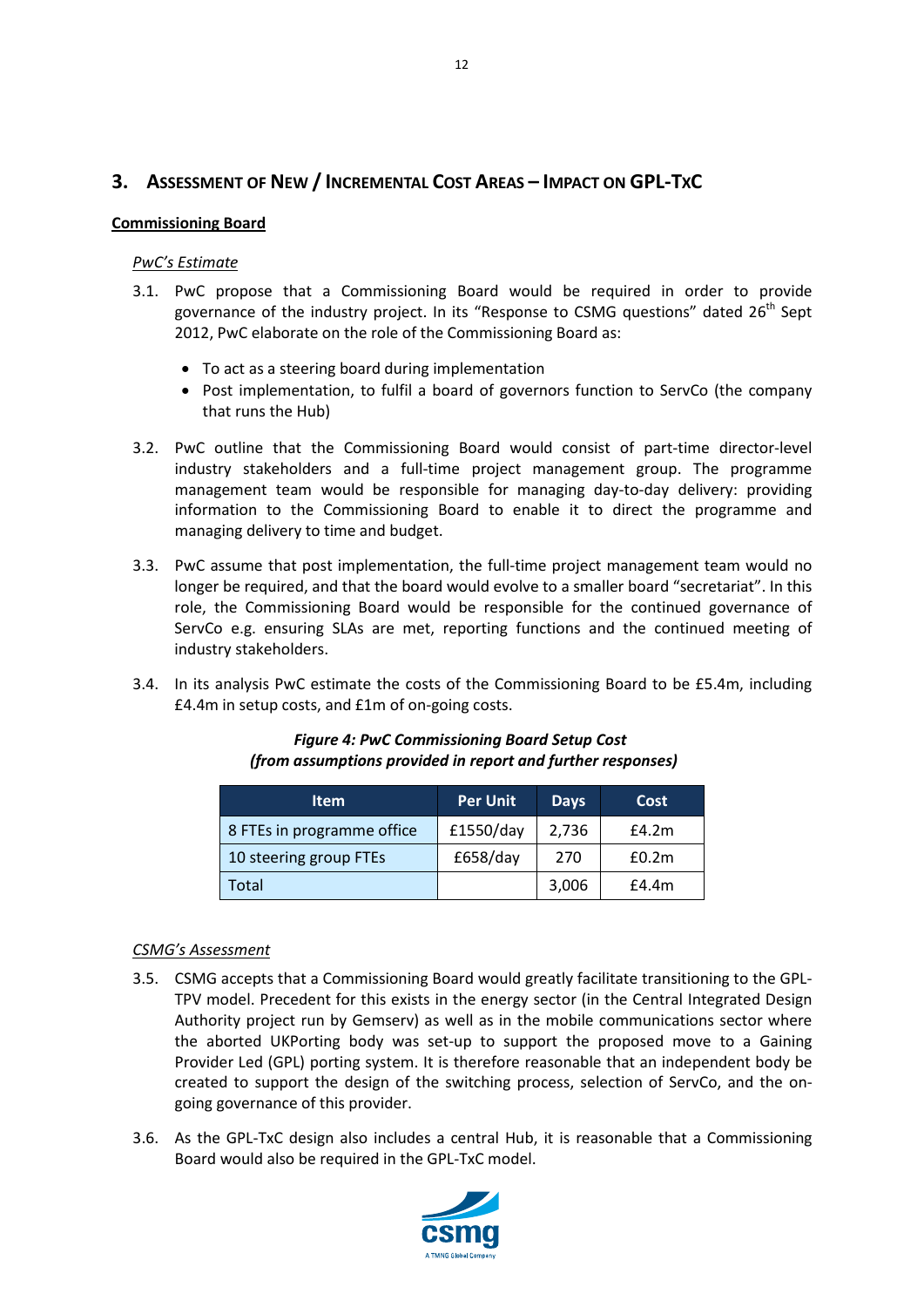- 3.7. Having determined the relevance of the Commissioning Board to the GPL-TxC model, CSMG considered the incremental cost of this function.
- 3.8. The revised estimates are provided below. We propose that 3 full time employees (as opposed to the 8 FTEs assumed by PwC) would be sufficient to fulfil the programme management function. These roles would include:
	- A Managing Director with responsibility for liaising with industry and Ofcom and to be a point of escalation and decision maker.
	- A Technical Director to own the Hub system requirements, assess the ultimate design and provide technical and architectural guidance to ServCo.
	- A Project Manager to manage ServCo during the execution of the Hub build project.
- 3.9. Our estimates for a more streamlined organisation than PwC are the result of using an outsourced model for support functions such as legal and human resources, as well as the lack of a TPV function in the GPL-TxC model (i.e. a contact centre workstream lead would not be required).
- 3.10. Furthermore, we believe that these roles can be sourced at significantly lower cost than PwC have estimated. PwC estimate a £1,550 per day cost for these programme office roles based on management consultancy rates. This equates to a cost of approximately £350,000 per annum per FTE. We instead assume an average of £150,000 per annum for these FTEs which equates to £658 per day.
- 3.11. Industry stakeholder participation will also be required to ensure industry consensus. Estimates for industry stakeholder costs were therefore also included. In addition, we have included costs for travel subsistence, office accommodation and professional service support for the Commissioning Board.

| <b>Item</b>                                                                        | <b>Cost per Unit</b>             | <b>Units</b>                                | Cost     |
|------------------------------------------------------------------------------------|----------------------------------|---------------------------------------------|----------|
| <b>Managing Director</b>                                                           | £658/day                         | 342 days (18 months)                        | £225,000 |
| <b>Technical Director</b>                                                          | £658/day                         | 342 days (18 months)                        | £225,000 |
| <b>Project Manager</b>                                                             | £658/day                         | 342 days (18 months)                        | £225,000 |
| Industry stakeholders for periodic<br>meetings (10 persons $@$ 1 day per<br>month) | 270 days (18 months)<br>£658/day |                                             | £177,660 |
| Legal advice                                                                       | £3,000/day                       | 15 days                                     | £45,000  |
| <b>HR</b> advice                                                                   | £1,000/day                       | 20 days                                     | £20,000  |
| Other professional services                                                        | £1,000/day                       | 20 days                                     | £20,000  |
| Travel & subsistence expenses                                                      | £300/day                         | 3 people x 5 days per<br>month x 18 months  | £81,000  |
| Office accommodation                                                               | £100/day                         | 3 people x 10 days per<br>month x 18 months | £54,000  |

#### *Figure 5: CSMG Commissioning Board Setup Costs*

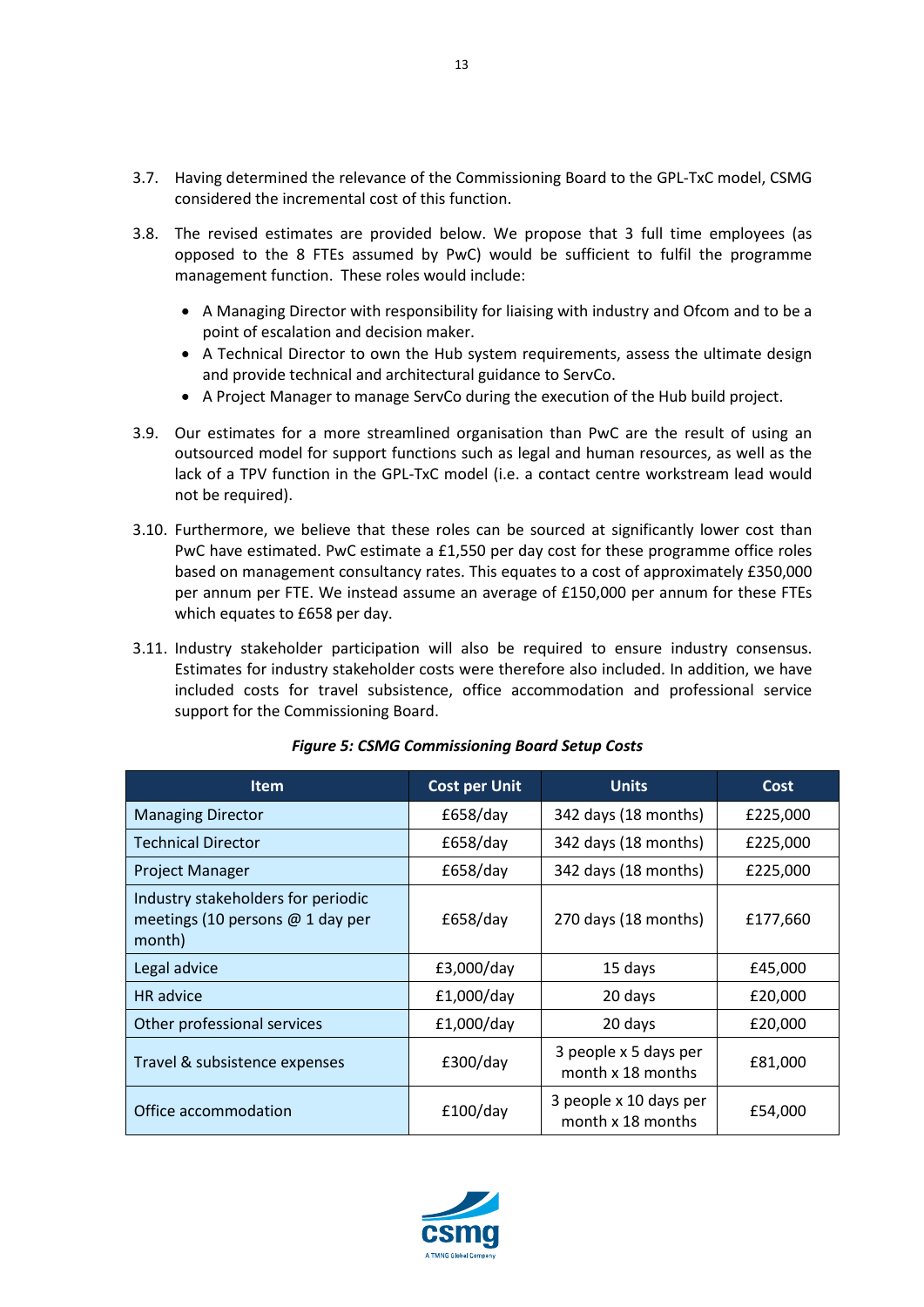| Travel & subsistence expenses for<br>industry stakeholder steering<br>meetings | E300/day     | 2.5 people x 2<br>meetings per month x<br>18 months | £27,000    |
|--------------------------------------------------------------------------------|--------------|-----------------------------------------------------|------------|
| Office accommodation for industry<br>meetings                                  | £1,000/day   | 2 per month x 18<br>months                          | £36,000    |
| Miscellaneous office admin expenses<br>(estimated)                             | £1,000/month | 18 months                                           | £18,000    |
| Total Net Present Cost over 10 years                                           |              |                                                     | £1,115,060 |

3.12. In terms of the revised estimates for on-going costs, the full-time roles in the Commissioning Board are assumed to end (similar to PwC's assumption) after the setup of the Hub and database is complete and the system transitions into operational use. The industry stakeholder component of the former Commissioning Board would however continue in its role and meet regularly. It would provide supervision of ServCo and a forum for the management and discussion of any future switching issues.

# *Figure 6: CSMG Commissioning Board On-going Costs*

| ltem                                                                          | <b>Cost per Unit</b> | <b>Units</b>         | Cost     |
|-------------------------------------------------------------------------------|----------------------|----------------------|----------|
| Industry stakeholders for periodic<br>meetings (10 persons @ 1 day per month) | £658/day             | 120 days<br>per year | £78,960  |
| Total Net Present Cost over 10 years                                          |                      |                      | £656,679 |

3.13. Based on these assumptions, the inclusion of a Commissioning Board increases the cost of the GPL-TxC model by an additional £1.7m vs. CSMG's original estimates.

#### <span id="page-13-0"></span>**Bureau Service Provider TPIs**

#### *PwC's Estimate*

3.14. PwC included estimates for costs relating to Bureau Service TPIs (BS TPIs) to integrate with the Hub. It is stated within PwC's report that changes will be required to both CRM and billing implementations, although what these changes involve is not specifically stated. PwC assume that the cost of making these changes will mirror the front-end change costs incurred by a Tier C operator.

#### *CSMG's Assessment*

- 3.15. BS TPIs were excluded from the initial cost estimates as the impact on these organisations was assumed to be minimal. BS TPIs provide CRM and/or billing bureau services only which are not significantly affected. They do not directly provide provisioning services, although they may indirectly provide these services through partnership with a Full TPI (Full TPI cost impacts are considered separately).
- 3.16. CSMG has consulted with a Bureau Service TPI who agreed with this assessment. CSMG therefore did not include any costs for BS TPIs in its revised cost estimates.

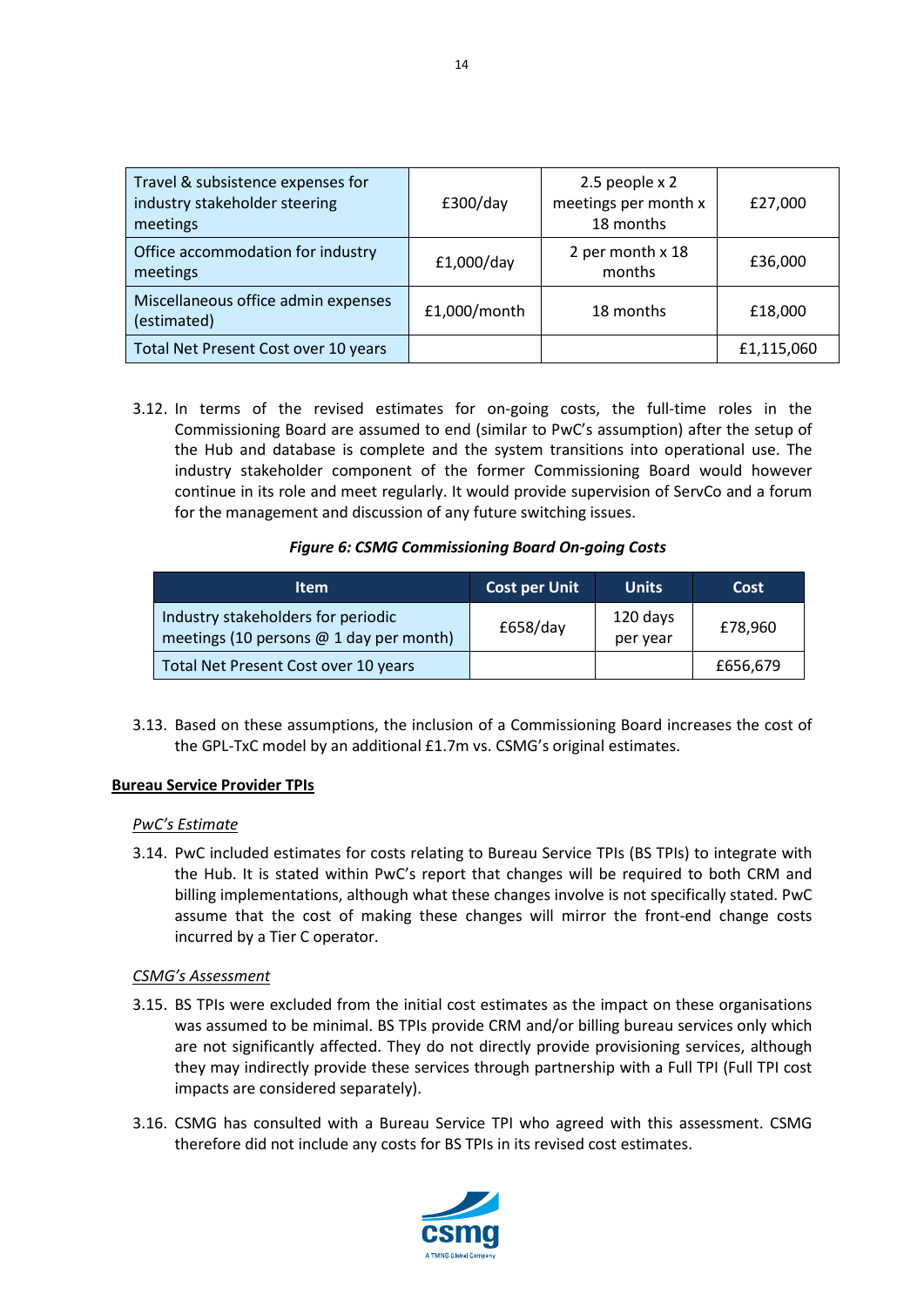# <span id="page-14-0"></span>**Summary of New / Incremental Cost Categories**

# *Figure 7: Impact of New / Incremental Cost Categories Proposed by PwC on GPL-TxC Model (NPC)*

| <b>Item</b>                         | <b>PwC</b> | <b>Original GPL-</b><br><b>TxC</b> | <b>GPL-TxC</b> |
|-------------------------------------|------------|------------------------------------|----------------|
| <b>Commissioning Board</b>          | £5.4m      | Nil                                | f1.7m          |
| <b>Bureau Service Provider TPIs</b> | £6.1m      | Nil                                | Nil            |
| Total                               | £11.5m     | Nil                                | f1.7m          |

3.17. Having reviewed the new/incremental cost categories put forward by PwC for GPL-TPV, CSMG revised its GPL-TxC and LPL estimates (revised LPL estimates shown in Section 5) to include Commissioning Board costs (albeit with lower cost estimates for its setup than those suggested by PwC). However, CSMG did not find evidence to justify the inclusion of costs for Bureau Service TPIs in its revised estimates. These revisions therefore resulted in an overall increase in NPC of £1.7m for the GPL-TxC vs. our original estimates.

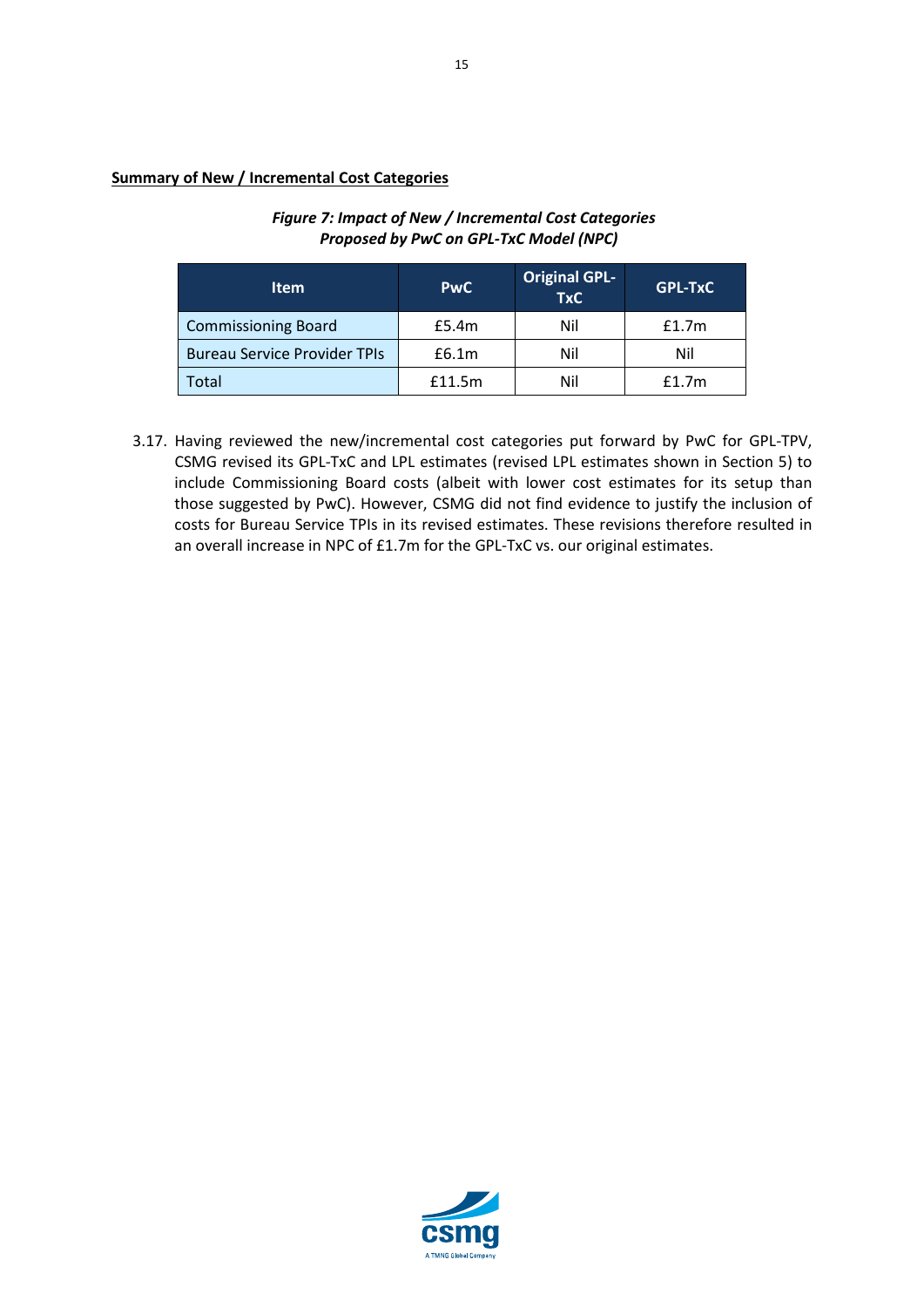# <span id="page-15-0"></span>**4. ASSESSMENT OF INPUT ASSUMPTIONS USED BY PWC – IMPACT ON GPL-TXC**

- 4.1. Our analysis of PwC's response revealed that PwC utilised different input assumptions to derive cost estimates for Tier C Setup costs, Hub Setup costs, Hub On-going costs and Full TPI costs<sup>[9](#page-15-2)</sup>. This has resulted in PwC producing higher cost estimates in these areas. The assumptions related to:
	- Labour rates
	- Number of man-days
	- Hardware costs
	- Methodological assumptions

# <span id="page-15-1"></span>**Labour Rates**

# *PwC's Estimate*

- 4.2. PwC used a blended mix of industry full-time employees and contracting staff day-rates in its estimate of GPL TPV costs. The IT contractor rate is partly sourced from the website "itjobswatch.co.uk". The report states these are "based on an itjobswatch.co.uk search where average UK, contractor rates are between £1000 and £350 per day." PwC also states it has assumed a "50% prime SI overhead". PwC state that this "prime SI overhead" relates to a management layer of oversight of contractors.
- 4.3. For the industry FTE cost, PwC has estimated £440 per day, based on £100,000 annual payroll cost per employee (including national insurance contributions, pension benefits and other direct staff costs).
- 4.4. Assuming a 3:1 ratio of contractors to FTE, this results in a day-rate of £710.

# *CSMG's Assessment*

4.5. Using itjobswatch.co.uk<sup>[10](#page-15-3)</sup> (the same source utilised by PwC in its analysis) and taking the average from roles and their salary band<sup>11</sup>, CSMG found an average contracted role of £427 and a full time daily cost of £330 (including benefits and allocated overheads). Using the same 3:1 contractor to full time employee ratio used by PwC this results in a £400 blended day rate.

<span id="page-15-4"></span><span id="page-15-3"></span><sup>&</sup>lt;sup>11</sup> CSMG analysed the industry rates for various roles and was able to find an average rate for each. This involved searching for job titles that matched roles defined by CSMG. A comprehensive list was created and a weighted average for contractor and FTE rates was determined based on the mix of roles identified.



<span id="page-15-2"></span><sup>9</sup> Different input assumptions were also utilised for TPV costs. However, as the TPV function is not present in the GPL TxC and LPL models (which were the focus of the revised costing exercise), PwC's TPV assumptions were not analysed.  $^{10}$  Search conducted on 28th Aug '12.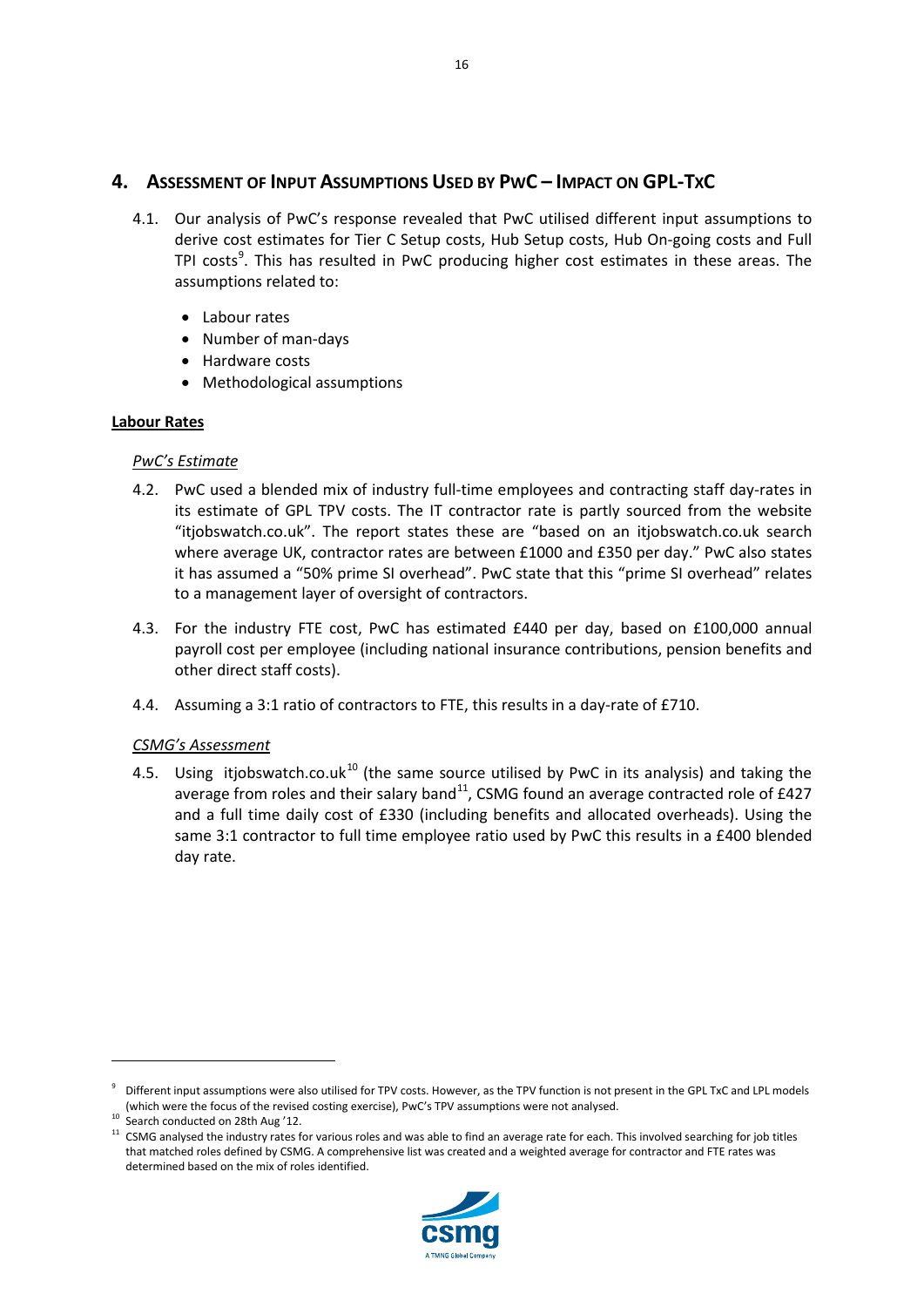| <b>PwC (May 2012)</b> | itjobswatch.co.uk | <b>CSMG Original</b><br>(Jan 2012) |
|-----------------------|-------------------|------------------------------------|
|                       |                   |                                    |

Contracted Role £800 £427 N/A FTE Cost Per Day £440 £330 N/A Blended Day Rate  $\begin{array}{|c|c|c|c|c|c|c|c|c|} \hline \end{array}$  E500  $\begin{array}{|c|c|c|c|c|c|c|c|c|} \hline \end{array}$  E500

#### *Figure 8: Day-rate Comparison*

- 4.6. The £400 figure suggests that CSMG's initial assumption of a £500 blended-day-rate was an appropriately conservative estimate.
- 4.7. PwC has made an assumption that a "prime SI overhead" would apply for all labour conducted. The PwC rationale for this "prime SI overhead" is that it covers the management that is required to ensure that a contractor is productive and delivers to time and quality. This additional management oversight has already been incorporated as part of CSMG's estimates for the number of days required to complete tasks. It is therefore unreasonable to include this additional labour into the labour rates. Including an overhead to the labour rate that represents additional man-days would lack transparency and is potentially confusing.
- 4.8. As a result we have not revised our figure from the original assumption of £500 per day.

#### *Summary of Labour Rates Analysis*

4.9. We do not find sufficient justification in PwC's analysis or in other supporting research to suggest that the labour rates in our initial estimates should be changed. PwC's use of a higher day-rate resulted in an additional £15m of cost in their GPL-TPV estimates.

# <span id="page-16-0"></span>**Tier C Setup Costs**

#### *Labour*

#### *PwC's Estimate*

- 4.10. In total PwC estimated 4,737 man-days per Tier C CP to adopt the GPL-TPV process. This represents a £3.1m cost per Tier C CP in PwC's assessment (£12.4m in total).
- 4.11. The majority of the man-days are for training the CP customer service advisers (CSAs). PwC estimates that 4,000 CSAs would each require half a day of training. Additionally, 56 days are allocated for the training of staff.
- 4.12. In their report, PwC criticised CSMG for not including planning, design and testing. However, as will be seen below, these tasks were included in the CSMG estimate, although they were not specifically split out. The breakdown of these tasks is included below.

#### *CSMG's Assessment*

4.13. A comparison of PwC and CSMG's cost estimates is presented in the following table. We discuss each of the cost elements in turn below. Note that while the CMSG model has included the project management and testing functions within the estimates for each



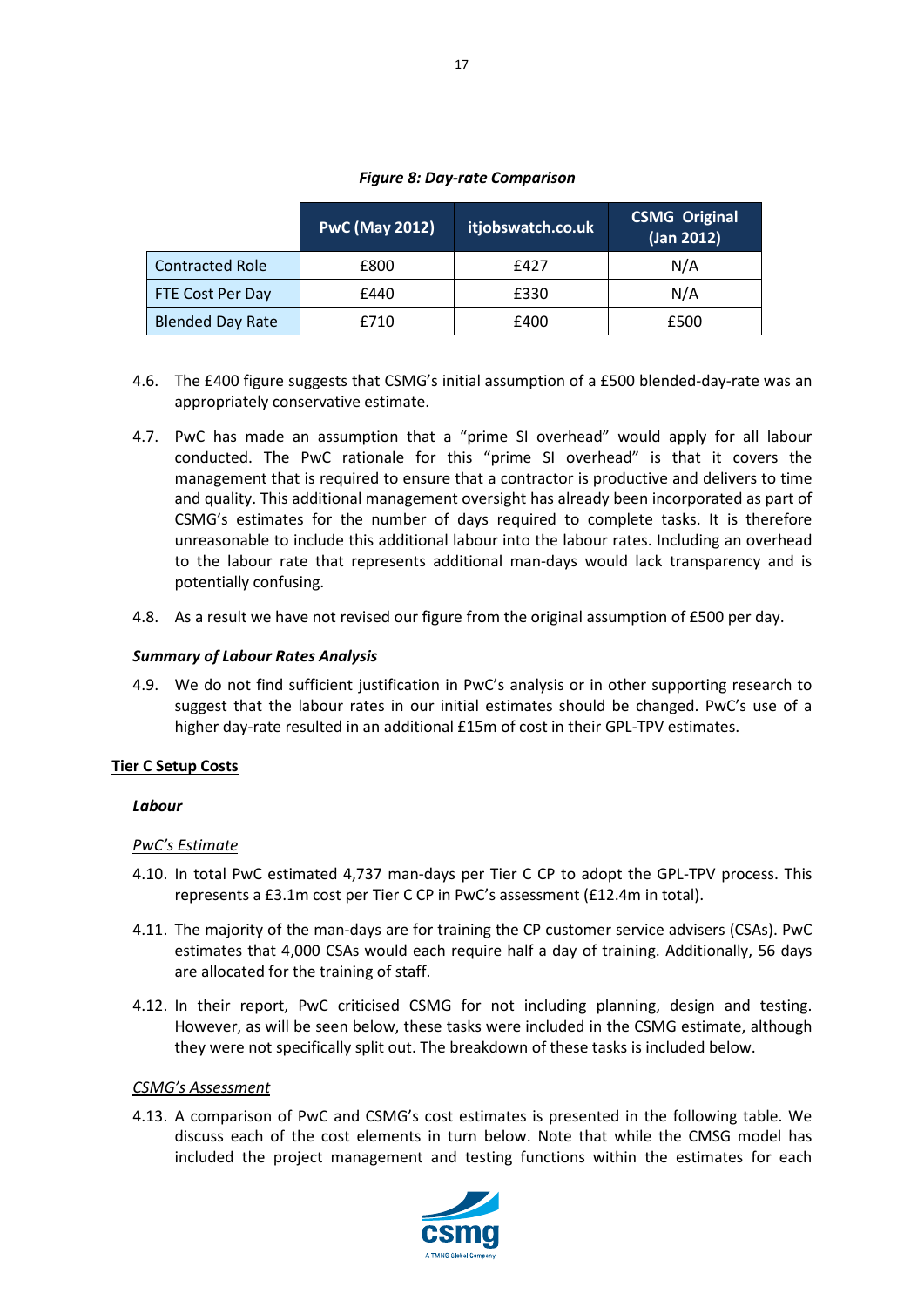phase, they have been split out as individual tasks in the table below for ease of comparison with PwC's estimates. As can be seen, in total, CSMG's revised assumptions propose a similar number of man-days for Tier C setup as PwC.

| <b>Cost Element</b>                             | <b>PwC</b> | <b>PwC Rate</b> | Original<br><b>CSMG</b> | <b>Original</b><br><b>CSMG</b> rate | <b>Revised</b><br><b>CSMG</b> | <b>Revised</b><br><b>CSMG</b> rate |
|-------------------------------------------------|------------|-----------------|-------------------------|-------------------------------------|-------------------------------|------------------------------------|
| <b>CSA Training</b>                             | 2,056 days | £439            | 700 days                | £500                                | 3,030 days                    | £120                               |
| Service Order<br>Management<br>(Design / Build) | 740 days   | £710            | 300 days                | £500                                | 300 days                      | £500                               |
| SIT, UAT and OAT                                | 686 days   | £710            | 455 days                | £500                                | 455 days                      | £500                               |
| Project<br>Management                           | 650 days   | £710            | 370 days                | £500                                | 370 days                      | £500                               |
| Data Sanitisation                               | 60 days    | £710            | Nil                     | £500                                | 60 days                       | £500                               |
| CPM, SPM                                        | 65 days    | £710            | 100 days                | £500                                | 100 days                      | £500                               |
| Self Management                                 | 0 days     | £710            | 55 days                 | £500                                | 55 days                       | £500                               |
| COM and CRM                                     | 480 days   | £710            | 330 days                | £500                                | 330 days                      | £500                               |
| Total                                           | 4,737      |                 | 2,310                   | £500                                | 4,700                         |                                    |

*Figure 9: Man-day Estimates for Tier C Setup - PwC vs. CSMG Revised Estimates*

- 4.14. *CSA Training:* CSMG estimates 3,000 man-days for training (plus 30 days for trainers). CSMG's revised industry benchmarks estimate a total of 6,000 customer service advisors (CSAs) involved in the provisioning process across all 4 Tier C CPs – an average of 1,500 CSAs impacted per CP, with each CSA having 2 days of training (3,000 training days). This has been increased from our previous estimate of 350 CSAs per CP (700 training days). The reason for the increase is an acknowledgement that CPs generally utilise CSAs across the wider provisioning function, instead of having dedicated switching teams. As a result, a greater number of CSAs will require training.
- 4.15. PwC's assumed figure of 4,000 CSAs trained per CP appears high as this would mean that each CSA handled less than 1 switch per day, given PwC's assumptions of 561,600 switches per year per Tier C CP, 312 working days per year (6 days per week) and 50% of CSAs working at any one time.
- 4.16. CSMG estimated that 2 days of training are required per CSA to adopt the GPL-TxC process (which is higher than the 0.5 days of training that PwC assume is necessary to adopt the GPL-TPV process). Our approach is even more conservative when one considers that TPV interface processes will not need to be trained which may actually further reduce the requirements. However, CSMG estimated a lower daily rate cost for training CSAs than previously estimated (and significant lower than PwC's estimate). This is explained in paragraph 4.3 in more detail.
- 4.17. *Service Order Management:* CSMG did not see reason to change its estimate for Service Order Management (SOM) which was significantly less than PwC's estimate (740 days vs.



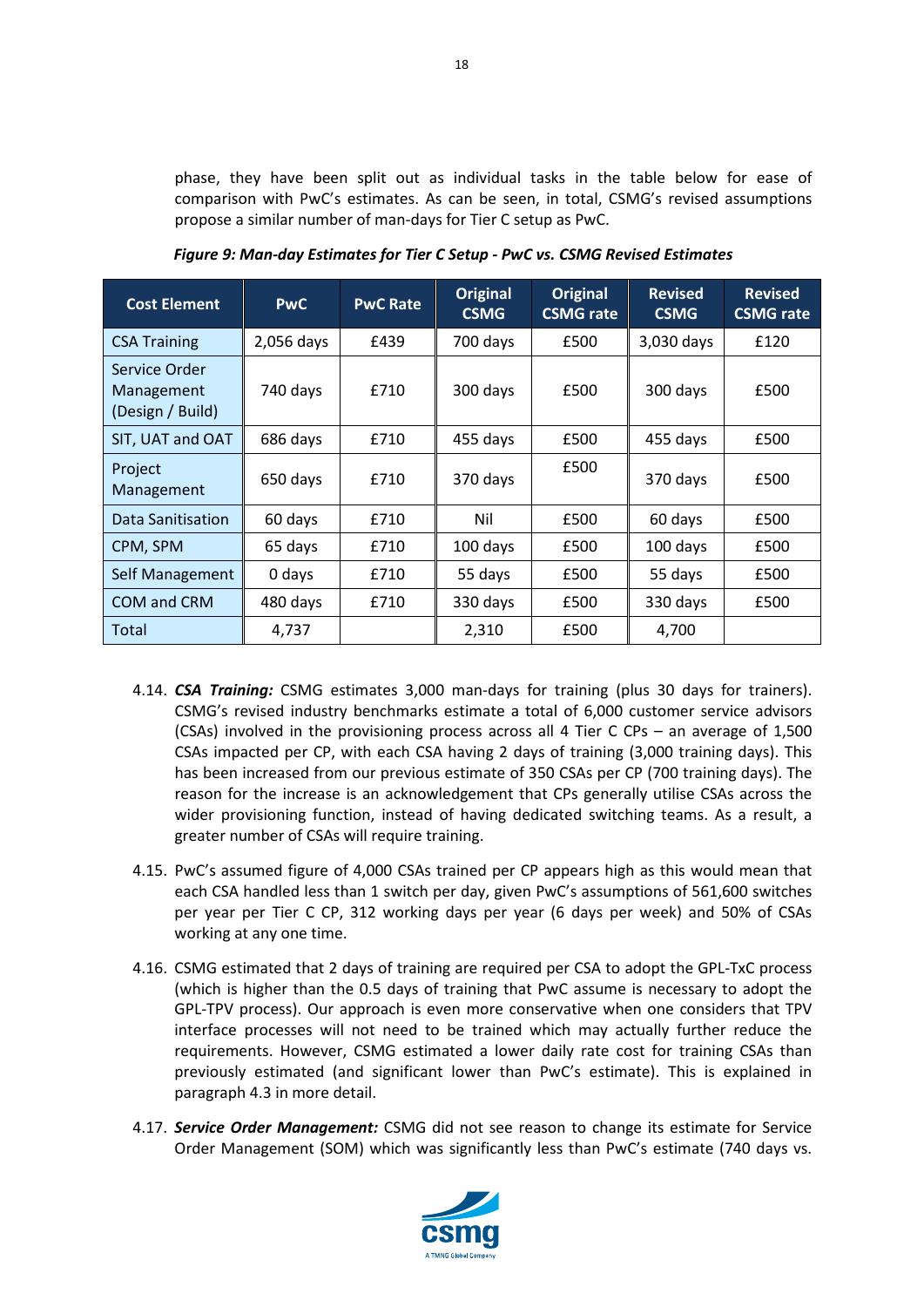300 days). CSMG's SOM estimates were supported by itemising the development work required to support 7 use cases, with a total of 21 APIs. The design component was estimated at taking 5 days per API, for a total of 105 days. Code and unit test was similar at a further 105 days. 17 days were allocated towards integrating with a new endpoint, while another 22 days was assigned to deploy the solution. CSMG also allowed for a 20% contingency, resulting in a total of 300 days. This work included the design and build elements of the required SOM system changes necessary to allow the adoption of TxC.

- 4.18. *SIT, UAT and OAT:* CSMG did not originally split out testing as a separate category in its original costing work. However, as part of this revision, CSMG created estimates for developers to unit test code changes, along with specialised test teams to carry out System Integration Testing (SIT), User Acceptance Testing (UAT) and Operational Acceptance Testing (OAT). These estimates are proportional to the effort levels required for the design and development phases of the project. CSMG has assumed that testing will account for the industry standard 40% of the overall project days (excluding project management) – resulting in an estimate of 455 days. These are in line with our original estimates for these tasks.
- 4.19. *Project Management:* Similarly CSMG did not initially specifically split out Project Management. However estimates for this task were incorporated in the Project Management function within the costs to design and develop the changes required for the GPL-TxC process. In total 20% of the total man-days excluding testing (370 days) is estimated to be spent on project management. Again, this estimate did not change from our original assessment.
- 4.20. *Data Sanitisation:* PwC included costs for data sanitisation within the CP setup costs. In the original cost estimates, CSMG excluded data sanitisation as it was assumed to be an existing, on-going CP business cost. We have since taken a more conservative view and have now included this cost for each CP in our revised estimates. We have adopted PwC's assumptions regarding number of man-days required to perform data-sanitisation tasks for each CP.
- 4.21. *CPM/SPM:* CSMG estimates for the functional enhancements to the Customer Problem Management (CPM) and Service Problem Management (SPM) systems were higher in terms of total man-days to those of PwC (CSMG: 100 man days, PwC: 65 man days). We do not see any justification for changing these estimates.
- 4.22. *COM/CRM:* CSMG estimated 330 days for COM/CRM (Customer Order Management/Customer Relationship Management) vs. PwC's 480 days. This is based on an understanding of the effort required to make similar changes in past projects. It also appears that PwC may have double-counted COM in CPM/SPM as well, leading to the higher figure. This is shown in the fact that PwC provides an estimate for design changes to COM along with other areas of the system. Separately, there is a design estimate within the code and unit test function for COM.
- 4.23. *Self-management Portal:* CSMG included an estimate to make changes to the customer self management portal in order to allow customers to continue to utilise it with the new GPL-TxC process. These changes were estimated as taking 55 days to complete and have not been changed from the original estimates.

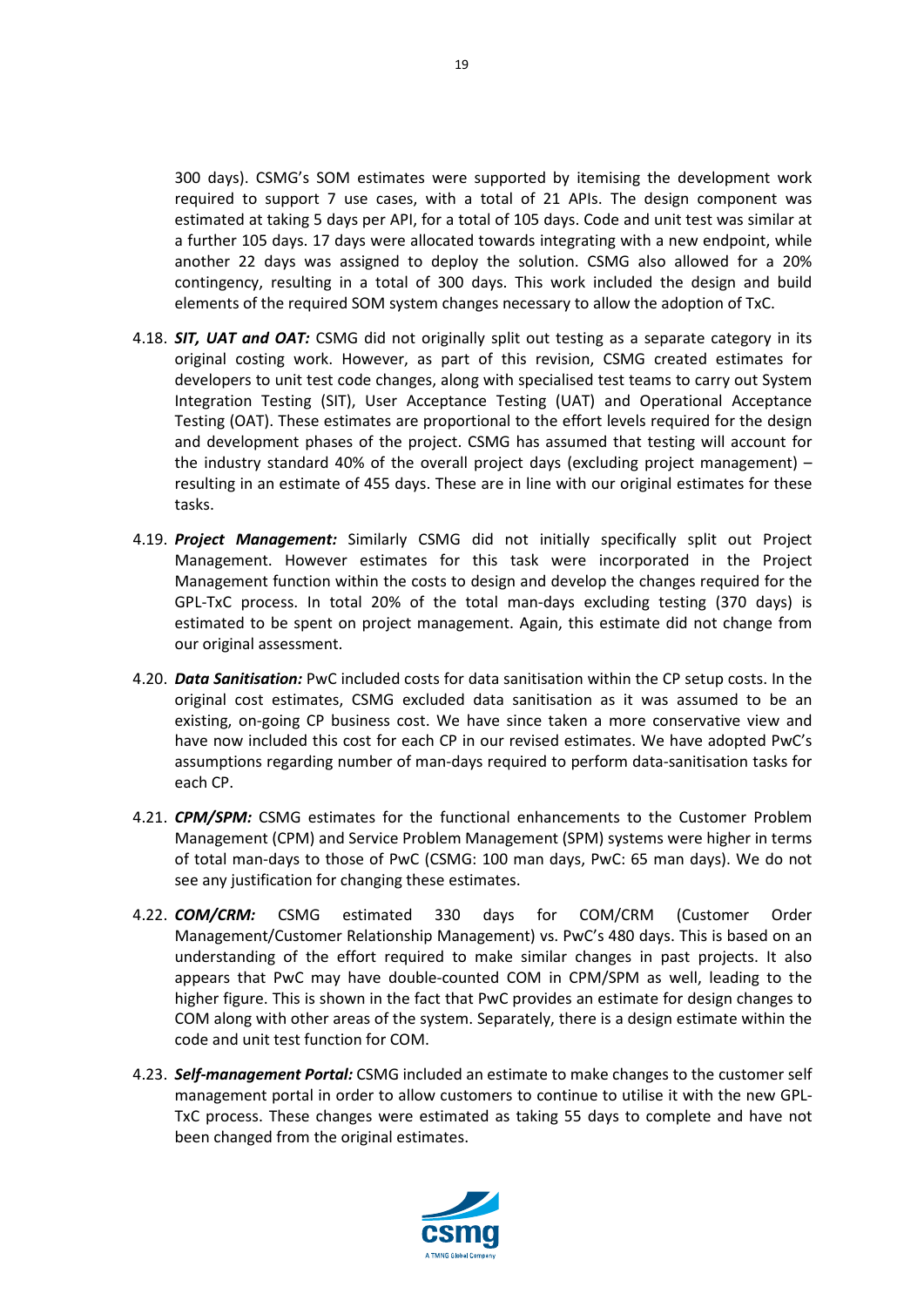4.24. Having reviewed PwC's report, CSMG increased the number of man-days per Tier C CP for setup significantly to 4,700 (from 2,000) in CSMG's revised cost model for GPL-TxC. The majority of the increase in man-days was driven by an increase in the number of training days (see above). However, CSMG revised its methodology (see below para 4.3) for calculating training costs, which resulted in a much lower cost of training per CSA per day. As a result, there was little significant change between the original Tier C setup cost estimates and the revised estimates.

#### <span id="page-19-0"></span>**Hardware and Software**

# *PwC's Estimate*

4.25. PwC have provided estimates for new hardware and software required to support additional capacity in B2B systems interfaces, resulting in a cost of £580,000 across the four Tier C operators. This cost includes the addition of a single Sun T4-2 server (£45,000), along with four licenses for Oracle Weblogic (£25,000), as this software is licensed per processor and PwC has assumed that the T4-2 server will have four processors.

# *CSMG's Assessment*

- 4.26. CSMG originally estimated £560,000 across all four Tier C CPs for hardware costs for the GPL-TxC model.
- 4.27. CSMG acknowledged PwC's hardware specifications and proceeded to cost a similar system for comparison purposes. CSMG's research determined a Sun T4-2 server can be purchased for  $E22,370^{12}$  $E22,370^{12}$  $E22,370^{12}$ . CSMG's research also found that the UK price of Oracle Weblogic software is £16,758 per processor<sup>13</sup>. Furthermore, although the PwC report states that four such licenses will be required, as shown in the configuration link references below, the Sun T4-2 server has a maximum number of 2 processors and therefore would only require 2 licences. Therefore a similar specified system to that in PwC's report would cost £55,886 per CP (or approximately £225,000 for all 4 CPs), rather than the £145,000 per CP estimated by PwC. As a result, we are confident that the figure we have specified in hardware and software costs for Tier C CPs is reasonable.
- 4.28. It should be noted that any provision for additional hardware is already a conservative estimate. The incremental load imposed by the GPL-TxC model is quite low, and as such, Tier C CPs may already have extra capacity in their current hardware to accommodate this data load.

<span id="page-19-2"></span><sup>(</sup>https://shop.oracle.com/pls/ostore/f?p=dstore:product:1302217254064194::NO:RP,6:P6\_LPI,P6\_PPI:450962 9221891805719969,)



<span id="page-19-1"></span><sup>(</sup>https://shop.oracle.com/pls/ostore/f?p=dstore:5:1302217254064194::NO::P5\_PROD\_HIER\_ID,P5\_LPI:114334 605138741907367873,114334603024371907446856:) 13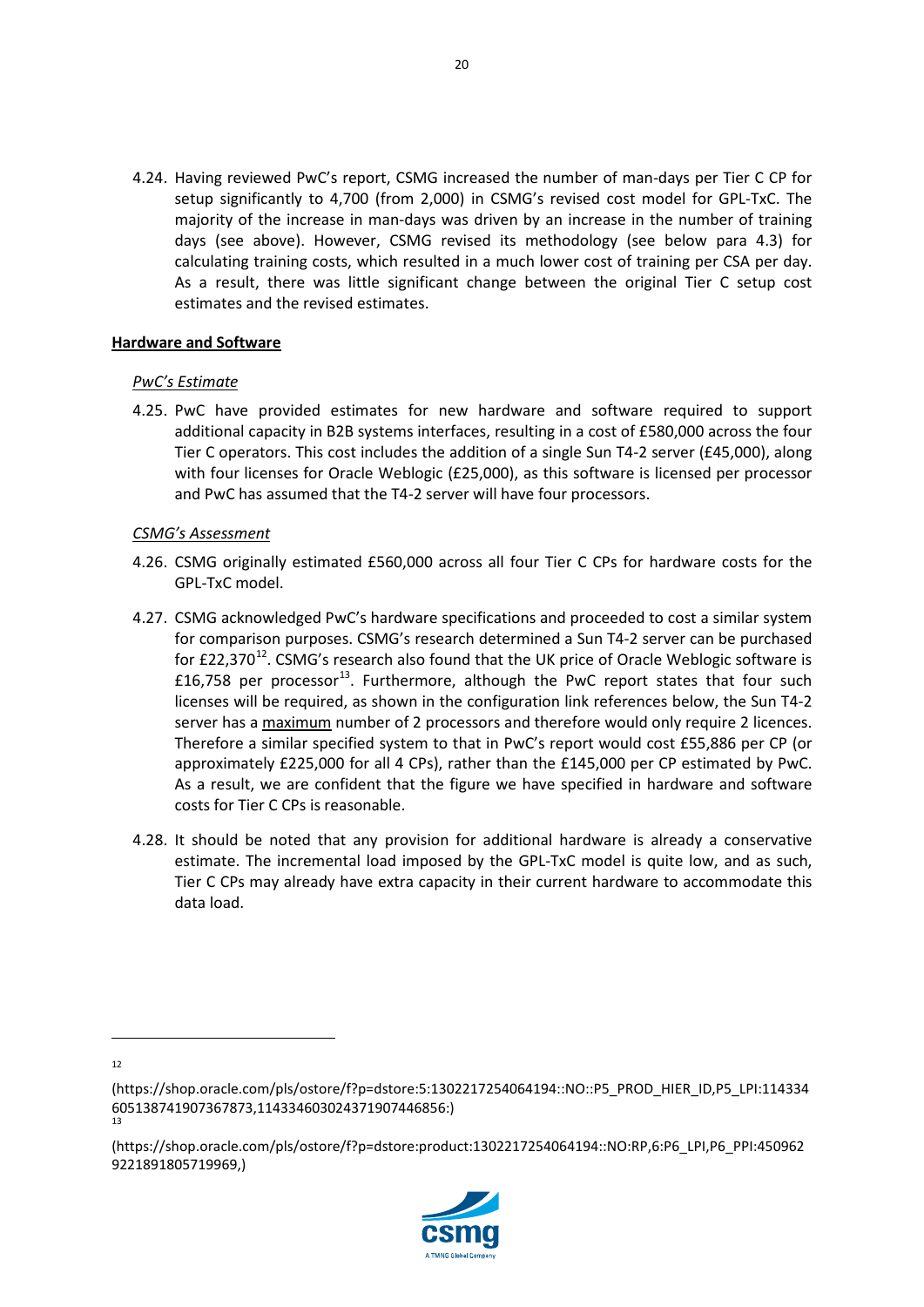#### <span id="page-20-0"></span>**Customer Service Advisor Salaries and Training Costs**

#### *PwC's Estimate*

4.29. PwC assumed a CSA salary of £30,000 a year, with the equivalent fully allocated cost rising to £47,000 a year. PwC utilised the salary of a CSA to calculate the opportunity cost component of training costs (i.e. the day-rate of a CSA multiplied by the number of training man-days). In addition, PwC included a day-rate cost for trainers providing the training.

#### *CSMG's Assessment*

**.** 

- 4.30. The average salary of a CSA is in the region of £15,000, according to totaljobs.co.uk. Therefore, we have continued to assume a CSA salary of £16,000 in the revised cost estimates. CSMG previously calculated training costs using a fixed "training day rate" of £500 per CSA per day. However, CSMG has revised this methodology, in agreement with PwC's method of calculating training costs based on CSA salaries (as well as "professional trainer" day-rate costs). Our estimate of the day-rate of CSAs is therefore now £120 per day which is based on the assumed CSA salary of £16,000 (£25,000 fully allocated cost divided by 220 working days).
- 4.31. CSMG believes it is more accurate to account for training costs for CP staff using this method of estimating the CSA daily salary as well as additional trainer costs, than the previous fixed "training day-rate" which was previously assumed. The previous methodology was also less transparent as it combined both the trainer costs and CSA salary.
- 4.32. Using this new methodology had the overall effect of reducing the cost of training for Tier C CPs, as well as Tier B and Tier A CPs.

| <b>Cost Element</b>                              | <b>Original GPL-TxC</b><br><b>PwC</b> |          | <b>GPL-TxC</b> |
|--------------------------------------------------|---------------------------------------|----------|----------------|
| No. of CSA<br>training days per<br>Tier C        | 2000                                  | 525      | 3000           |
| <b>Annual CSA</b><br>Salary (Fully<br>allocated) | £46,000                               | £25,000  | £25,000        |
| <b>Training Cost per</b><br>CSA per day          | £439 <sup>14</sup>                    | £500     | £120           |
| Additional<br><b>Trainer Costs</b>               | £40,000                               | Nil      | £15,000        |
| Total                                            | £920,000                              | £350,000 | £375,000       |

#### *Figure 10: Estimates for Industry Training Costs*



<span id="page-20-1"></span><sup>&</sup>lt;sup>14</sup> It is unclear how PwC have derived a cost of £439 per day for CSA training, based on a fully allocated cost of £46,000. Assuming 220 working days a year this gives £209 per day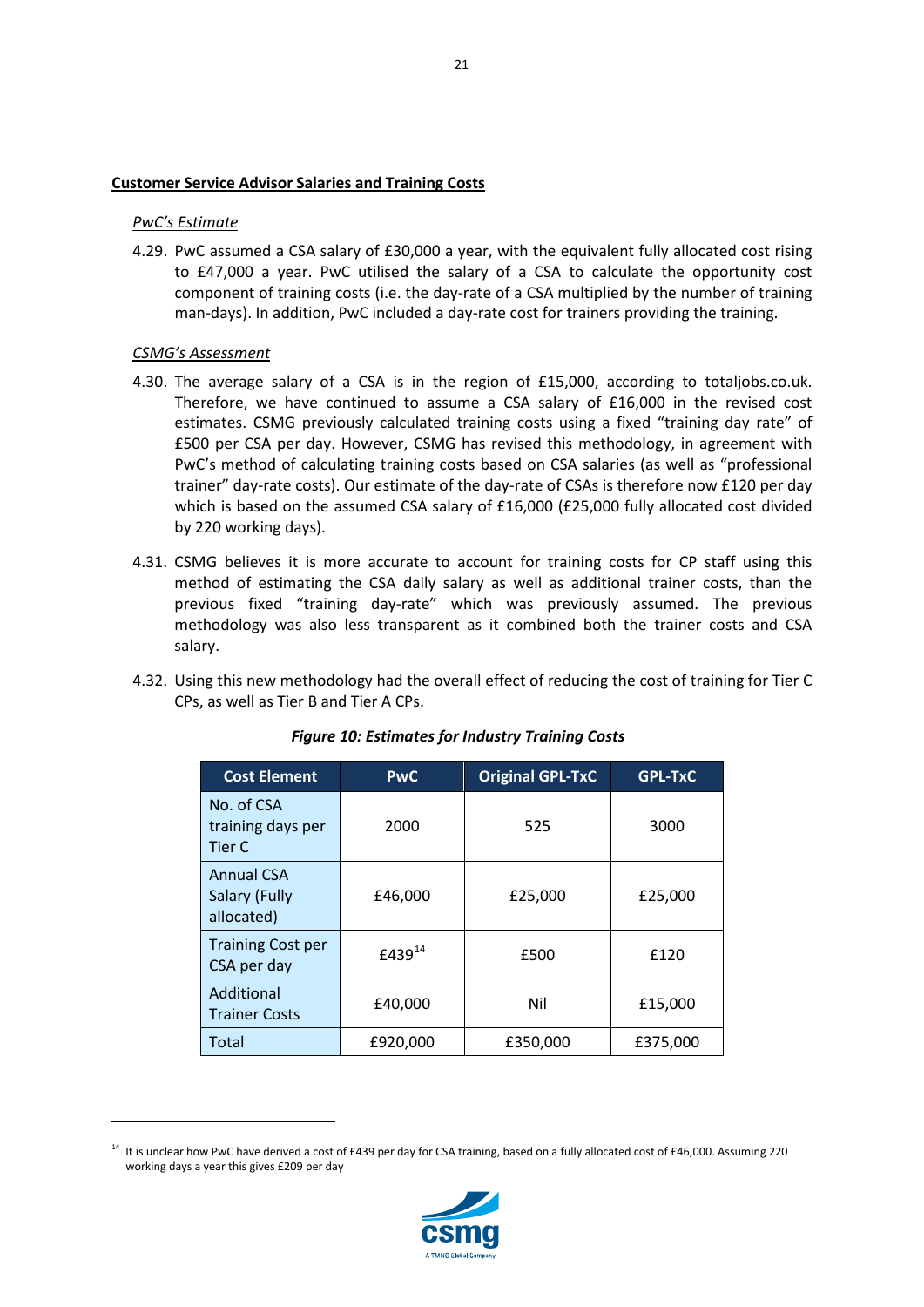#### *Summary*

- 4.33. PwC proposed a higher number of man-days for Tier C setup for GPL-TPV when compared with CSMG's original estimates. Based on our analysis of PwC's response we have increased our estimates for the number of man-days required by Tier C CPs to set-up under the GPL-TxC model. These increases were due to: the addition of the data-sanitisation tasks and; significantly increasing the man-days required for training as a result of assuming that a greater number of CSAs were assumed to be impacted.
- 4.34. However, adopting PwC's methodology of using CSA salary costs to drive the training costs resulted in a lower cost per training day than was previously estimated. The net effect was that, although the number of days increased significantly, the overall increase in cost compared to our original estimates was relatively small (+£0.4m) for Tier C CPs. In Tier B and Tier A CPs, the cost of training actually decreased vs. CSMG's original estimates. This resulted in a decrease in overall CP setup costs (across all Tiers) of £1m.

| <b>Item</b>        | <b>PwC</b>        | <b>Original GPL-</b><br><b>TxC</b> | <b>GPL-TxC</b>    |
|--------------------|-------------------|------------------------------------|-------------------|
| Tier C Setup Costs | 13.0 <sub>m</sub> | 5.0m                               | 5.4m              |
| Tier B Setup Costs | 4.2 <sub>m</sub>  | 4.6m                               | 3.9 <sub>m</sub>  |
| Tier A Setup Costs | 0.9 <sub>m</sub>  | 0.6 <sub>m</sub>                   | 0.4 <sub>m</sub>  |
| Total              | 18.1m             | 11.0m                              | 10.0 <sub>m</sub> |

#### *Figure 11: Estimates for Industry Setup Costs*

#### <span id="page-21-0"></span>**Hub Setup Costs**

#### *Labour*

#### *PwC's Estimate*

4.35. PwC assumed 5,000 man days for construction of the Hub. A breakdown of man-days by activity is presented in the table below.

#### *Figure 12: Man Day Estimates for Hub Setup - PwC vs. CSMG*

| <b>High Level Task</b>               | <b>Cost Element</b>                                     | <b>PwC</b> | <b>Original CSMG</b> | <b>Revised</b><br><b>CSMG</b> |
|--------------------------------------|---------------------------------------------------------|------------|----------------------|-------------------------------|
| Draft High Level                     | Requirements<br>analysis and SLA<br>48<br>development   |            | Was not<br>provided  | 48                            |
| Design (HLD) to<br>drive RFI         | RFI analysis and<br>initial High Level<br>Design        | 58         | Was not<br>provided  | 58                            |
| RFP issued and<br>suppliers selected | High Level Design<br>with detailed API<br>specification | 160        | Was not<br>provided  | 160                           |

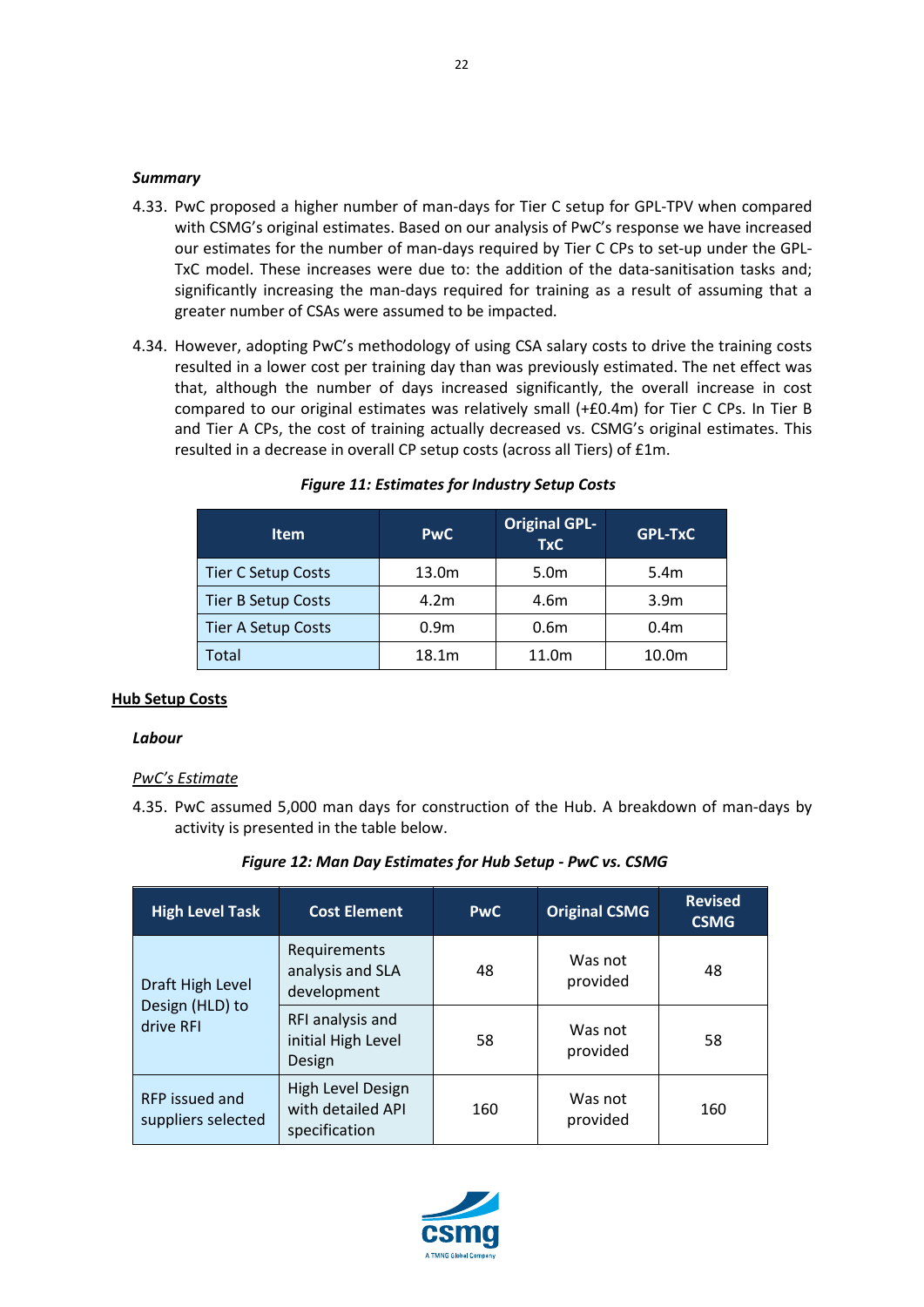|                                                                                    | RFP issue, analysis<br>and preferred<br>supplier selection             | 80   | Was not<br>provided | 80                        |
|------------------------------------------------------------------------------------|------------------------------------------------------------------------|------|---------------------|---------------------------|
| Infrastructure                                                                     | Hardware<br>installation and<br>facilities<br>preparation              | 120  | Was not<br>provided | 67                        |
| Installation                                                                       | O/S hardening and<br><b>Security Testing</b>                           | 270  | Was not<br>provided | 62                        |
|                                                                                    | PMO for<br>Infrastructure                                              | 160  | Was not<br>provided | 63                        |
|                                                                                    | <b>B2B</b> interfaces and<br>Hub database                              | 1200 | Was not<br>provided | 625                       |
|                                                                                    | <b>TPV Customer</b><br>Relationship<br>Management<br>System            | 280  | Was not<br>provided | 0                         |
| System Design,<br>Code and Unit                                                    | ServCo. Enterprise                                                     | 280  | Was not<br>provided | 42                        |
| <b>Testing</b>                                                                     | ServCo.<br>Collaboration<br>Platform                                   | 160  | Was not<br>provided | 20                        |
|                                                                                    | <b>Environment build</b><br>and release<br>programme<br>management     | 400  | Was not<br>provided | 168                       |
|                                                                                    | <b>Test Planning</b>                                                   | 240  | Was not<br>provided | 80                        |
|                                                                                    | System Integration<br><b>Testing</b>                                   | 420  | Was not<br>provided | 140                       |
| System                                                                             | <b>User Acceptance</b><br><b>Testing</b>                               | 420  | Was not<br>provided | 140                       |
| Integration, User<br>Acceptance and<br>Operational<br>Acceptance<br><b>Testing</b> | Penetration testing<br>and Operational<br><b>Acceptance Tests</b>      | 280  | Was not<br>provided | 90                        |
|                                                                                    | Operator/TPI<br>Onboarding                                             | N/A  | Was not<br>provided | 220 (revised<br>from nil) |
|                                                                                    | Development<br><b>Resource Support</b><br>for Test and post<br>go-live | 264  | Was not<br>provided | 105                       |

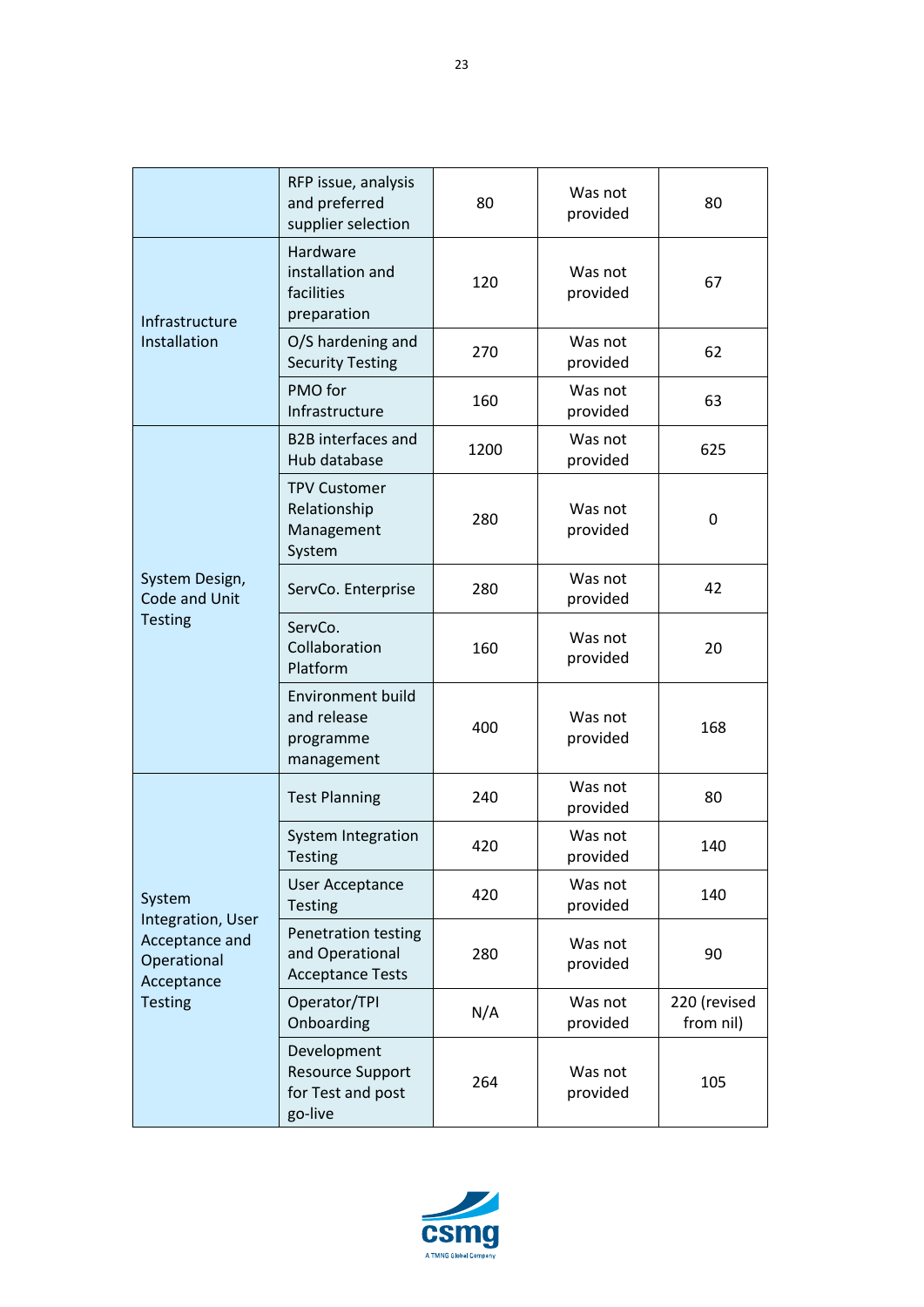|                                   | <b>Environment build</b><br>and release<br>programme<br>management | 400        | Was not<br>provided | 210        |
|-----------------------------------|--------------------------------------------------------------------|------------|---------------------|------------|
| Documentation                     |                                                                    | N/A        | 16                  | 16         |
| <b>Customer Cancel</b><br>Service |                                                                    | N/A        | 500                 | 500        |
| Total                             |                                                                    | 5,000 days | 2,516 days          | 2,754 days |

#### *CSMG's Assessment*

- 4.36. CSMG initially estimated 2,516 days for the construction of the Hub and Customer Cancel System (2,016 for construction and documentation of the Hub and 500 days for construction of the CCS system). As part of this initial work, CSMG did not provide a detailed breakdown by task area of the man-days required. In response to PwC's report, CSMG has revisited its cost assumptions and now estimates that the Hub infrastructure would require 2,754 man days to implement. In support of this, CSMG has provided a breakdown of tasks by man-days in the same categories as those provided by PwC. For the most part (except for Draft HLD and RFP areas), CSMG has estimated a significantly lower number of days than PwC for each task. The rationale for each task is provided below.
- 4.37. In addition, it should be noted that Gemserv, in their response to the consultation, indicated that CSMG previously over-estimated the level of effort required to develop the Hub and that the number of days required should be lower.
- 4.38. *Draft HLD and RFP:* CSMG agreed with PwC's man-day estimates for the tasks contained within "Draft High Level Design (HLD) to drive RFI" and "RFP issued and suppliers selected".
- 4.39. *Hardware Installation and Facilities Preparation:* We estimate that on average, 3 days per server would be required for hardware installation and facilities preparation. With 21 servers, this gives 63 man-days of effort to which we have added 4 days contingency to be conservative. Under these assumptions, the costs of installation and facilities preparation are less than 20% of the total hardware costs which appears reasonable.
- 4.40. *O/S Hardening and Security Testing:* CSMG concluded that 62 days would be sufficient to complete the task (75% lower than PwC's estimate). This is based upon the assumption that it will take 2 days on average for each of the 21 boxes, plus 20 days of testing.
- 4.41. *Project Management Office:* For the system integration, user acceptance and operational acceptance testing, CSMG estimates that this function could be carried out by two people, allowing for one month for each of installation, hardening and testing and finally for contingency. This would result in 168 man-days for PMO for the system design, code and unit testing phase. For the infrastructure installation phase, this is estimated at one person for 63 days, based on one month installation, one month hardening and testing and one month contingency.
- 4.42. *System Design, Code and Unit Testing:* A full, bottom-up estimation was carried out by CSMG for the B2B interfaces and Hub database. 21 services have been identified, and we

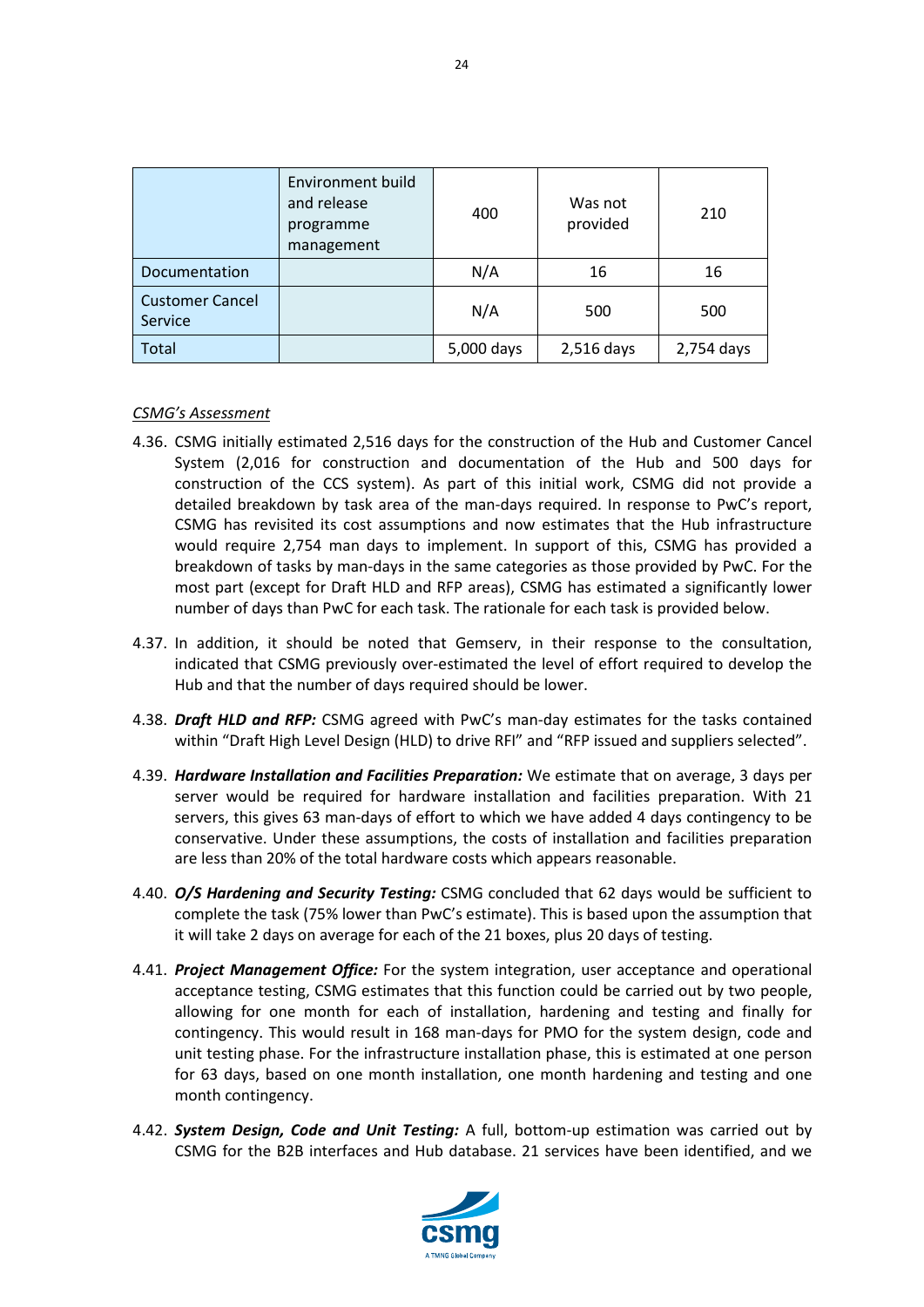have allocated 5 days design, 5 days development and 10 days test per service. 100 days of detailed database design and CUT (code and unit test) have also been specified. We have also allowed extra days specifically to handle endpoint management - 5 days per CP/TPI (Tier C  $\times$  4 + Tier B  $\times$  10 + TPI  $\times$  5 + BS TPI  $\times$  2) accounts for a further 105 days, giving a total of 625 days. In our experience this is an accurate reflection of the effort required. We have not accounted for the TPV Customer Relationship Management System, as this functionality is not required in the GPL-TxC model.

- 4.43. *Enterprise Systems:* CSMG estimated that it would take two people two months to carry out the installation and setup required for the ServCo enterprise systems (42 man days), based on the wide availability of suitable cloud options. While PwC asserted that it will take two months duration, PwC did not specifically indicate why 280 days would be required to carry out this task. In our experience, there is little justification for six or seven people to be assigned to this task.
- 4.44. *ServCo Collaboration Platform:* CSMG have estimated 20 days; this is a realistic figure to set up the required off the shelf systems for a small number of projected users (e.g. less than 20).
- 4.45. *Environment builds and programme management:* PwC estimate that the B2B interfaces and Hub database will take 4 months to complete, during which the ServCo Enterprise and ServCo Collaboration Platform could also be created in parallel. Therefore an estimate of 400 days for build and programme management over this period of time indicates that 5 people will be fulfilling this function (400 man-days divided by 80 days elapsed time). In contrast, CSMG estimates it will require a team of two to carry this out, using past projects as a guide. This relatively simple system would be managed by one full-time PM and one full-time dev lead/release manager, resulting in a total man-day estimate of 168.
- 4.46. *Testing:* There is a large delta between the PwC and CSMG estimates for the System Integration (SIT), User Acceptance (UAT) and Operational Acceptance Testing (OAT) phases of the project. CSMG estimated testing on a *pro rata* basis of 40% of total design, development and testing activities, allocated as appropriate across the various test activities. It is possible that the discrepancy between the two estimates is due to the overall effort estimates for design and development being higher in the PwC report.
- 4.47. *Operator/TPI Onboarding***:** Since the publication of the initial cost report, CSMG has revised the GPL-TxC estimates to include resources for Operator/TPI Onboarding, which will ensure that the industry systems that the Hub will interface to are capable of communicating correctly, using the documented interfaces. PwC did not include these costs. This will include the creation of test cases, creation of the on-boarding process and documentation, setting up the on-boarding environment and systems, maintaining the environment and systems throughout the process, as well as liaising with CPs for the data load.
- 4.48. *Development Resource Support for Test and post go-live:* CSMG have estimated that it will take 105 days to support test and post go-live. We have assumed one resource working 21 days per month over the four month test window, and a further one month post go live. This figure is significantly lower than the PwC estimate of 264 days.
- 4.49. *Environment build and release programme management:* Based on our experience of similarly sized projects, this function will require a full time PM, along with a full time



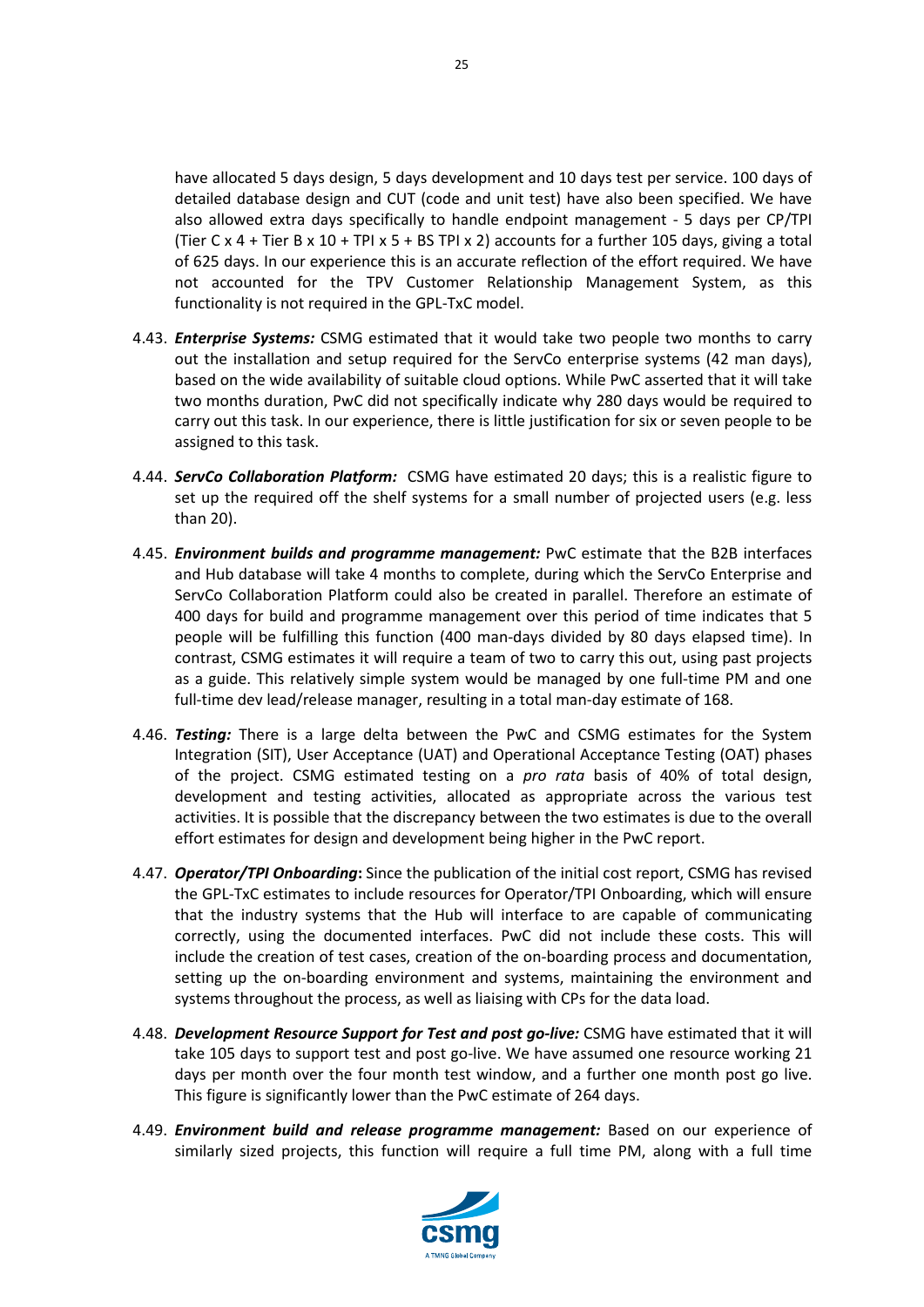development lead/release manager. Assuming 21 working days per month and a four month test window, along with an extra month post go-live, this equates to 210 days. The PwC estimate for this element is 400 days.

4.50. The result of PwC's 5,000 man-day estimate vs. CSMG's 2,754 day estimate is that PwC's labour costs for setup of the Hub are £3.1m higher than CSMG's revised estimates.

#### <span id="page-25-0"></span>**Hardware and Software for Hub Setup**

#### *PwC's Estimate*

4.51. PwC hardware and software capital expenditure requirements are specified in the tables below.

| <b>Cost Element</b>                              | <b>Unit Cost</b> | <b>Units</b>   | <b>Total Cost</b> |
|--------------------------------------------------|------------------|----------------|-------------------|
| Internet Installation                            | £15,000          | 1              | £15,000           |
| Cisco ASA 5550 firewalls                         | £15,000          | 4              | £60,000           |
| Cisco ACE30 load balancers                       | £25,000          | $\overline{2}$ | £50,000           |
| Cisco 6509 LAN switch                            | £65,000          | $\overline{2}$ | £130,000          |
| Sun T4-2 middleware servers                      | £45,000          | 3              | £135,000          |
| Sun M4000 database servers                       | £65,000          | $\overline{2}$ | £130,000          |
| IBM XIV storage system                           | £200,000         | $\mathbf{1}$   | £200,000          |
| infrastructure servers                           | £3,000           | 7              | £21,000           |
| Dev / Test HW costs                              | £323,000         | 1              | £323,000          |
| Ancillary IT costs, racking                      | £10,000          | 1              | £10,000           |
| Development and testing of<br><b>BC/DR</b> plans | £112,000         | 1              | £112,000          |
| Cold site DR contract                            | £192,250         | $\mathbf{1}$   | £192,250          |
| Datacentre hosting costs<br>during development   | £45,000          | 1              | £45,000           |
| Total                                            |                  |                | £1,456,250        |

#### *CSMG's Assessment*

- 4.52. CSMG has revised its initial estimates for the hardware and software costs of the Hub. These revised costs take into account the use of more expensive software e.g. Oracle rather than other off-the-shelf products. However CSMG estimates are still lower than PwC's as a result of CSMG assuming:
	- A less powerful design specification for the Hub
	- Lower prices for hardware and software



26

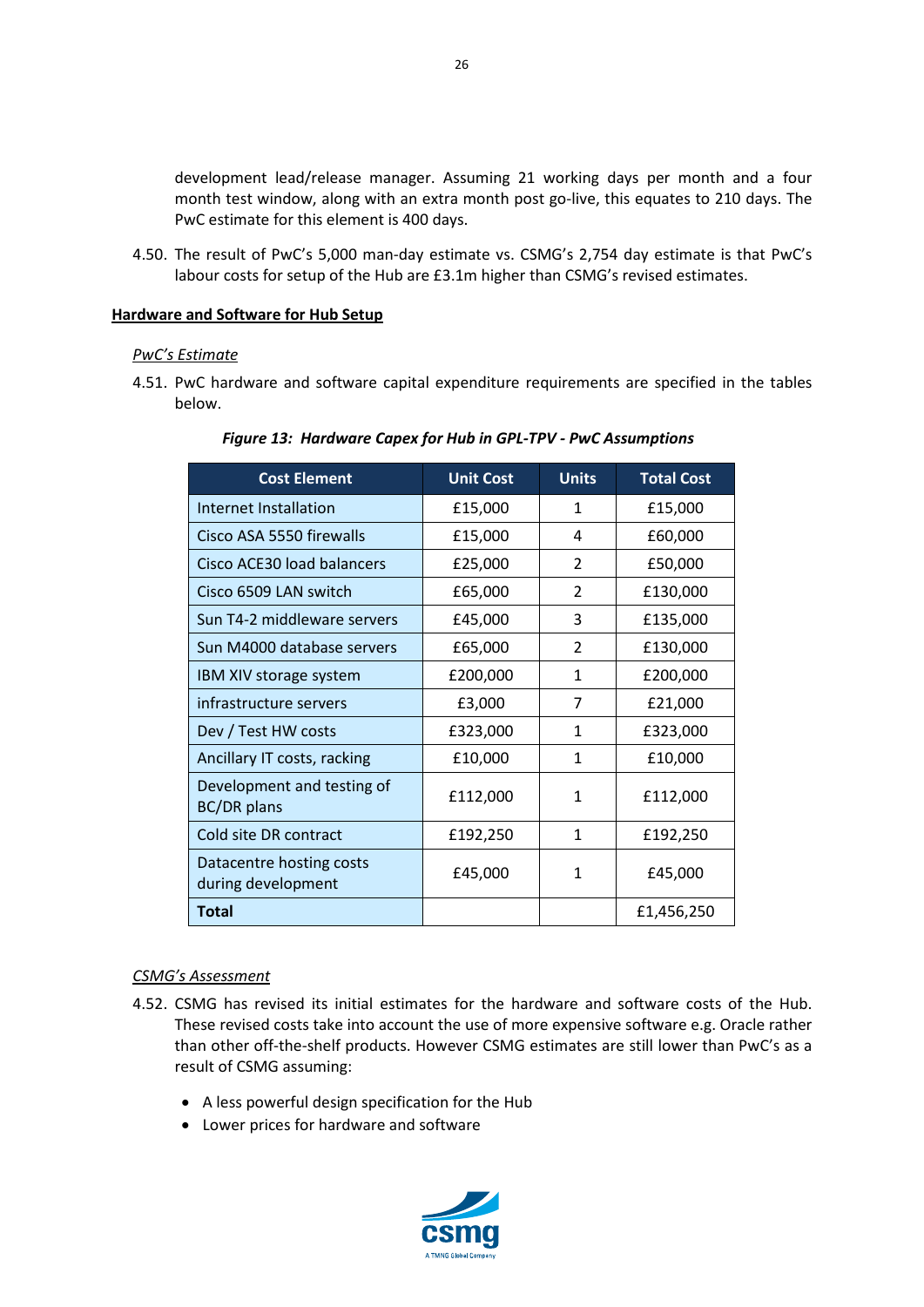- 4.53. CSMG carefully analysed the requirements of the Hub and central database in order to develop an estimate of the hardware needed to support these. The Hub needs to cater for roughly 2.1 million switches each year<sup>[15](#page-26-0)</sup>, each of which will result in a number of system calls to the Hub. Assuming an average of 10 system calls per switch (or cancel), there are 21 million calls per year to and from the Hub, which when spread evenly across regular office hours equates to 3 per second. By modern standards, this does not constitute a high load on the Hub database. A system with lower specifications than that specified by PwC would be sufficient to handle a peak load of 10 times this figure (i.e. 30 calls per second)  $^{16}$  $^{16}$  $^{16}$ .
- 4.54. During the research for this report, CSMG explained this analysis to PwC. PwC responded stating that it had concerns around the systems specified by CSMG, specifically for the following reasons:
	- a) During a sales call, there will be two way communications between sellers' systems and the Hub. Given sales conversion ratios and the nature of inbound and outbound campaigns, this may result in a higher volume of traffic on the Hub than specified by CSMG.
	- b) The system must deliver a highly available service with appropriate redundancy and protection from total loss of service.
	- c) The system must also maintain records of all services provided on the copper Openreach network.
	- d) PwC state that the Hub must interface with all customer records held by the CPs themselves.
	- e) The Hub must maintain synchronisation of records between the Hub, CP and BT EMP, generating additional material traffic and processing on the system.
- 4.55. We address each of these concerns in the paragraphs below.
	- a) *Additional B2B calls may result due to unsuccessful sales*: In the processes defined by CSMG, there is only a single B2B call to the Hub prior to the customer providing final confirmation to the GCP that they wish to proceed with the switch. The other B2B calls occur after this point. Thus it is not envisaged that this will result in a significant number of system calls to the Hub.<sup>[17](#page-26-2)</sup>
	- b) *Requirement for high availability:* The systems specified by CSMG have a large amount of additional capacity, along with defined disaster recovery and backup systems that will ensure high availability of the system.

 $\overline{a}$ 

<span id="page-26-2"></span><sup>&</sup>lt;sup>17</sup> The design proposed by CSMG shows that a single initial check (B2B call to perform a validation and data lookup) with the Hub is carried out during a normal switch, prior to the customer agreeing to complete the switch. It is expected that before this stage is reached, the GCP would have informed the customer of all costs etc. associated with switching. However, it is possible that customers will contact a CP in order to switch, only to discover after an initial check with the Hub that they are unable or unwilling to switch via this method. An example of this scenario includes Sky and Talk Talk MPF customers who wish only to switch their broadband. We estimate that this scenario will result in 334,980 extra B2B calls to the Hub (assuming 80% MPF penetration rate). There is also the possibility that some customers will change their mind in the period between the Hub validation being carried out and the GCP confirming the sale. Assuming this occurs at a rate of 10% of total switches, this will account for 210,191 B2B calls per annum. Virgin Media cable customers will also be unable to switch via the Hub. This could result in an additional 500,000 calls to the Hub before the GCP is aware that the customer is unable to switch using this method. This equates to just over 1,000,000 extra B2B calls per annum, or an extra 5% of B2B calls generated as a result of checks for customers who are unable or unwilling to switch.



<span id="page-26-0"></span> $15$  See para 1.21 more information on number of switches.

<span id="page-26-1"></span><sup>16</sup> For example, PwC have specified a Cisco ASA 5550 firewall, whereas CSMG's calculations show that the more cost effective Cisco ASA 5520 would more than suffice, given its minimum firewall throughput of 225 Mbps.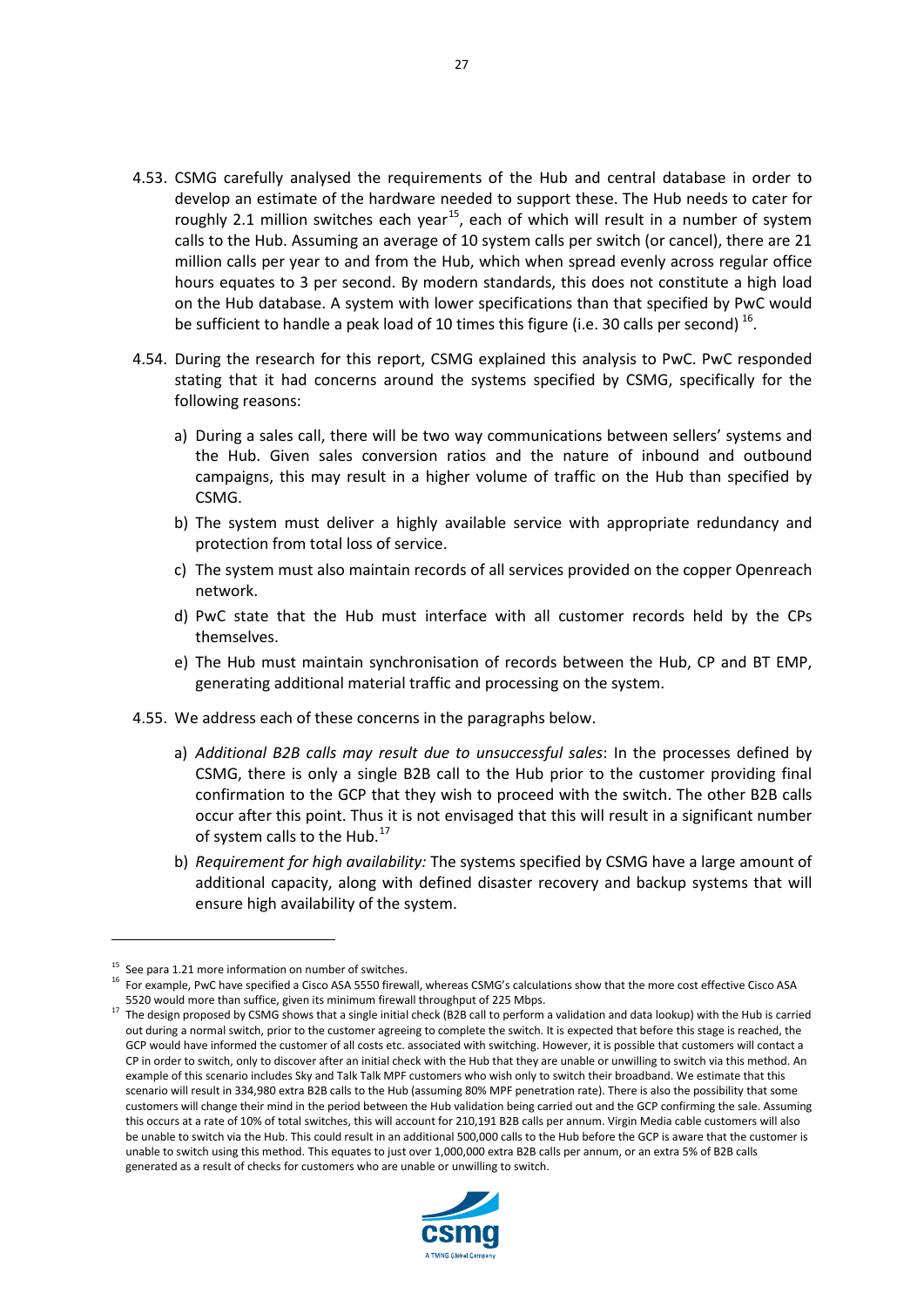- c) *Requirement to maintain records of all services:* This is an inherent requirement and has been included as part of the design of the system specified by CSMG.
- d) *Requirement for the Hub to interface with all CP customer records:* This will be taken into account during the initial data load, which will take place before the system is operational.
- e) *Requirement for synchronisation of records:* the Hub has been designed in such a way as to be able to modify its own records, as the CPs will be required to inform the Hub as to which services have been ceased and added. Thus the vast majority of synchronisation will be achieved via the switching process.
- 4.56. Having determined that the requirements of the Hub were lower than those specified by PwC, CSMG reviewed the components required to fulfil these. These are shown below.

#### <span id="page-27-0"></span>**Hub Hardware Costs**

4.57. CSMG's research produced a revised estimate of £622,062 for the total cost of hardware components. This represented a significant increased from the original GPL-TxC estimates which assumed £300,000 in total costs for both hardware and software. In developing these new estimates, the prices of components were sourced from various reputable hardware vendors.

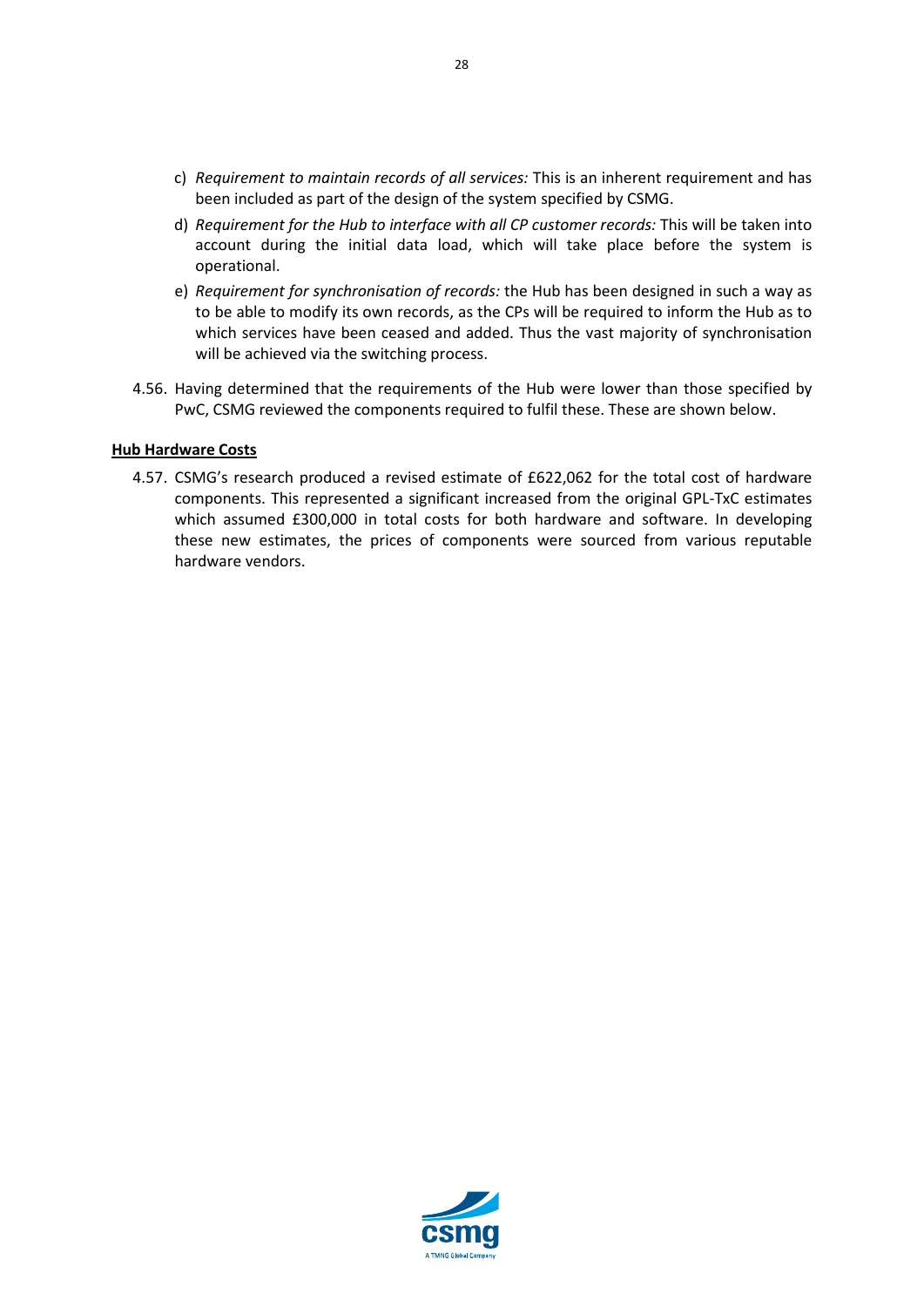| <b>Environment</b> | <b>Hardware</b><br><b>Category</b>            | <b>Amount</b>  | <b>PwC</b><br><b>Hardware</b>           | <b>PwC Unit</b><br><b>Price</b> | <b>Total PwC</b><br><b>Price</b> | <b>CSMG</b><br><b>Hardware</b>          | <b>CSMG</b><br><b>Unit</b><br><b>Price</b> | <b>Total</b><br><b>CSMG</b><br><b>Price</b> |
|--------------------|-----------------------------------------------|----------------|-----------------------------------------|---------------------------------|----------------------------------|-----------------------------------------|--------------------------------------------|---------------------------------------------|
|                    | Internet<br>Installation                      | 1              |                                         | £15,000                         | £15,000                          |                                         | £15,000                                    | £15,000                                     |
|                    | Firewall                                      | 4              | Cisco ASA<br>5550 firewall              | £15,000                         | £60,000                          | Cisco ASA<br>5520                       | £2,273                                     | £9,092                                      |
|                    | Load balancer                                 | $\overline{2}$ | Cisco ACE30<br>load<br>balancer         | £25,000                         | £50,000                          | Cisco ACE30<br>load<br>balancer         | £32,114                                    | £64,228                                     |
|                    | LAN switch                                    | $\overline{2}$ | <b>Cisco 6509</b><br>LAN switch         | £65,000                         | £130,000                         | <b>Cisco 6509</b><br>LAN switch         | £26,040                                    | £52,080                                     |
|                    | Middleware<br>server                          | 3              | <b>Sun T4-2</b><br>middleware<br>server | £45,000                         | £135,000                         | <b>Sun T4-2</b><br>middleware<br>server | £22,370                                    | £67,110                                     |
| Production         | Database<br>server                            | 2              | <b>Sun M4000</b><br>database<br>server  | £65,000                         | £130,000                         | SPARC<br>Enterprise<br>M3000            | £13,957 -<br>£26,693                       | £53,386                                     |
|                    | Storage<br>system                             | 1              | <b>IBM XIV</b><br>storage<br>system     | £200,000                        | £200,000                         | IBM x3755                               | £12,835                                    | £12,835                                     |
|                    | Infrastructure<br>server                      | 7              | Infrastructur<br>e server               | £3,000                          | £21,000                          | Infrastructur<br>e server               | £3,000                                     | £21,000                                     |
|                    | Ancillary IT<br>costs, racking                | 1              | Ancillary IT<br>costs,<br>racking       | £10,000                         | £10,000                          | Ancillary IT<br>costs,<br>racking       | £10,000                                    | £10,000                                     |
|                    | Cold site DR<br>contract (25%<br>of total)    | 1              |                                         | £195,250                        | £195,250                         |                                         | £72,433                                    | £72,433                                     |
| <b>CCS</b>         | Customer<br><b>Cancel Service</b><br>hardware | Nil            |                                         |                                 |                                  |                                         | £125,000                                   | £125,000                                    |
|                    | Dev / Test of<br>BC/DR                        | $\mathbf{1}$   |                                         | £120,000                        |                                  |                                         |                                            | $N/A^{18}$                                  |
|                    | Middleware<br>server                          | 1              | <b>Sun T4-2</b><br>middleware<br>server | £45,000                         | £45,000                          | <b>Sun T4-2</b><br>middleware<br>server | £22,370                                    | £22,370                                     |
| Dev/Test           | Database<br>server                            | $\mathbf{1}$   | <b>Sun M4000</b><br>database<br>server  | £65,000                         | £65,000                          | SPARC<br>Enterprise<br>M3000            | £13,957 -<br>£26,693                       | £26,693                                     |
|                    | Storage<br>system                             | 1              | <b>IBM XIV</b><br>storage<br>system     | £200,000                        | £200,000                         | IBM x3755                               | £12,835                                    | £12,835                                     |
|                    | Infrastructure<br>server                      | 1              | Infrastructur<br>e server               | £3,000                          | £3,000                           | Infrastructur<br>e server               | £3,000                                     | £3,000                                      |

*Figure 14: Hub Hardware Components and Costs PwC vs. CSMG*

29

<span id="page-28-0"></span><sup>&</sup>lt;sup>18</sup> This process cost is included in the number of man-day estimates for Hub build in CSMG's estimates rather than being included in hardware costs.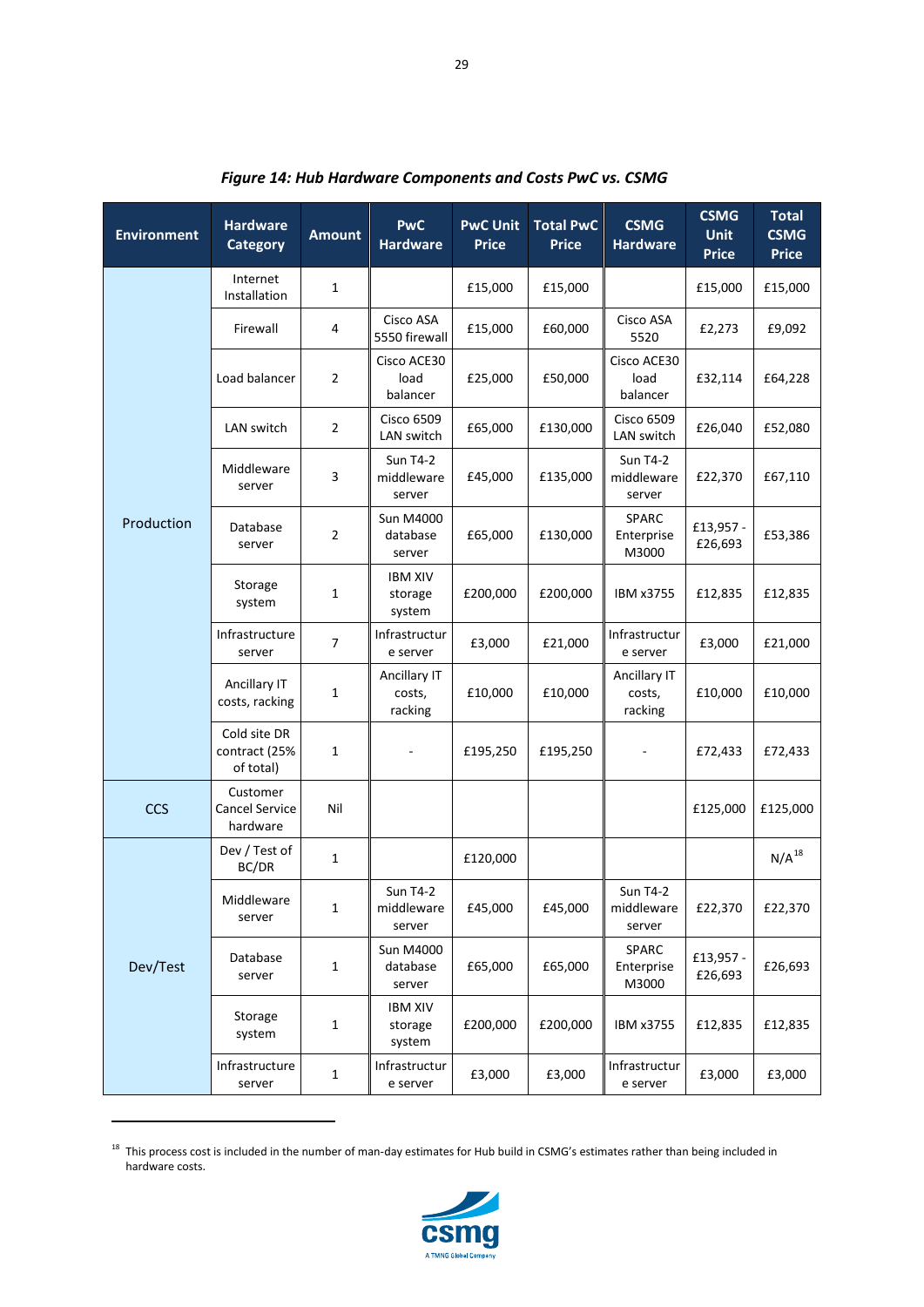| Ancillary IT<br>costs, racking | Ancillary IT<br>costs,<br>racking | £10,000 | £10,000    | Ancillary IT<br>costs,<br>racking | £10,000 | £10,000  |
|--------------------------------|-----------------------------------|---------|------------|-----------------------------------|---------|----------|
| Hosting                        |                                   | £45,000 |            |                                   |         | £45,000  |
|                                |                                   |         | £1,456,250 |                                   |         | £622,062 |

- 4.58. CSMG decided upon hardware configurations after consulting with various suppliers regarding the specific demands that will be placed on the Hub systems. IBM, for example, advised that the IBM XIV storage system chosen by PwC was "massive overkill" for these requirements, and instead recommended a System X server, specifically either the X3550 or X3650. We conservatively decided upon a more powerful x3755, with 8x1Tb 6Gbps HDDs, high spec network adapters and maximum power redundancy. Oracle too recommended that the Sun M4000 database server was unnecessary, and proposed either a T4 server or the M3000. CSMG again chose the most powerful option of those given, deciding upon a top specification M3000 as the preferred database server.
- 4.59. One component that was required in the GPL-TxC model which was not required in the GPL-TPV model specified by PwC is the Customer Cancel System. CSMG estimated the cost of this component at £375,000.
- 4.60. These hardware specifications resulted in a total cost of hardware infrastructure which was 40% less expensive than PwC's hardware configuration.

| <b>Environment</b> | <b>Software</b>                 | <b>PwC</b><br><b>Amount</b> | <b>PwC</b><br><b>Price</b> | <b>Total PwC</b><br><b>Price</b> | <b>CSMG</b><br><b>Amount</b> | <b>CSMG</b><br><b>Price</b> | <b>Total</b><br><b>CSMG</b><br><b>Price</b> |
|--------------------|---------------------------------|-----------------------------|----------------------------|----------------------------------|------------------------------|-----------------------------|---------------------------------------------|
|                    | Oracle<br>Weblogic              | 4                           | £25,000                    | £100,000                         | 6                            | £15,700                     | £94,200                                     |
| Production         | Oracle<br>Enterprise<br>Edition | 8                           | £47,000                    | £376,000                         | $\overline{\phantom{a}}$     | £30,000                     | £60,000                                     |
|                    | Oracle<br>Weblogic              | <b>Not</b><br>stated        | <b>Not</b><br>stated       | Not stated                       | $\mathbf{1}$                 | £15,700                     | £15,700                                     |
| Dev/Test           | Oracle<br>Enterprise<br>Edition | <b>Not</b><br>stated        | <b>Not</b><br>stated       | Not stated                       | $\mathbf{1}$                 | £30,000                     | £30,000                                     |
|                    |                                 |                             |                            |                                  |                              |                             | £45,700                                     |
|                    |                                 |                             | £1,261,373                 |                                  |                              | £245,600                    |                                             |

*Figure 15: Hub Software Components and Cost PwC vs. CSMG*

- 4.61. CSMG's estimates for software costs were also significantly lower than PwC's (80% lower).
- 4.62. Software costs (e.g. Oracle) are driven by the number of processors in the system they are based on a per-processor licensing model. As, in fact, the Hub will require much less processing power than that envisaged by PwC, this means that fewer software licences are required.

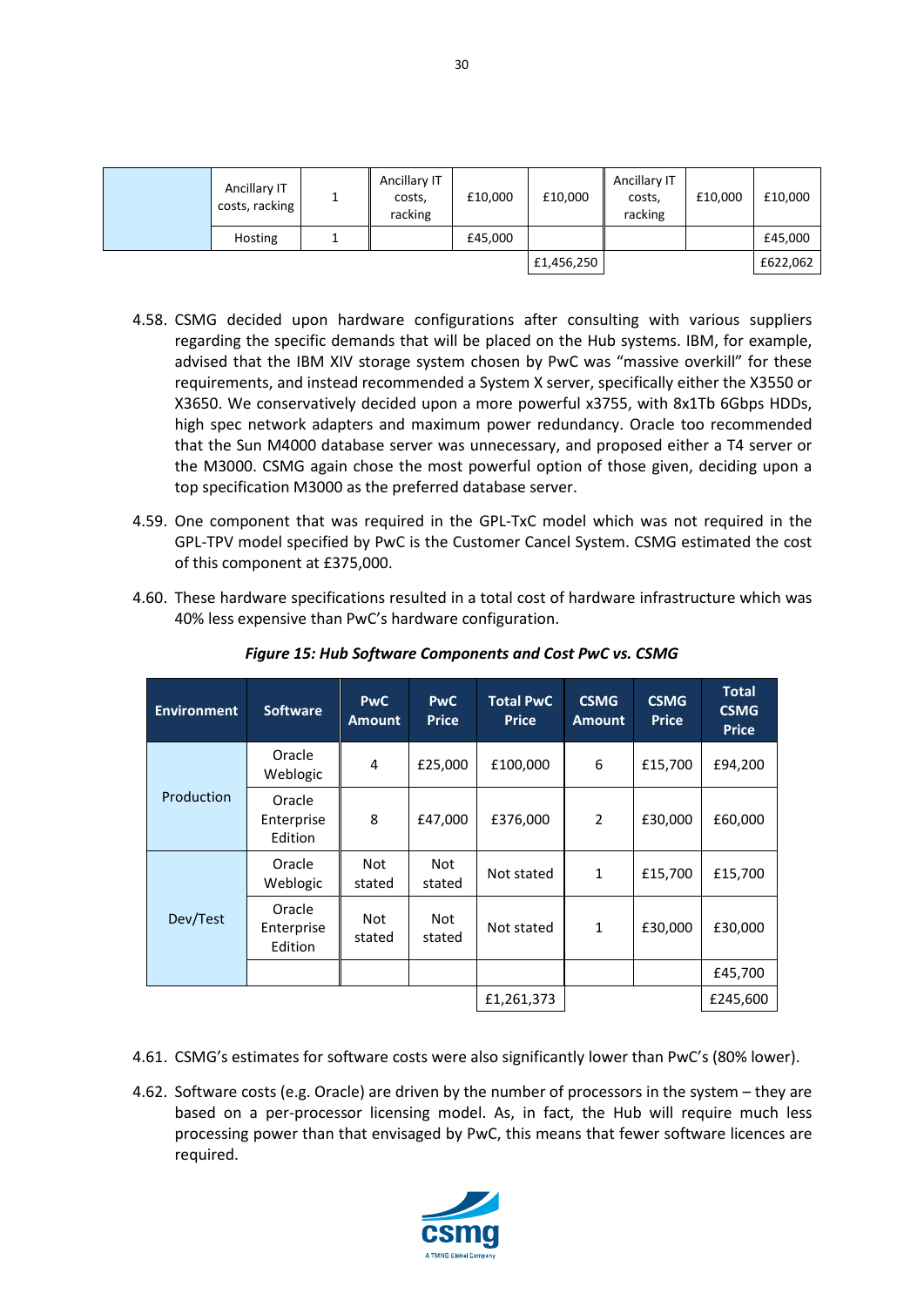- 4.63. PwC also specified the dollar value of this software as pounds sterling, without applying any currency conversion<sup>[19.](#page-30-0)</sup> Furthermore, the cost of licencing Oracle Enterprise Edition was reduced due to CSMG (in association with Oracle) identifying a more suitable hardware solution. This had the effect of requiring fewer processor licences and further reducing the cost of Oracle licencing.
- 4.64. The overall impact of differences in hardware and infrastructure specifications and costs resulted in PwC's estimates being £1.8m higher than CSMG's.
- 4.65. Although CSMG's infrastructure costs remain significantly lower than PwC's, the revised hardware and software costs are higher than CSMG's previous estimate. Part of the reason for this, was the updating of hardware and software assumptions based on reviewing PwC's analysis. For example, previously CSMG assumed the use of off-the-shelf products rather than Oracle software. As a result, the infrastructure costs have increased vs. CSMG's original estimates (See Figure 16).

#### *Summary of Hub Setup Costs*

 $\overline{a}$ 

- 4.66. Having analysed PwC's estimated GPL-TPV costs, CSMG increased the estimated Hub set-up costs for the GPL-TxC model. The number of man-days for the construction of the Hub was increased slightly to account for CP on-boarding and endpoint management. The hardware and software costs have also been increased in the revised estimates, taking into account PwC's design (e.g. use of Oracle software rather than off the shelf products). This resulted in an increase in GPL-TxC costs of £0.6m vs. original estimates.
- 4.67. However, CSMG does not find support for PwC's architectural design of the Hub, nor the reference pricing provided, and as a result has favoured a less powerful, lower cost solution. Overall, PwC's overstating of the requirements of the Hub (in terms of both the man-days required to implement and the infrastructure required) resulted in PwC's costs being £4.8m higher than CSMG's revised estimates for GPL TxC.

| ltem                  | <b>PwC</b> | <b>Original GPL-TxC</b> | <b>GPL-TxC</b> |
|-----------------------|------------|-------------------------|----------------|
| Hub labour costs      | E4.4m      | £1.3m                   | f1.4m          |
| Hub hardware/software | E2.7m      | £0.3m                   | £0.9m          |
| Total                 | E7.1m      | f1.7m                   | E2.3m          |

*Figure 16: Estimates for Hub Setup Costs – PwC vs. CSMG*





<span id="page-30-0"></span><sup>&</sup>lt;sup>19</sup> PwC has provided sources for its software and hardware costs (e.g. the source of Oracle Database Enterprise Edition is [http://www.oracle.com/us/corporate/pricing/price-lists/index.html\).](http://www.oracle.com/us/corporate/pricing/price-lists/index.html) On this site, the price is given as USD \$47,500, however PwC have cited this as GBP £47,000 in their report, without accounting for the USD-GBP exchange rate. CSMG found this component to be priced as £31,839 a[t https://shop.oracle.com/pls/ostore/f?p=700:6:0::::P6\\_LPI:4509382199341805719938](https://shop.oracle.com/pls/ostore/f?p=700:6:0::::P6_LPI:4509382199341805719938)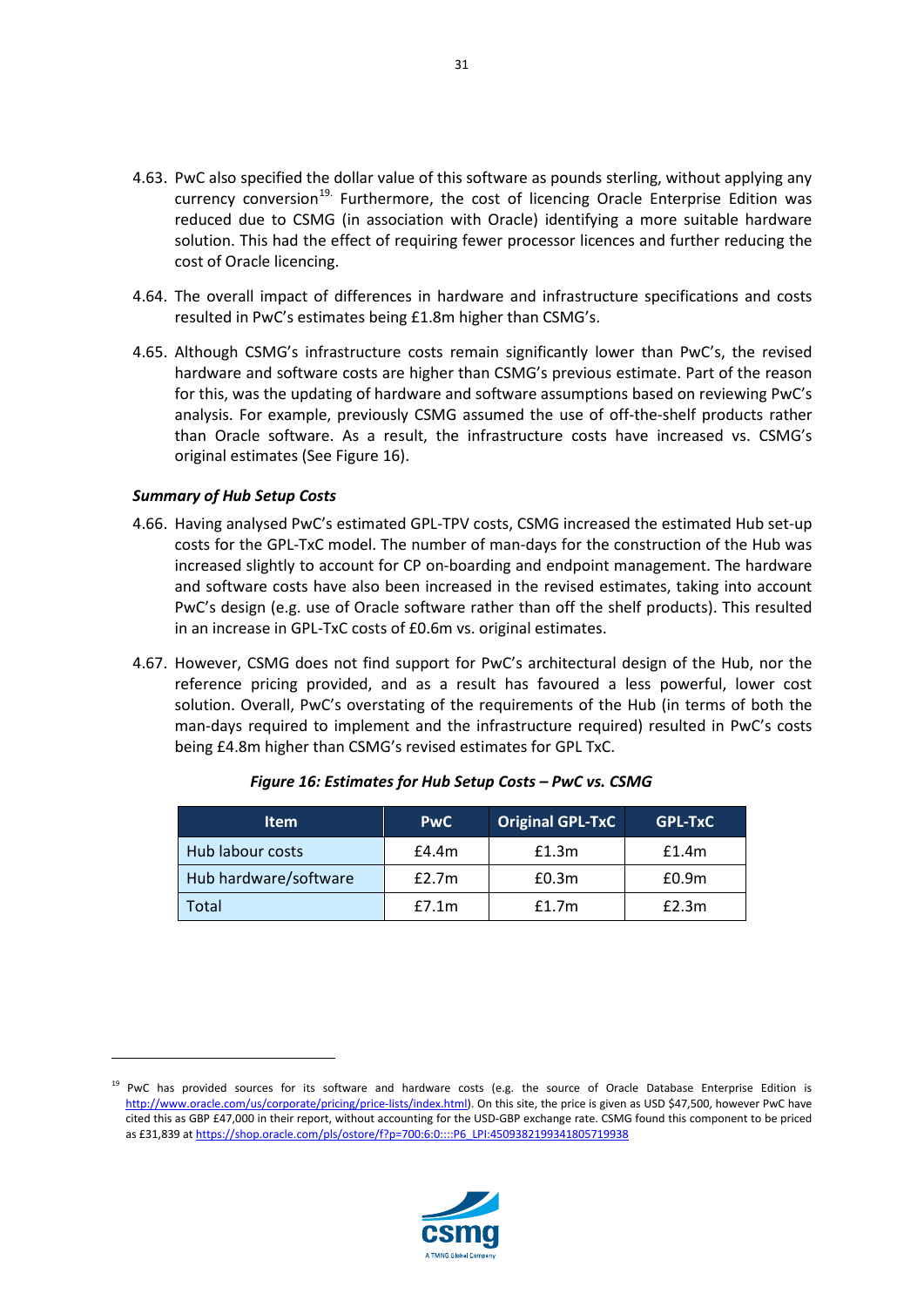#### <span id="page-31-0"></span>**Hub On-going Costs**

#### *PwC's Estimate*

- 4.68. PwC's Hub on-going costs are made up of outsourced provider costs, software licences and maintenance and hardware refresh. These figures can be seen, compared to the CSMG figures below. In contrast, CSMG utilised an estimate of 20% per annum of infrastructure capital costs to estimate the hardware and software maintenance costs, as well as estimates for staff and technical costs.
- 4.69. PwC criticised CSMG's use of a flat 20% assumption to estimate on-going infrastructure costs, arguing that this methodology was not transparent.

|                                                                | <b>PwC</b> | <b>Original CSMG</b>           | <b>Revised CSMG</b> |
|----------------------------------------------------------------|------------|--------------------------------|---------------------|
| <b>Staff / Technical Costs</b><br>and process<br>documentation | $f$ 0.4m   | £0.6m                          | f1.1m               |
| Hardware/Software<br>maintenance costs                         | f1.1m      | £0.3m                          | £0.4m               |
| <b>CCS Staff and process</b><br>documentation                  | N/A        | £0.09m (did not<br>have staff) | £0.2m               |
| Total annual costs                                             | £1.5m      | £1.0m                          | f1.7m               |
| <b>Total 10 Year NPC</b>                                       | f12.8m     | E8.4m                          | £14.3m              |

*Figure 17: Hub On-going Costs – PwC vs. CSMG*

#### *CSMG's Assessment*

- 4.70. Three revisions were made by CSMG to its original figures. The change in these assumptions resulted in an increase of £6m in cost in terms of on-going costs to the Hub.
- 4.71. Firstly, hardware and software maintenance costs were increased in line with the increase in the overall hardware and software capital expenditure detailed above.
- 4.72. Secondly, an additional £50,000 of on-going cost was included in the model to account for the inclusion of 2 live agents in the Customer Cancel System.<sup>[20](#page-31-1)</sup>

<span id="page-31-1"></span><sup>&</sup>lt;sup>20</sup> The Customer Cancel System is designed to replace the Cancel Other process, enabling a consumer to directly cancel their own switch in flight without requiring them to speak with either the GP or LP. Although the CCS is viewed to be primarily IVR-based, it was agreed that a fall-back live operator option would be required to ensure a decent customer experience. The number of live agents needed was estimated based on: 2m switches a year, 7% cancelation rate, giving c. 150k cancels a year, 80 cancels per working hour. Assumes 10% of customers opt to speak to CSA rather than IVR - 8 calls per hour required to be answered. Assume CSA can answer 6 calls an hour, and has 80% utilisation - gives approximately 1.5 CSAs. It should be noted that PwC have argued that the cancellation rate should be 13% based on Openreach data. Assuming a higher cancellation rate would increase the number of CSAs required to deal with cancellations in the CCS. If using 13%, an additional CSA would be required at a cost of £50k per year or less than £0.5m in NPC over 10 years which represents an increase of less than 1% of overall cost.

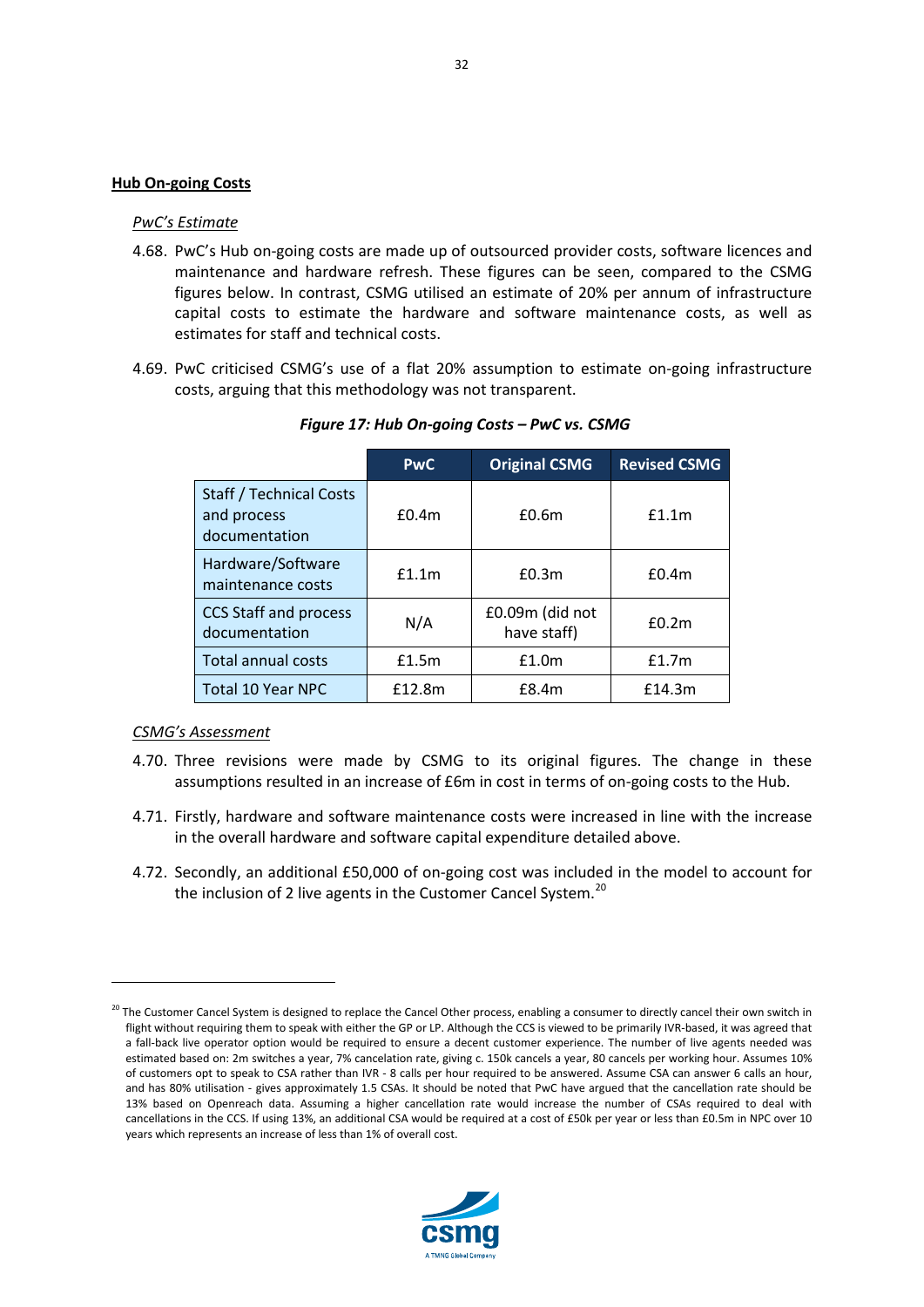- 4.73. Thirdly, CSMG assumed higher staff costs in the Hub as a result of including a management layer in the Hub organisation. This was the result of CSMG agreeing with PwC's report which included a management structure for the Hub company (ServCo).
- 4.74. However CSMG did not agree with the scale of PwC's organisation structure for ServCo. This is discussed in the section below.
- 4.75. Finally, CSMG did not find sufficient justification for changing its methodology of using a flat 20% of capital costs for estimating on-going infrastructure costs. Firstly, this approach is similar to that used by PwC, which stated that it used a figure of 20% for estimating hardware and software maintenance as this is an "industry recognised figure". A potential reason for the difference in on-going costs is that CSMG has estimated a much lower capital setup cost than PwC. Secondly it should be noted that although CSMG's estimates for ongoing costs for the Hub based on this methodology were lower than PwC's; CSMG's estimates for industry on-going costs related to hardware and software were substantially higher. Therefore, it is not the case that the use of a flat 20% benchmark necessarily overestimates the on-going costs.

#### <span id="page-32-0"></span>**ServCo Organisation**

#### *PwC's Estimate*

- 4.76. The structure proposed by PwC for the ServCo organisation is comprised of managers with responsibility for overseeing the outsourced service providers responsible for the day-today running of the Hub. This structure is headed by a Managing Director into whom reports a General Counsel, Operations Director and Finance Director. Beneath these directors sit a Finance Manager, IT Director, IT Manager, Operations Manager and a HR Manager. These are followed by 5 fulltime Account Managers and an Outsourcing (O/S) Contract Manager. Finally there is an Assistant to the MD and the Office Administrator. In total PwC details 17 full time staff, not including the technical staff.
- 4.77. These full-time staff costs are included in PwC's estimates for the TPV. As the TPV function does not exist in the GPL-TxC model, CSMG has included these management costs (albeit at a smaller scale) in the Hub on-going cost category. The rationale for the smaller scale is described below.



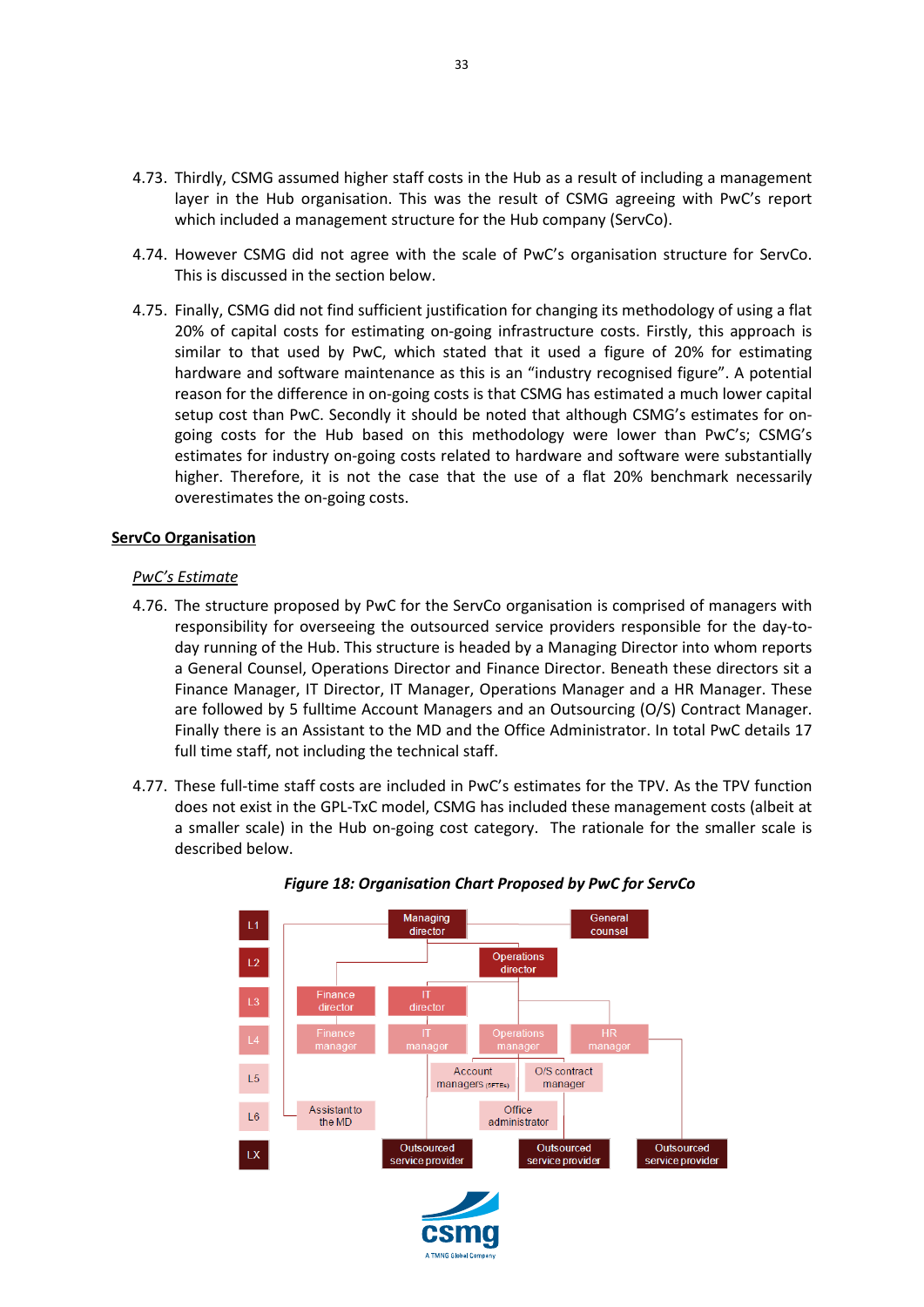#### *CSMG's Assessment*

- 4.78. PwC appears to have assumed that ServCo's operational structure will resemble a new entity, requiring multiple levels of management and support functions.
- 4.79. In contrast, CSMG assumes that an existing managed service provider will be selected to run the Hub. We believe this is a more plausible scenario. This model reduces the requirement for dedicated management positions within the organisation structure, and is likely to be the most efficient. Therefore we have only considered incremental staff costs, and have assumed that full-time support roles and a management-heavy organisation will not be required.
- 4.80. CSMG therefore assumed an additional six roles (as opposed to 17) will be required to manage Hub on-going operations. These are:
	- Managing Director
	- Finance Manager
	- CTO

**.** 

- Account Manager / Service Delivery Manager (x3)
- 4.81. As a result of the increase in management staff, CSMG assumed that the annual payroll cost of staff would increase from £60,000 to £70,000[21,](#page-33-0) including pensions, benefits and overheads etc. This is higher than the initial CSMG estimate due to the increased management in the Hub (management are assumed to have higher salaries and therefore increases the average salary across the whole staff in the Hub).

# *Figure 19: Comparison of Staff Numbers Proposed by PwC vs. CSMG Initial and Revised Estimates*

|                                                | <b>Number of</b><br><b>Staff</b> | <b>Utilisation</b><br>Rate | <b>Salary</b> | <b>Total</b> | <b>NPC over 10</b><br>years |
|------------------------------------------------|----------------------------------|----------------------------|---------------|--------------|-----------------------------|
| PwC Hub<br><b>Management Staff</b>             | $15 - 17$                        | 100                        | £60,000       | £988,154     | E8.0m                       |
| <b>CSMG Original</b><br>Management staff       | Nil                              | Nil                        | Nil           | Nil          | Nil                         |
| <b>CSMG New Hub</b><br><b>Management Staff</b> | 6                                | 100                        | £70,000       | £420,000     | £3.5m                       |

4.82. These revisions resulted in an increase in staff costs in the Hub of £3.5m (on a 10 year NPC basis). This increase in staff costs contributed the majority of the overall increase in Hub ongoing costs of £6m.



<span id="page-33-0"></span> $21$  Based on a blend of average itjobswatch.com salaries for similar roles and assuming a 40% margin for benefits, national insurance and overheads.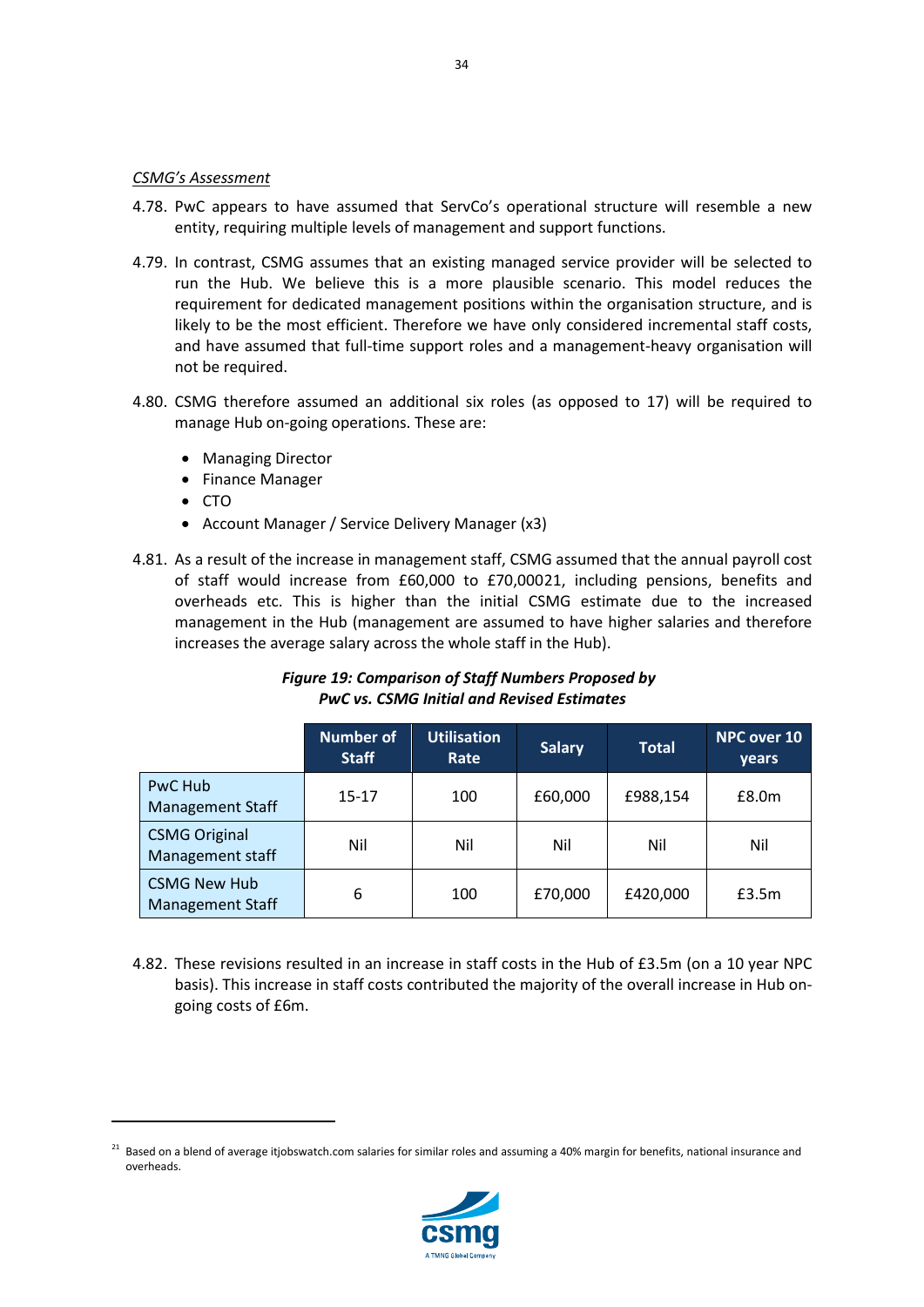#### <span id="page-34-0"></span>**Full TPI Setup Costs**

#### *PwC's Estimate*

4.83. PwC has made the assumption that Full TPI systems are similar to Tier C CPs. PwC states that TPIs will be required to modify both their front office and fulfilment systems. Changes will be required to their CRM and billing implementations, along with their customer order and service order interfaces as integration with the Hub will be required.

#### *CSMG's Assessment*

- 4.84. CSMG does not agree with PwC's view that Full TPI systems are similar to Tier C CPs systems. Tier C CPs are more likely than any other category to have multiple provisioning systems due to legacy requirements (e.g. through corporate acquisitions). This increases the complexity of integrating with a new system. The Tier C impact assessment reflects this complexity.
- 4.85. CSMG assumed in its initial estimates that TPI system costs for integration can be assumed to be similar to Tier B CP systems costs. This was based on an acknowledgement of TPIs' specialist skills in this area and an understanding that TPIs will have a streamlined provisioning system which will be simpler to integrate than Tier C CPs.
- 4.86. CSMG's recent discussions with a Full TPI (in addition to conversations with the Bureau Service Provider TPI mentioned above) support the assumption that no significant changes would be required by TPIs to integrate with the new processes. The cost estimated by CSMG was viewed as conservative by the TPI. As a result CSMG has not changed its initial estimates for Full TPI costs.

#### <span id="page-34-1"></span>**Industry On-going Costs**

4.87. In addition, training costs are also now regarded by CSMG as a one-off cost (in line with PwC's treatment of training costs). Previously on-going costs had been allocated towards continuous training; however it is now assumed that this will form part of regular CSA retraining and therefore not constitute an incremental cost on and on-going basis.

| <b>Cost Element</b>                    | <b>PwC</b> | <b>Original CSMG</b>                                       | <b>Revised CSMG</b> |
|----------------------------------------|------------|------------------------------------------------------------|---------------------|
| <b>CSA Training On-</b><br>going Costs | Nil        | 20% of initial training costs<br>per annum (£5.0m of cost) | Nil                 |

#### *Figure 20: Estimates for CSA Training On-going Costs*

4.88. This has the effect of reducing industry on-going costs in the revised estimates by £5.0m.



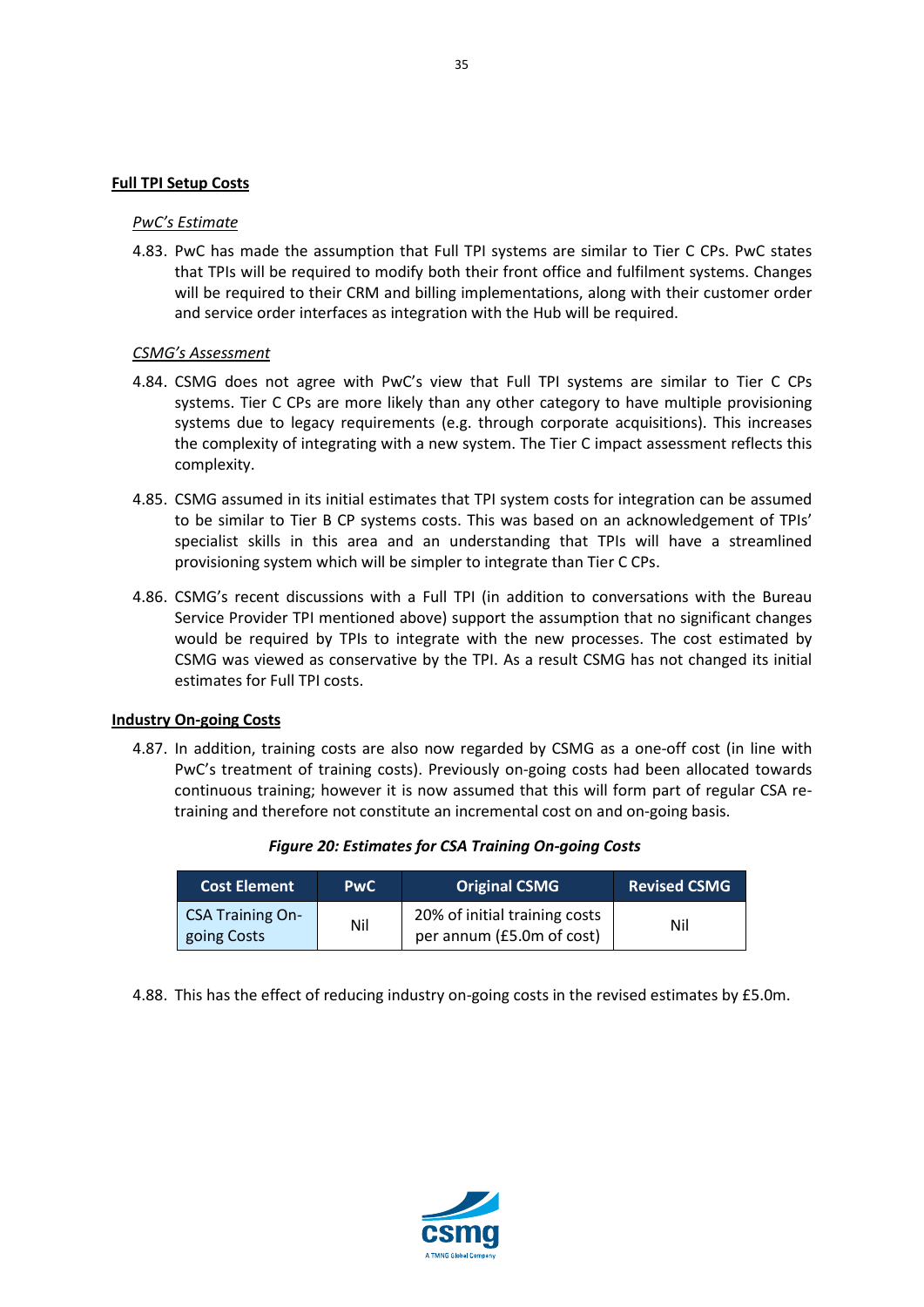# <span id="page-35-0"></span>**Summary of Assessment of PwC Input Assumptions**

**.** 

| <b>Item</b>                    | <b>PwC Alt-TPV</b> | <b>Original</b><br><b>GPL-TxC</b> | <b>Revised</b><br><b>GPL-TxC</b> |
|--------------------------------|--------------------|-----------------------------------|----------------------------------|
| <b>CP Setup Costs</b>          | £18.1m             | £11.0m                            | £10.0m                           |
| Hub Setup Costs                | E2.3m              | f1.7m                             | £2.3m                            |
| Hub On-going Costs             | E7.1m              | £8.4m                             | £14.3m                           |
| <b>Full TPI Setup Costs</b>    | £10.9m             | £1.8m                             | £1.8m                            |
| <b>Industry On-going Costs</b> | £19.3m             | £9.1m                             | f4.1m                            |
| Total                          | £57.7m             | £32.0m                            | £32.5m                           |

# *Figure 21: Revised Estimates Based on Review of PwC's Different Input Assumptions in Its Report*

- 4.89. Based on a review of PwC input assumptions, CSMG revised some of its input assumptions for the GPL-TxC model (in particular, the Hub hardware and software costs, and the Hub management costs). This resulted in the cost impacts shown in the table above (this table is similar to the cost impacts shown resulting from new/incremental cost categories in Figure 7 – together they show the total revisions made to original estimates).
- 4.90. Having reviewed, PwC's input assumptions, the largest difference in comparable costs<sup>[22](#page-35-1)</sup> that remains between the PwC estimates and CSMG estimates is the higher CP setup and on-going costs assumed by PwC. In addition, the Full TPI setup costs are also assumed to be significantly higher than CSMG's estimates. As discussed above, CSMG does not find evidence for accepting the higher man-day or labour rate estimates assumed by PwC that contribute to these higher setup costs.
- 4.91. Finally, PwC's higher TPI estimates are based on interviews conducted with Tier C CPs, rather than actual conversations with TPIs. In contrast, CSMG asked a TPI to provide feedback on the cost estimates for the changes required and therefore remains confident in the original assumptions.

<span id="page-35-1"></span><sup>&</sup>lt;sup>22</sup> Comparing PwC's on-going industry cost estimates to CSMG's (in figure 22) shows that PwC's figures for the GPL-TPV model are significantly higher (£15.2m) than CSMG's revised GPL-TxC estimates. The reason for this is that CSMG assumes significant cost-savings (£1.6m per year or £13.3m 10 year NPC) from moving to a harmonised GPL process under GPL-TxC. These arise from moving from the current un-harmonised processes (which have a blended average order handling time of 14.5 minutes, to a harmonised GPL process with an average order handling time of 12 minutes). This results in significantly less CSA time needed to process switches and represents a cost-saving for CPs in CSMG's model.

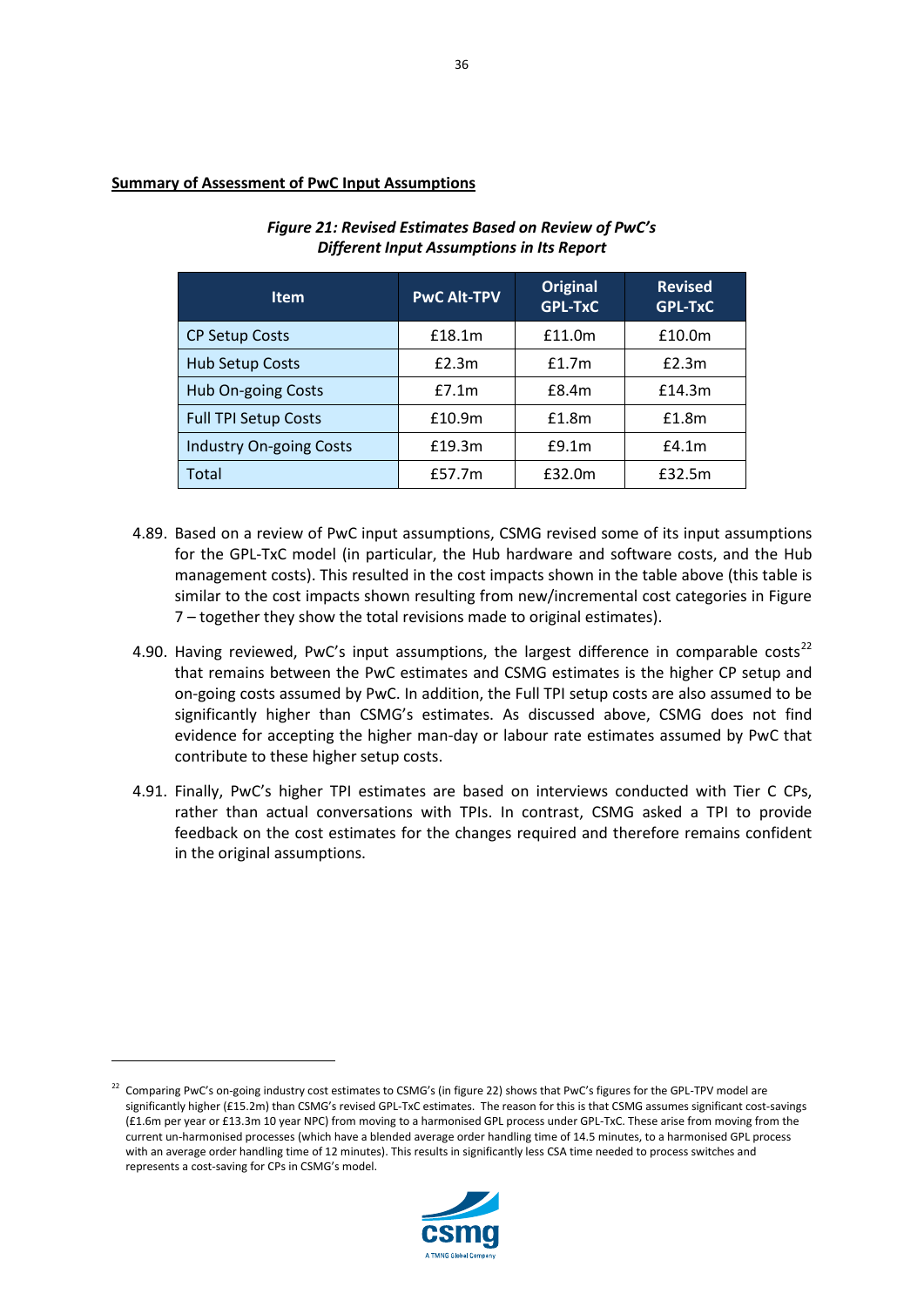# <span id="page-36-0"></span>**5. IMPACT OF NEW COST AREAS AND REVISED INPUT ASSUMPTIONS ON LPL MODEL**

- 5.1. In addition to revising the GPL-TxC model based on PwC's report, CSMG also provided a revised set of LPL estimates. There were a number of key areas where revisions to the GPL-TxC model were also applicable to the LPL model. These were:
	- Inclusion of Commissioning Board
	- Change to methodology of calculating training costs for CP CSAs
	- Training treated as one-off cost rather than on-going
	- Increase in salary costs of staff in the Hub / TxCIA
- 5.2. Commissioning Board: A Commissioning Board function would also be required in the proposed LPL process, to support design of the TxC specifications, to choose a service provider for the TxCIA (Transfer Code Issuing Authority) and to ensure on-going governance of this provider. The responses from industry indicated that the total time estimated to implement changes was very similar for both GPL and LPL models under consideration. CSMG therefore included the same Commissioning Board cost estimates used in the GPL-TxC model for the LPL model, as the costs of the Commissioning Board are a direct function of how long the model takes to implement.
- 5.3. Training Costs: The methodology for calculating training costs was revised in the CSMG GPL-TxC model. The same methodology was applied when calculating the revised LPL costs (e.g. training costs were reduced and only treated as a one-off cost rather than an on-going cost as had been the case previously).
- 5.4. Salary Costs: In the GPL-TxC model, additional management roles were included in the Hub organisation which resulted in the average salary costs of the staff in the Hub increasing. For the LPL model, CSMG did not increase the number of staff required but did include an increase in the average salary costs to reflect the requirement for management oversight.

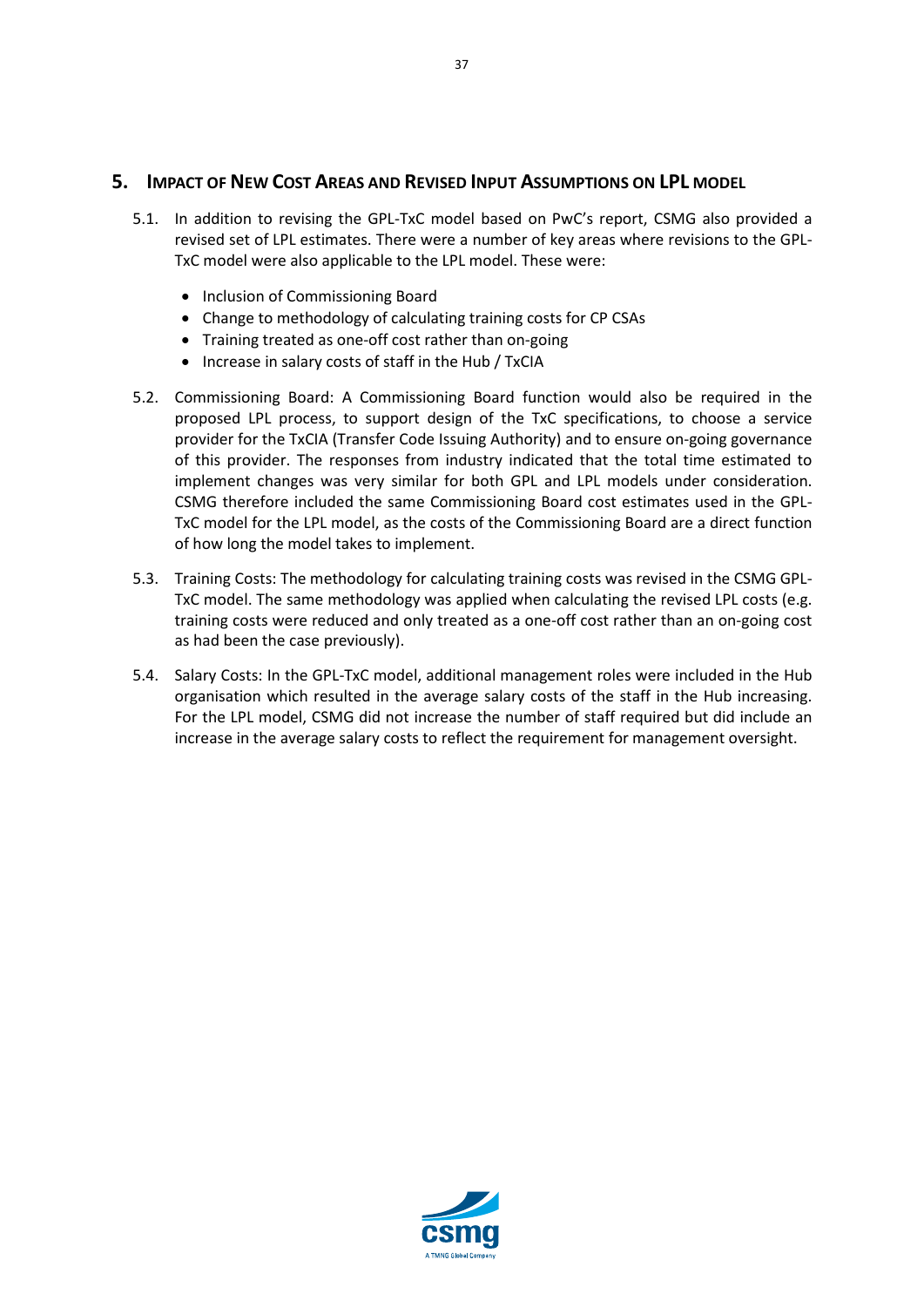# <span id="page-37-0"></span>**6. ASSESSMENT OF OTHER INDUSTRY RESPONSES**

6.1. Alongside PwC's cost assessment report, various bodies from the telecommunications industry provided feedback on the proposed GPL process. In particular, issues around the security of the data in the Hub were highlighted.

# *Security Concerns Raised by Stakeholders*

- 6.2. Sky raised the point that there is a larger potential impact of a security breach on a centralised database versus a breach on one of the independent CPs. A detailed checklist of specific areas that should be considered was also provided.
- 6.3. In addition, C&WW cited research showing that consumers were worried about which organisations will have access to the Hub data, along with whether customer data could be queried by law enforcement.

# *CSMG's Assessment*

- 6.4. CSMG agrees with Sky that security considerations will need to be factored into the design of the Hub. The issues highlighted by Sky would need to be addressed during the detailed design phase of the project. We assume the design would incorporate:
	- Secure infrastructure (firewalls, VPN, OS hardening, etc.).
	- Secure communications (SSL certification, HTTPS and client and server side authentication).
	- Activity logging within the Hub.
	- A secure front-end interface for CSAs with a database designed with user account privileges in mind, to ensure that only the necessary data can be obtained by users.
- 6.5. Furthermore, addressing CWW's point, only ServCo and the CPs will have access to the Hub data. There is no reason the introduction of the Hub will change what access law enforcement have to customer data. Also, the Hub will not store Customer Data Records, only customer details such as names, addresses and providers.
- 6.6. CSMG had previously accounted for these security requirements in its initial cost estimates for GPL-TxC and LPL and therefore no revisions were made to estimates as a result of these responses.



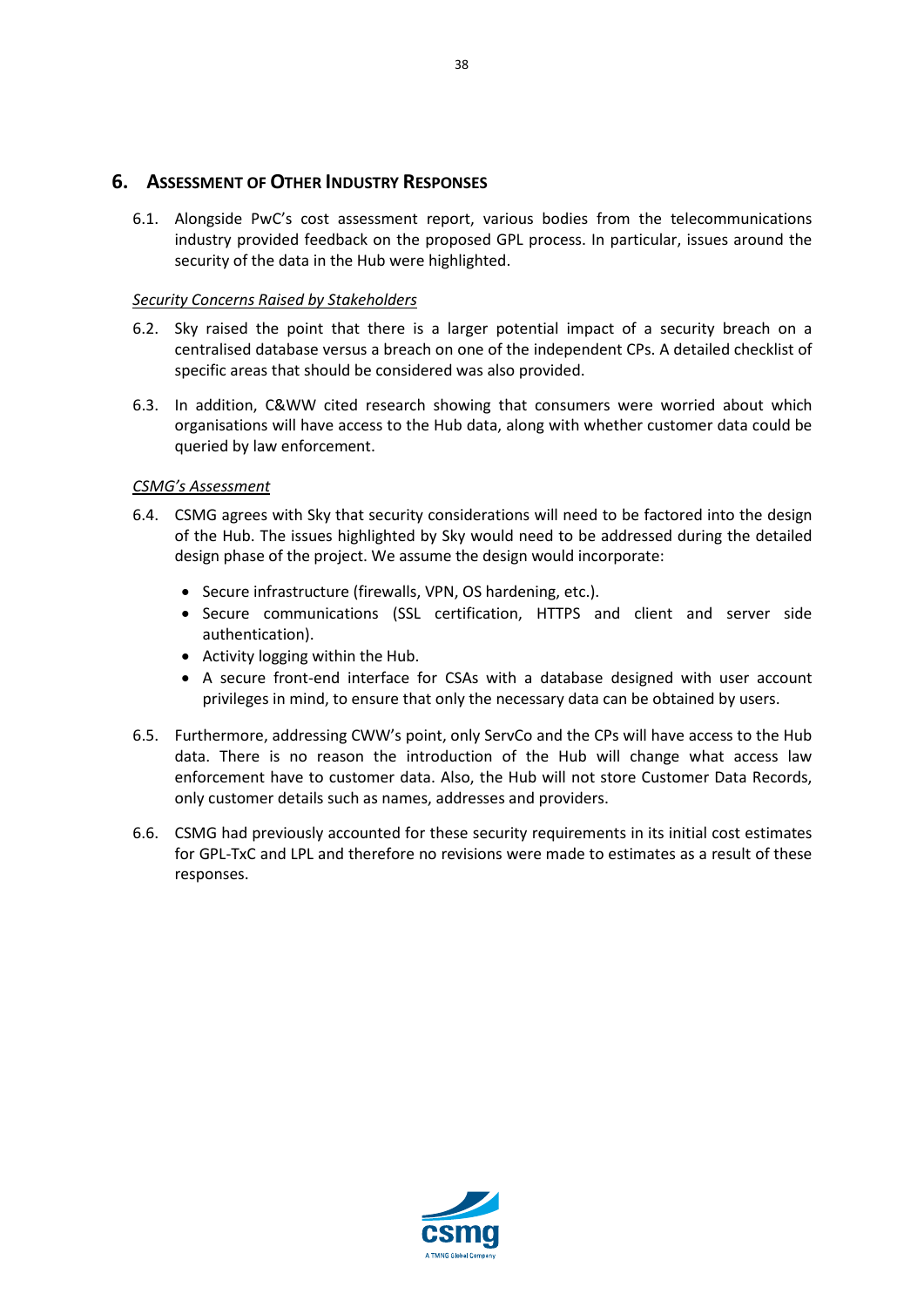# <span id="page-38-0"></span>**7. IMPACTS ON GPL-TXC MODEL AND LPL MODEL**

# <span id="page-38-1"></span>**Revised Cost Estimates for GPL-TxC**

7.1. Based on this latest analysis, CSMG has revised its net present cost estimates (over 10 years) from £41.3m to £43.6m for GPL-TxC.

| <b>Cost Category</b>                               | <b>GPL-TxC (Feb 2012)</b> | <b>Revised GPL-TxC</b> | Impact    |
|----------------------------------------------------|---------------------------|------------------------|-----------|
| <b>Commissioning Board</b>                         | Nil                       | f1.7m                  | $+£1.7m$  |
| <b>Bureau Service TPIs</b>                         | Nil                       | Nil                    | No change |
| Tier C Setup                                       | £5.0m                     | £5.4m                  | $+ f0.4m$ |
| <b>Tier B Setup</b>                                | £4.6m                     | £3.9m                  | - £0.7m   |
| <b>Tier A Setup</b>                                | f1.4m                     | £0.6m                  | - £0.8m   |
| <b>Full TPI</b>                                    | f1.7m                     | f1.7m                  | No change |
| Hub Setup                                          | £1.7m                     | E2.3m                  | $+£0.6m$  |
| Hub On-going                                       | E8.4m                     | £14.3m                 | $+£6.0m$  |
| Industry On-going                                  | E9.1m                     | E4.1m                  | - £5.0m   |
| <b>TPV</b>                                         | Nil                       | Nil                    | No change |
| Access Operators and<br><b>Wholesale Providers</b> | £9.4m                     | E9.4m                  | No change |
| Total                                              | £41.3m                    | £43.6m                 | $+£2.3m$  |

*Figure 22: Initial vs. Revised GPL-TxC Cost Estimates – 10 Year NPC*

- 7.2. These revisions are based on the following changes:
	- Inclusion of setup and on-going costs for a Commissioning Board
	- Increased Tier C setup costs
		- ‒ Increased costs due to data sanitisation
		- ‒ Increased costs due to increase in assumed number of CSAs
		- Decreased costs due to using PwC's methodology for calculating CSA training
	- Decreased costs in Tier B and Tier A setup based on:
		- ‒ Increased costs due to data sanitisation
		- Decreased costs due to using PwC's methodology for calculating CSA training
	- Increased Hub setup costs
		- Included more expensive software costs
		- Included additional man-days to account for on-boarding
	- Increased Hub on-going costs
		- ‒ Included cost estimates for account management and supervisory roles in the Hub
	- Decreased industry on-going costs
		- This is the result of following PwC's methodology of treating CSA training as a oneoff cost

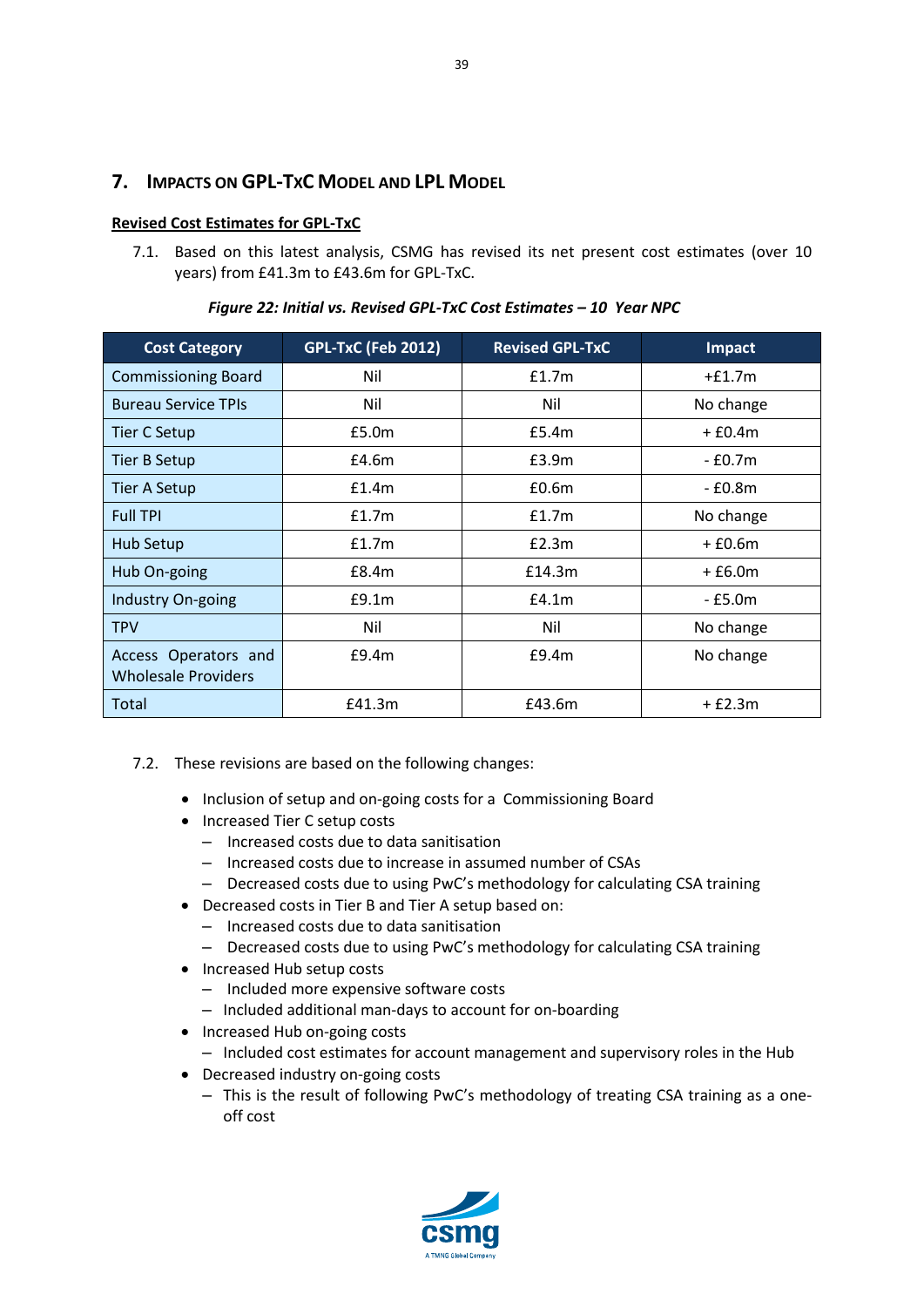#### <span id="page-39-0"></span>**Revised Cost Estimates for LPL Model**

7.3. As discussed, some of these revised assumptions also impact CSMG's estimates for the LPL model. As a result, the revised cost estimate for the LPL model over a 10 year NPC is £65.9m (initially £65.5m).

|  |  |  |  |  |  | Figure 23: Initial vs. Revised LPL Estimates - 10 Year NPC |  |  |  |
|--|--|--|--|--|--|------------------------------------------------------------|--|--|--|
|--|--|--|--|--|--|------------------------------------------------------------|--|--|--|

| <b>Cost Category</b>                                      | LPL (Feb 2012) | <b>Revised LPL</b> | Impact       |
|-----------------------------------------------------------|----------------|--------------------|--------------|
| <b>Commissioning Board</b>                                | Nil            | f1.7m              | $+£1.7m$     |
| <b>Bureau Service TPIs</b>                                | Nil            | Nil                | No change    |
| <b>Tier C Setup</b>                                       | E2.3m          | £2.3m              | No change    |
| <b>Tier B Setup</b>                                       | £2.5m          | £2.3m              | $-E0.2m$     |
| <b>Tier A Setup</b>                                       | £0.4m          | £0.1 <sub>m</sub>  | $-$ £0.3 $m$ |
| <b>Full TPI</b>                                           | f1.1m          | f1.1m              | No change    |
| Hub Setup                                                 | £0.4m          | £0.4m              | No change    |
| Hub On-going                                              | E4.2m          | £4.8m              | $+£0.6m$     |
| Industry On-going                                         | £43.8m         | £42.3m             | - £1.5m      |
| <b>TPV</b>                                                | Nil            | Nil                | No change    |
| <b>Access Operators and</b><br><b>Wholesale Providers</b> | £10.9m         | £10.9m             | No change    |
| Total                                                     | £65.5m         | £65.9m             | $+£0.4m$     |

- 7.4. The revised estimates that impact the LPL model are:
	- Inclusion of setup and on-going costs for a Commissioning Board
	- Decreased costs in Tier B and Tier A setup (decreased training costs)
	- Decreased industry on-going costs (training treated as one-off cost)
	- Increased Hub on-going costs due to increased salary costs of staff in the Hub/TxCIA

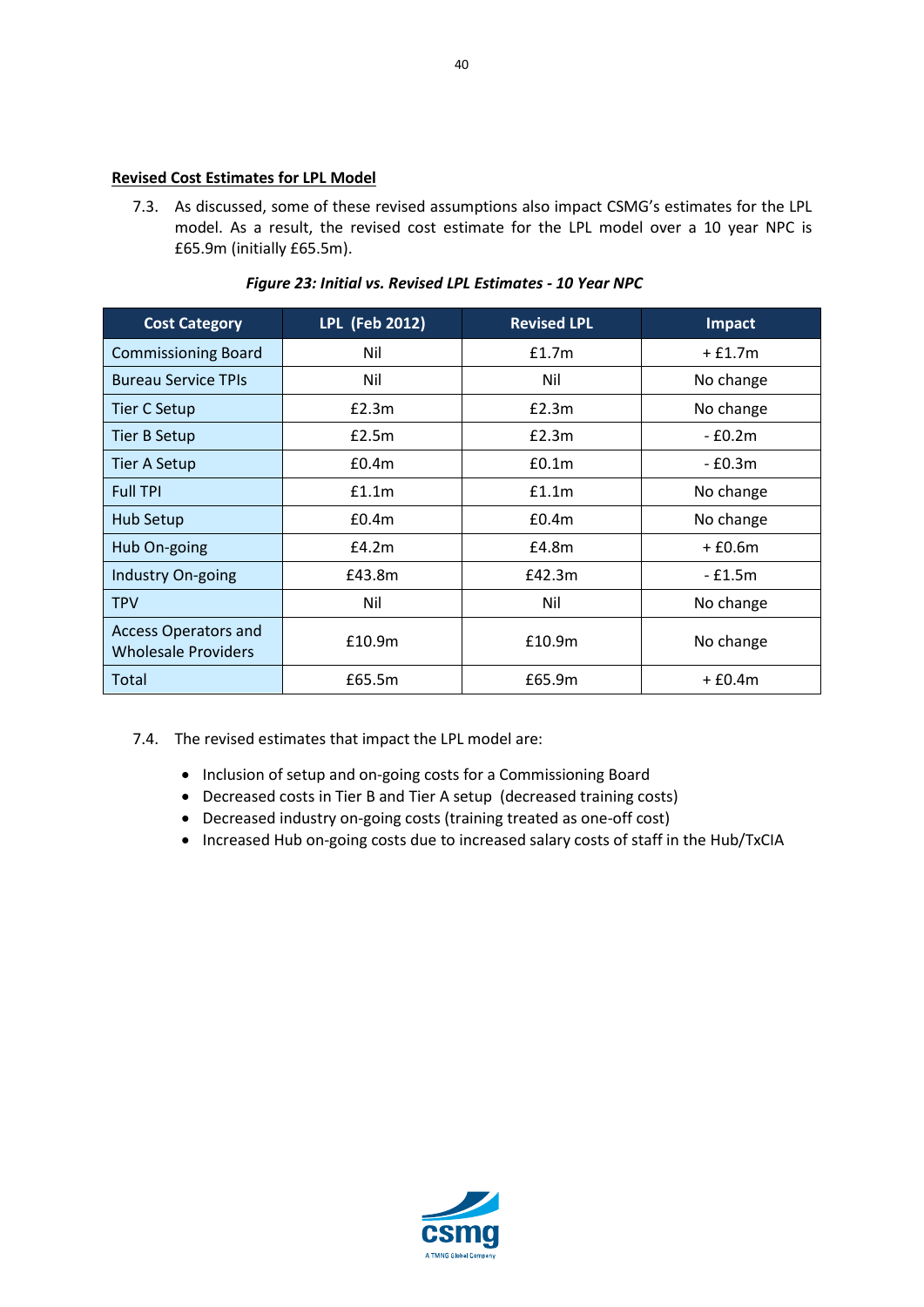# <span id="page-40-0"></span>**8. CONCLUSIONS**

**.** 

- 8.1. PwC's estimate of the alternative TPV model was significantly higher than CSMG's estimate (43% higher).  $23$
- 8.2. The PwC response highlighted some additional cost components/tasks which are reasonable (e.g. Commissioning Board, data sanitisation) and are relevant to the GPL-TxC and LPL models. CSMG has included these in its cost estimates for GPL-TxC and LPL models accordingly, although at a lower cost than that calculated by PwC.
- 8.3. However CSMG does not find evidence for using other PwC assumptions in the GPL-TxC and LPL cost estimates (e.g. day-rates, hardware costs and capacity of the Hub). Based on recent discussions with TPIs we also find no evidence to suggest that we should revise our previous estimates for TPI costs (either "full" or "bureau service").
- 8.4. Furthermore, CSMG made some revisions to input assumptions and methodology (e.g. training costs) which decreased some of the costs in the GPL-TxC and LPL models vs. previous estimates.
- 8.5. It can be seen in the table below that in both sets of estimates (initial and revised) the LPL model has a higher cost than the GPL-TxC model.

|                                   | <b>GPL-TxC</b> | <b>LPL</b> |
|-----------------------------------|----------------|------------|
| Initial CSMG estimates (Feb 2012) | £41.3m         | £65.5m     |
| Revised CSMG estimates (Sep 2012) | £44.3m         | £65.9m     |

#### *Figure 24: Range of GPL vs. LPL Cost Estimates – 10 Year NPC*



<span id="page-40-1"></span><sup>&</sup>lt;sup>23</sup> When comparing CSMG's cost assumptions vs. PwC's assumptions, it should be noted that CSMG prepared two sets of estimates of costs for GPL TPV; an "industry" model (based on communication providers' responses) and an independent model. The CSMG models were approximately aligned (within 20% variance of each other).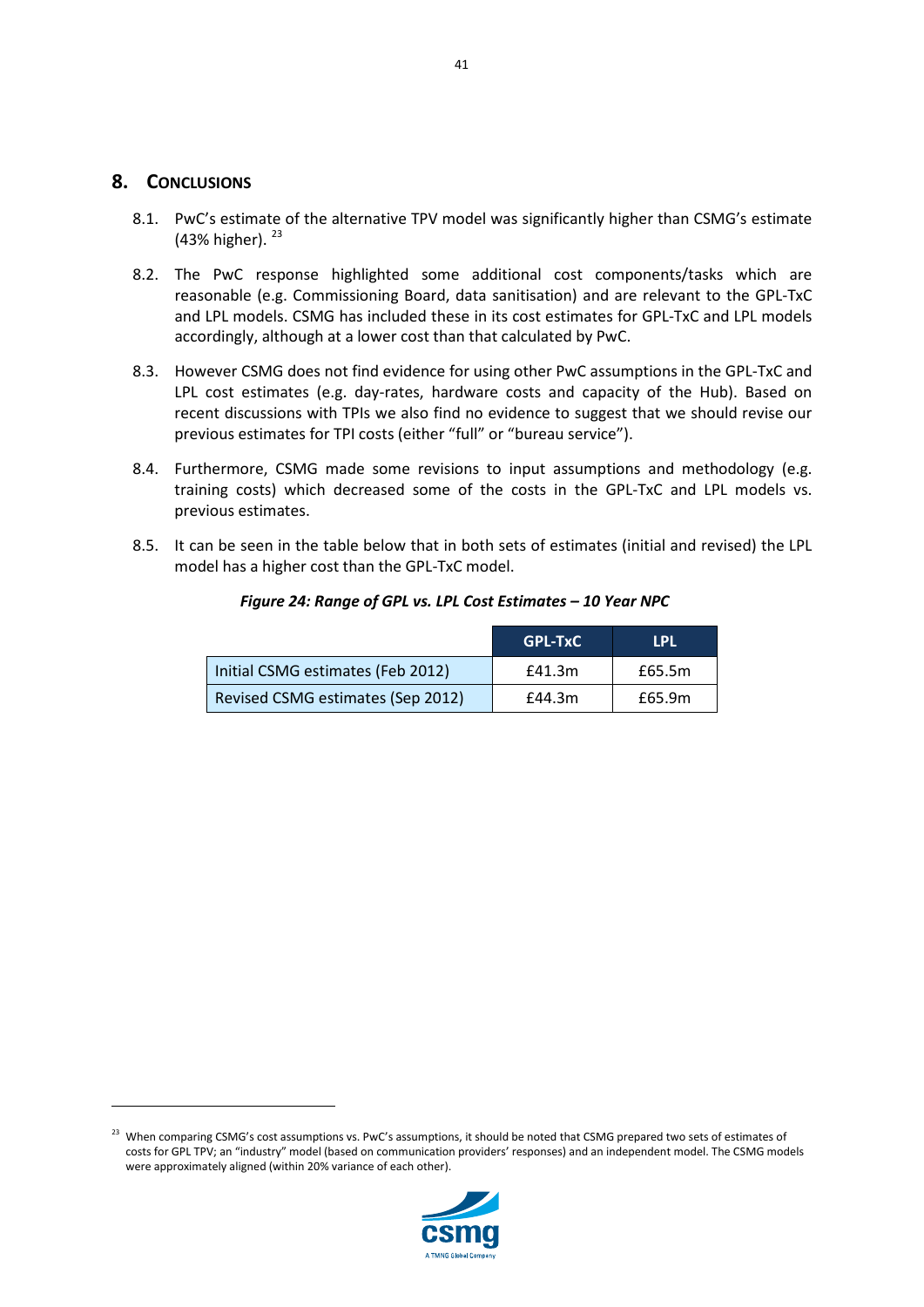# <span id="page-41-0"></span>**9. ASSUMPTIONS**

Below is a list of assumptions used in the GPL-TxC and LPL cost models. Revisions to assumptions are denoted by showing the original assumption as struck-out and the revised assumption below.

*Figure 25: Market Size Assumptions*

|                                               | <b>Assumption</b> | <b>Source</b>                                                                                                             |
|-----------------------------------------------|-------------------|---------------------------------------------------------------------------------------------------------------------------|
| <b>Fixed Line OR</b><br>residential customers | $19.4m^{24}$      | http://stakeholders.ofcom.org.uk/binaries/research/cmr/Q4 2010.<br>pdf p9 (Q4 2010)                                       |
| SME companies with<br><b>Fixed Line</b>       | 0.67 <sub>m</sub> | Ofcom, Sample Answers                                                                                                     |
| SME companies with<br><b>Broadband Lines</b>  | 0.58 <sub>m</sub> | Ofcom, Sample Answers                                                                                                     |
| <b>Broadband OR</b><br>customers (inc. SME)   | 15.4m             | http://stakeholders.ofcom.org.ukbinaries/research/cmr/Q4_2010.p<br>df p16 (Q4 2010)                                       |
| CPS only customers                            | 2.8 <sub>m</sub>  | http://www.offta.org.uk/updates/otaupdate20110802.htm (July<br>2011)                                                      |
| Fixed line churn                              | 6%                | http://stakeholders.ofcom.org.uk/binaries/research/consumer-<br>experience/tce-10/TCE10 Empowerment.pdf figure 122 (2010) |
| <b>Broadband churn</b>                        | 6%                | http://stakeholders.ofcom.org.uk/binaries/research/consumer-<br>experience/tce-10/TCE10 Empowerment.pdf figure 122 (2010) |
| CPS only churn                                | 6%                | Assumes same as Fixed and Broadband                                                                                       |
| % Bundle including<br>fixed line and BB       | 44%               | http://stakeholders.ofcom.org.uk/market-data-<br>research/statistics/?a=0                                                 |
| <b>Bundle churn</b>                           | 9%                | Ofcom consumer experience 2010 (adjusted to exclude switching to<br>or from Virgin Media)                                 |
| <b>SME Fixed Churn</b>                        | 11%               | Ofcom 2010 Switching Report                                                                                               |
| <b>SME Broadband Churn</b>                    | 8%                | Ofcom 2010 Switching report                                                                                               |
| SME Bundle switch %                           | 9%                | Assumes same as consumer                                                                                                  |
| # of Tier A CPs (100 <<br>10k lines)          | 287               | <b>Ofcom</b>                                                                                                              |
| # of Tier B CPs (10k to<br>1m lines)          | 10                | CSMG estimate                                                                                                             |
| # of Tier C CPs (1m+<br>lines)                | 4                 | <b>Ofcom</b>                                                                                                              |
| # of TPIs                                     | 5                 | <b>CSMG</b> estimate                                                                                                      |
| # of Wholesale<br>Providers                   | $\overline{2}$    | <b>CSMG</b> estimate                                                                                                      |
| # of Access Providers                         | $\mathbf{1}$      | <b>CSMG</b> estimate                                                                                                      |



<span id="page-41-1"></span> $^{24}$  Number of fixed residential lines minus the number of Virgin Media residential lines at Q4 2010.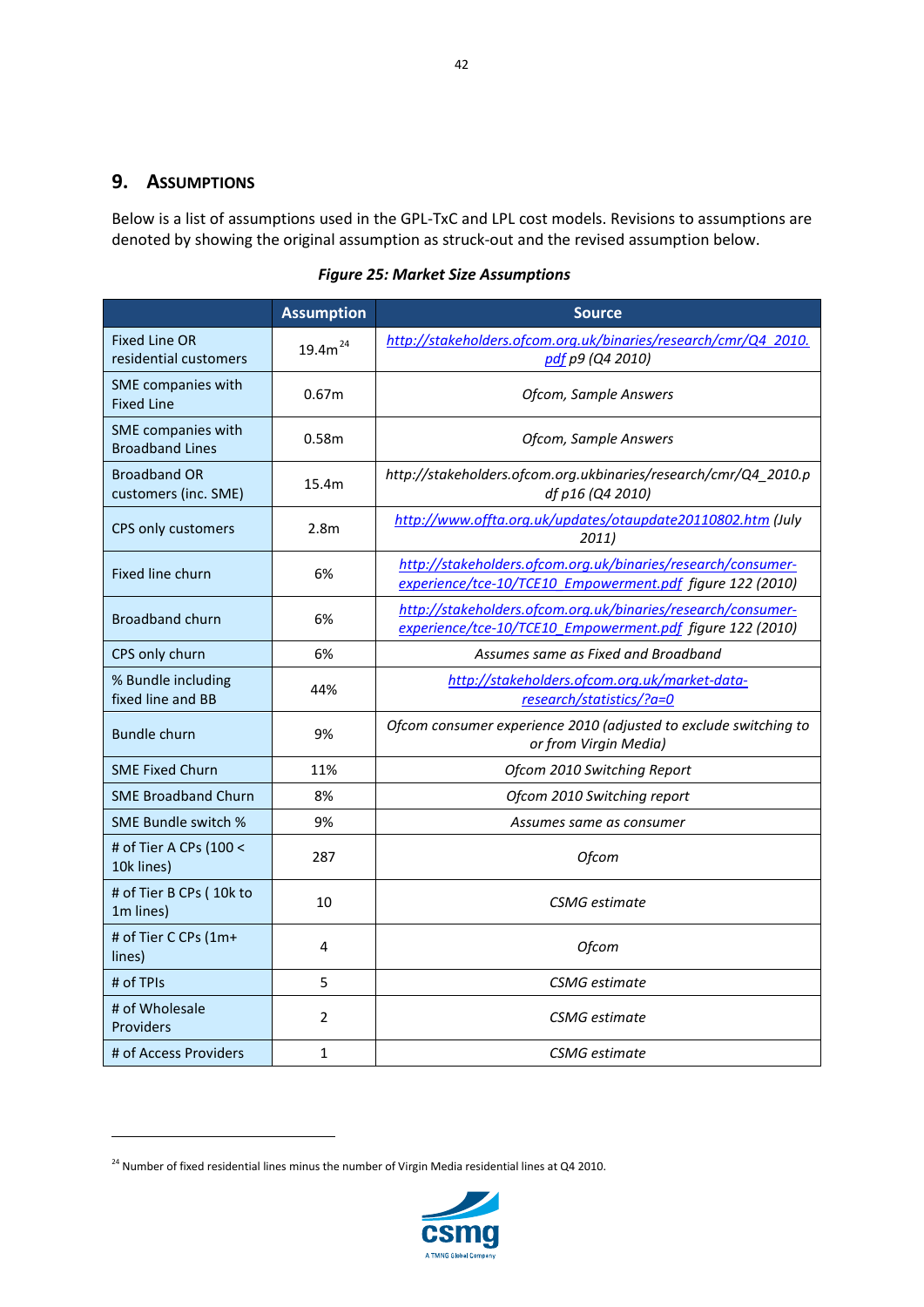| Sensitivities                         | Low     | Mid        | High    |
|---------------------------------------|---------|------------|---------|
| Day-rate for developer                | £400    | £500       | £550    |
| Training per CSA day                  | £400    | £500       | £550    |
| Training per CSA day                  | £100    | £120       | £140    |
| FTE Cost per year                     | £40,000 | £60,000    | £70,000 |
| FTE Cost per year                     | £40,000 | £70,000    | £80,000 |
| Opex to Capex ratio                   | 15%     | 20%        | 25%     |
| Cost per CSA minute                   | £0.20   | £0.36      | £0.52   |
| % of switches through customer cancel | 5%      | $7\%^{26}$ | 10%     |

*Figure 26: General CP Sensitivities (For Independent Method and Central Costs)[25](#page-42-0)*

*Figure 27: Market Channel Assumptions (For Independent Method Costs)[27](#page-42-2)*

| % Telephone    | 60% |
|----------------|-----|
| % Online       | 20% |
| % Retail       | 10% |
| % Door to Door | 10% |

#### *Figure 28: General CP Assumptions*

| Current Call time blend       | 14.48 mins |
|-------------------------------|------------|
| (Gaining and losing provider) |            |

|                                                   | <b>Tier A</b> | <b>Tier B</b> | <b>Tier C</b>    |
|---------------------------------------------------|---------------|---------------|------------------|
| Size of customer base                             | 5,000         | 300,000       | 5.5 <sub>m</sub> |
| Switching customers as<br>% of base <sup>28</sup> | 7.2%          | 7.2%          | 7.2%             |



<span id="page-42-1"></span><span id="page-42-0"></span><sup>&</sup>lt;sup>25</sup> Based on CSMG estimates. High cases and low cases represent reasonable assumptions given range of industry benchmarks.<br><sup>26</sup> See para 4.72<br><sup>27</sup> Based on weighted average of sample of CP responses.

<span id="page-42-3"></span><span id="page-42-2"></span><sup>&</sup>lt;sup>28</sup> CSMG estimates. % of customer switching derived by estimating the total number of switches in the market (2.1m) and dividing by the estimated number of unique customers in the market (29.5m). Also, see para 1.21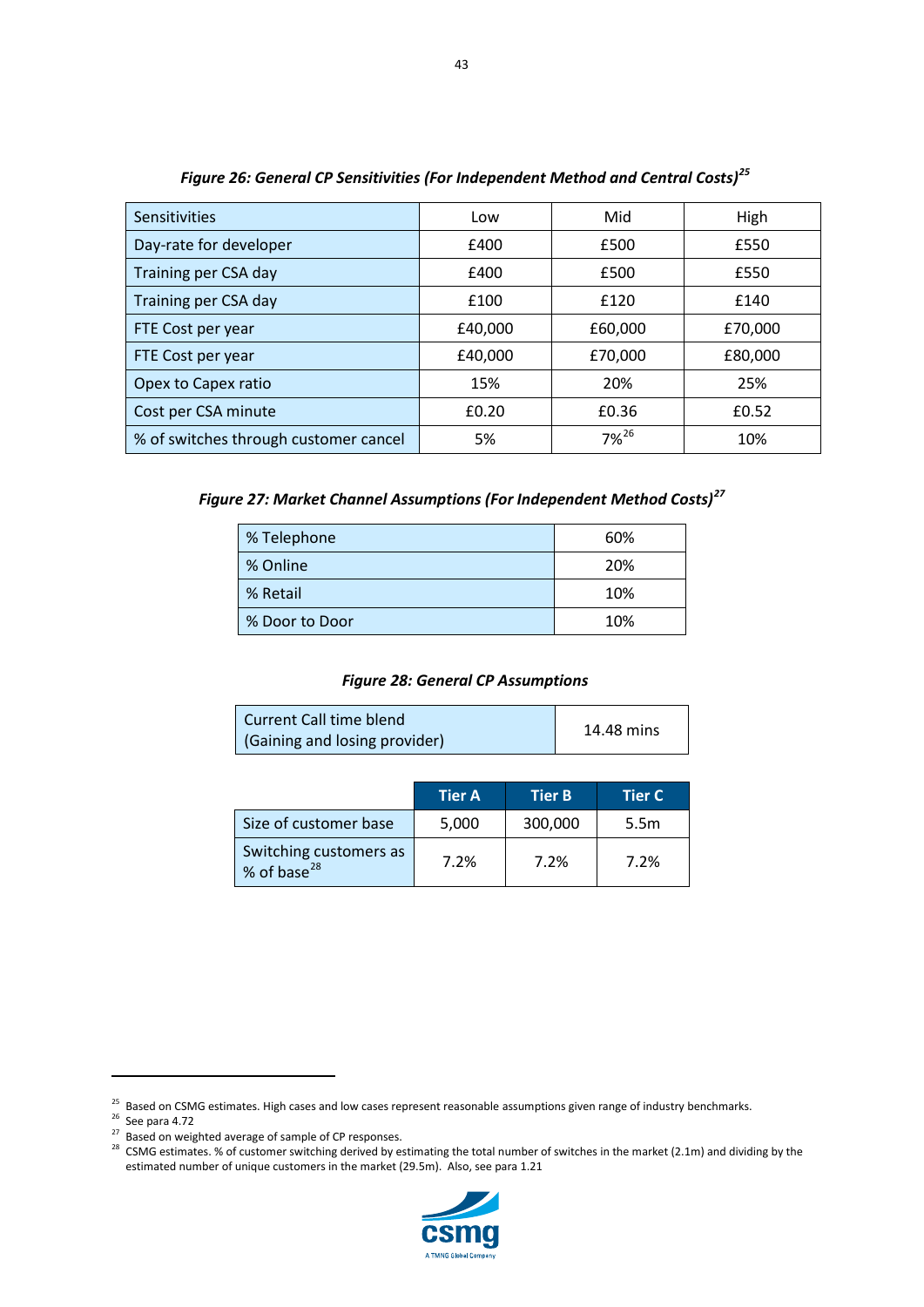|                                                                | <b>GPL-TxC</b> |                 |                  | <b>LPL</b>       |                  |           |  |
|----------------------------------------------------------------|----------------|-----------------|------------------|------------------|------------------|-----------|--|
|                                                                | <b>Tier A</b>  | <b>Tier A</b>   | <b>Tier B</b>    | Tier C           | <b>Tier B</b>    | Tier C    |  |
| $#$ of CSAs to be trained*                                     | 5              | 5               | 100 <sub>1</sub> | 350 <sub>2</sub> | 100 <sub>1</sub> | 350       |  |
| # of CSAs to be trained*                                       | 5              | 5               | 100              | 1500             | 100              | 1500      |  |
| # of training days for<br><b>CRM</b>                           | 1              | 1               | 1                | 0                | 0                | 0         |  |
| # of training days for CIM                                     | $\mathfrak{p}$ | $\mathcal{P}$   | $\overline{2}$   | 1                | 1                | 1         |  |
| # of process<br>documentation days for<br><b>CRM</b>           | $\theta$       | 15 <sub>1</sub> | 15               | $\Omega$         | 0                | $\Omega$  |  |
| # of process<br>documentation days and<br>trainer days for CRM | 0              | 16              | 30               | $\Omega$         | 0                | $\Omega$  |  |
| # of process<br>documentation days for<br><b>CIM</b>           | 0              | 15 <sub>1</sub> | 15               | $\Omega$         | 40               | $4\theta$ |  |
| # of process<br>documentation days and<br>trainer days for CIM | $\Omega$       | 16              | 30               | O                | 11               | 25        |  |

*Figure 29: Process Assumptions[29](#page-43-0)*

\*Note the number of CSAs to be trained was reduced for Tier C CPs to take into account economies of scale when training large numbers of CSAs.



<span id="page-43-0"></span><sup>&</sup>lt;sup>29</sup> CSMG estimates.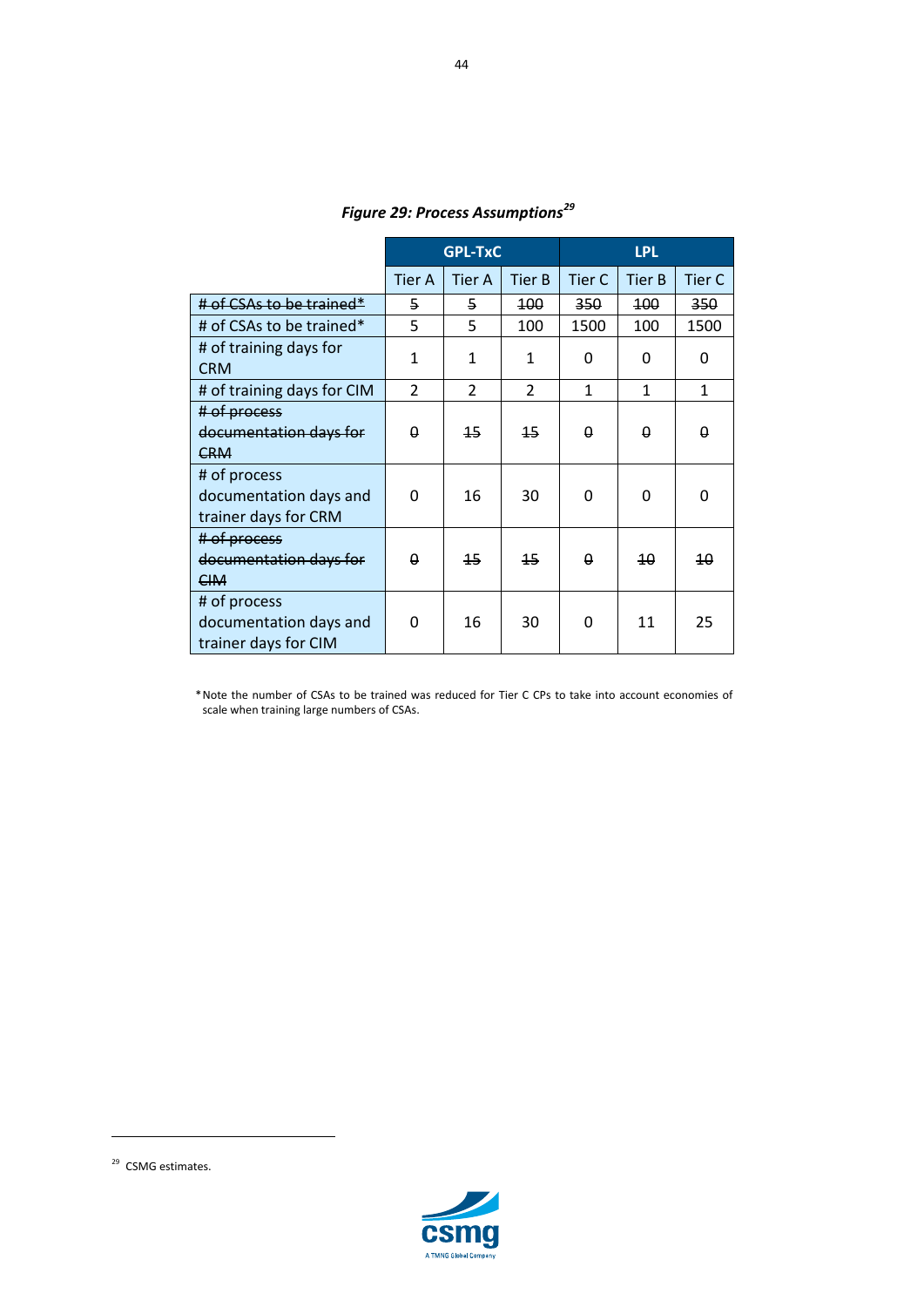# *Figure 30: System Assumptions[30](#page-44-0)*

|                                                            | <b>GPL-TxC</b> |               |               | <b>LPL</b>    |               |               |
|------------------------------------------------------------|----------------|---------------|---------------|---------------|---------------|---------------|
|                                                            | <b>Tier A</b>  | <b>Tier B</b> | <b>Tier C</b> | <b>Tier A</b> | <b>Tier B</b> | <b>Tier C</b> |
| # of days for delivery of CRM system<br>changes            | θ              | 450           | 400           | θ             | θ             | θ             |
| # of days for delivery of CRM system<br>changes            | $\overline{2}$ | 165           | 460           | 0             | 0             | 0             |
| Additional hardware required for<br>CRM changes (£)        | 0              | 20k           | 50k           | 0             | 0             | 0             |
| Additional hardware required for<br>Billing changes (£)    | 0              | 0             | 0             | 0             | 0             | 0             |
| Days for delivery of COM system<br>changes                 | 0              | 160           | 300           | 0             | 100           | 150           |
| Additional hardware required for<br>COM(f)                 | 0              | 20k           | 50k           | 0             | 40k           | 70k           |
| Days for delivery of SOM system<br>changes                 | 0              | 60            | 300           | 0             | 30            | 120           |
| Additional hardware required for<br>SOM (£)                | 0              | 10k           | 40k           | 0             | 10k           | 40k           |
| Days for delivery of Partner<br>Management system changes  | 0              | 70            | 150           | 0             | 70            | 150           |
| Additional hardware required for<br>Partner Management (£) | 0              | 0             | 0             | 0             | 0             | 0             |
| Days for delivery of CPM system<br>changes                 | 0              | 70            | 150           | 0             | 70            | 150           |
| Additional hardware required for<br>CPM(f)                 | 0              | 0             | 0             | 11            | 11            | 11            |
| Days for delivery of SPM system<br>changes                 | 0              | 20            | 60            | 0             | 10            | 40            |
| Additional hardware required for SPM<br>(f)                | 0              | 0             | 0             | 0             | 0             | 0             |
| Days for delivery of Customer Self<br>Mgt system changes   | 0              | 60            | 120           | 0             | 60            | 120           |
| Additional hardware required for<br>Customer Self Mgt (£)  | 0              | 0             | 0             | 0             | 0             | 0             |



<span id="page-44-0"></span> $30$  CSMG estimates. High cases and low cases represent reasonable assumptions given range of industry benchmarks. Tier B SOM and SPM costs are expected to be significantly lower than Tier C, as a large proportion of this cost will be borne by TPI partners.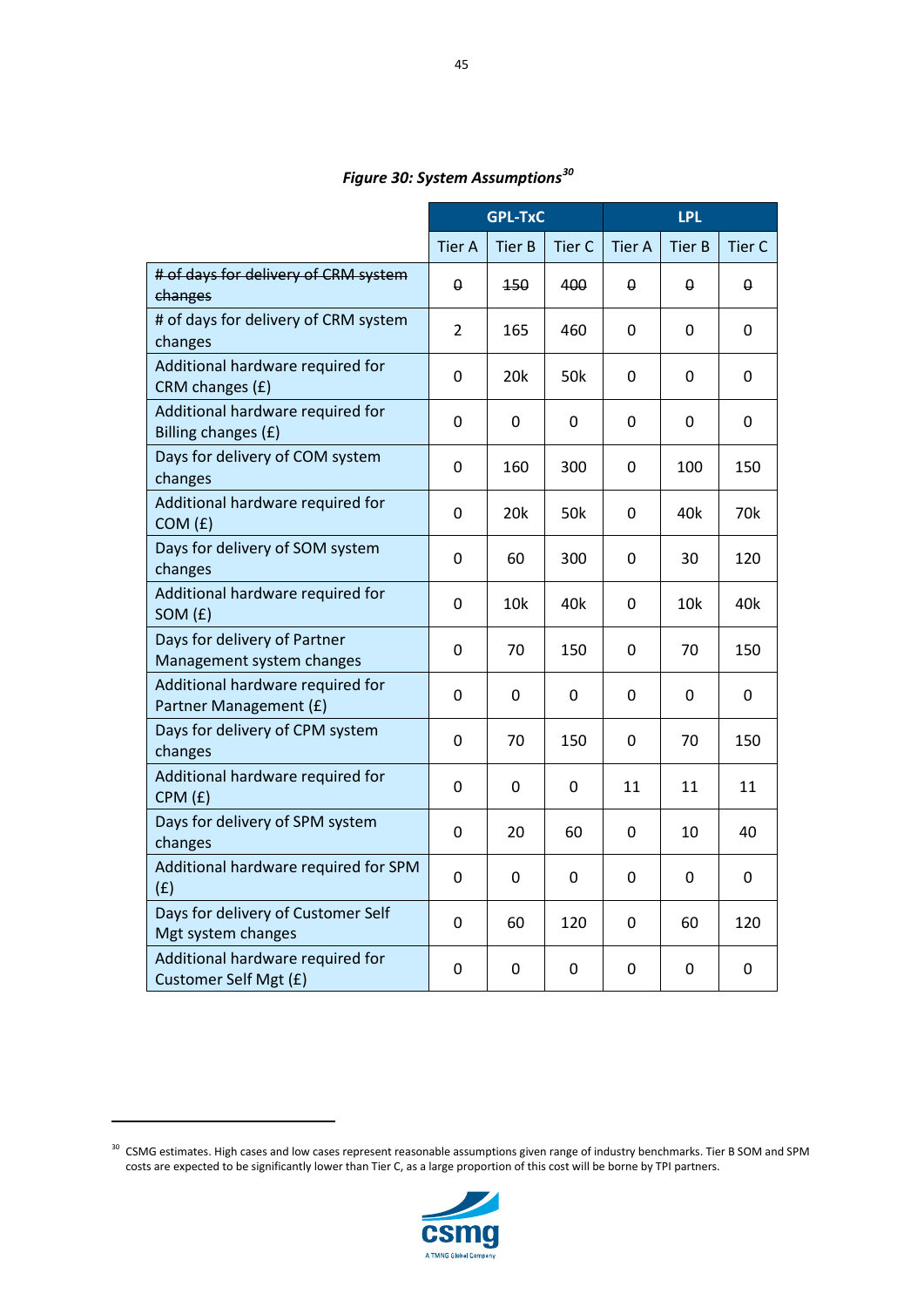|                                                                                       | <b>GPL-TxC</b>  |                |             | <b>LPL</b> |                 |      |
|---------------------------------------------------------------------------------------|-----------------|----------------|-------------|------------|-----------------|------|
|                                                                                       | Low             | Mid            | <b>High</b> | Low        | Mid             | High |
| # of days for delivery of Hub/<br><b>TxCIA system</b>                                 | 1,700           | 2,000          | 2,500       | 275        | 300             | 350  |
| # of days for delivery of Hub /<br><b>TxCIA</b> system                                | 2,000           | 2,250          | 2,500       | 275        | 300             | 350  |
| Infrastructure costs $(E)$                                                            | 150k            | 200k           | 225k        | 100k       | 100k            | 150k |
| Infrastructure costs (£)                                                              | 350k            | 750k           | 1,000k      | 100k       | 100k            | 150k |
| On-going infrastructure support<br>costs                                              | 15%             | 20%            | 25%         | 15%        | 20%             | 25%  |
| # of staff in the Hub / TxCIA                                                         | $\overline{45}$ | 20             | $20 \,$     | $4\theta$  | $\overline{45}$ | 15   |
| # of staff in the Hub / TxCIA                                                         | 10              | 16             | 22          | 10         | 15              | 15   |
| % utilisation of staff in Hub /<br><b>TxCIA</b>                                       | 50%             | 50%            | 70%         | 50%        | 50%             | 70%  |
| % utilisation of staff in Hub /<br><b>TxCIA</b>                                       | 100%            | 100%           | 100%        | 50%        | 50%             | 70%  |
| Days to develop initial<br>documentation, training,<br>processes etc. for Hub / TxCIA | 10              | 10             | 15          | 10         | 10              | 15   |
| # of days for delivery CCS<br>system                                                  | 400             | 500            | 550         | N/A        | N/A             | N/A  |
| Infrastructure costs for CCS (£)                                                      | 100,000         | 125,000        | 150,000     | N/A        | N/A             | N/A  |
| CCS on-going costs %                                                                  | 15%             | 20%            | 25%         | N/A        | N/A             | N/A  |
| # of staff in CCS                                                                     | 3               | 3              | 5           | N/A        | N/A             | N/A  |
| % utilisation of staff in CCS                                                         | 50%             | 50%            | 70%         | N/A        | N/A             | N/A  |
| Days to develop initial<br>documentation, training,<br>processes etc. for CCS         | 10              | 10             | 15          | N/A        | N/A             | N/A  |
| # of CSAs in CCS                                                                      | <b>Nil</b>      | <b>Nil</b>     | Nil         | N/A        | N/A             | N/A  |
| # of CSAs in CCS                                                                      | $\mathbf{1}$    | $\overline{2}$ | 3           | N/A        | N/A             | N/A  |

*Figure 31: Central Cost Assumptions and Sensitivities[31](#page-45-0)*



<span id="page-45-0"></span> $31$  CSMG estimates. High cases and low cases represent reasonable assumptions given range of industry benchmarks.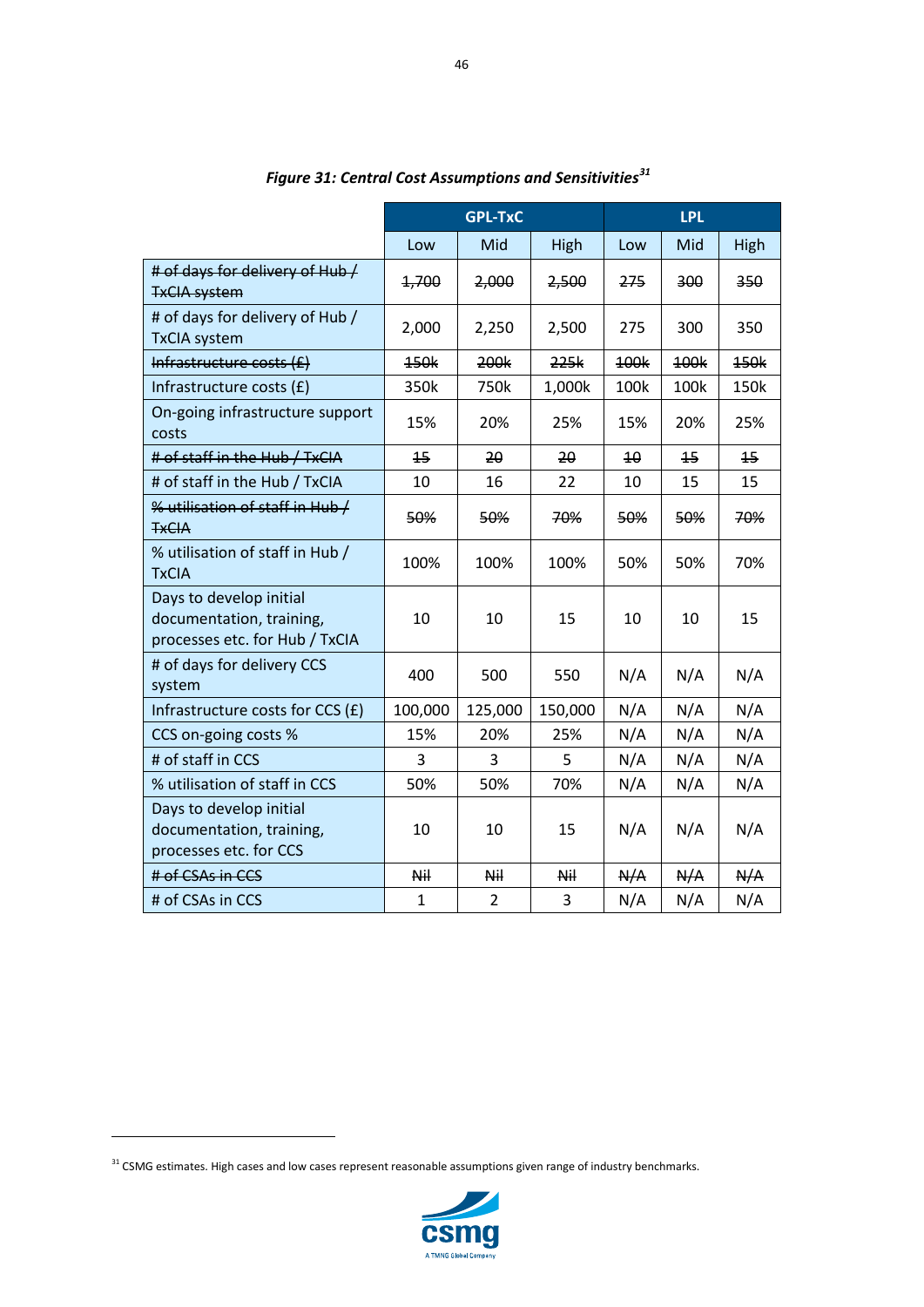<span id="page-46-0"></span>

| <b>Term or</b><br><b>Abbreviation</b> | <b>Description</b>                      |  |  |  |
|---------------------------------------|-----------------------------------------|--|--|--|
| AP                                    | <b>Access Provider</b>                  |  |  |  |
| B <sub>2</sub> B                      | <b>Business to Business</b>             |  |  |  |
| <b>CIM</b>                            | <b>Customer Interface Management</b>    |  |  |  |
| <b>CLI</b>                            | <b>Customer Line Identification</b>     |  |  |  |
| <b>COM</b>                            | <b>Customer Order Management</b>        |  |  |  |
| <b>CP</b>                             | <b>Communications Provider</b>          |  |  |  |
| <b>CPM</b>                            | <b>Customer Problem Management</b>      |  |  |  |
| <b>CRM</b>                            | <b>Customer Relationship Management</b> |  |  |  |
| <b>CSA</b>                            | <b>Customer Service Advisor</b>         |  |  |  |
| <b>CCS</b>                            | <b>Customer Cancel Service</b>          |  |  |  |
| <b>ETC</b>                            | <b>Early Termination Charges</b>        |  |  |  |
| eTOM                                  | <b>Enhanced Telecoms Operations Map</b> |  |  |  |
| <b>FTE</b>                            | <b>Full Time Employee</b>               |  |  |  |
| GP                                    | <b>Gaining Provider</b>                 |  |  |  |
| <b>GPL</b>                            | <b>Gaining Provider Led</b>             |  |  |  |
| GPL-TxC                               | Gaining Provider Led - Transfer Code    |  |  |  |
| LLU                                   | <b>Local Loop Unbundling</b>            |  |  |  |
| LP                                    | Losing Provider                         |  |  |  |
| <b>LPL</b>                            | Losing Provider Led                     |  |  |  |
| <b>MAC</b>                            | <b>Migration Authorisation Code</b>     |  |  |  |
| NoT                                   | Notice of Transfer                      |  |  |  |
| <b>NPC</b>                            | <b>Net Present Cost</b>                 |  |  |  |
| <b>OAT</b>                            | <b>Operational Acceptance Testing</b>   |  |  |  |
| <b>SI</b>                             | System Integrator                       |  |  |  |
| <b>SIT</b>                            | <b>System Integration Testing</b>       |  |  |  |
| SOM                                   | Service Order Management                |  |  |  |
| <b>SPM</b>                            | Service Problem Management              |  |  |  |
| <b>TAM</b>                            | <b>Telecom Applications Map</b>         |  |  |  |
| <b>TPI</b>                            | Third Party Integrator                  |  |  |  |
| <b>TPV</b>                            | <b>Third Party Verification</b>         |  |  |  |
| <b>TxC</b>                            | <b>Transfer Code</b>                    |  |  |  |
| <b>TxCIA</b>                          | <b>Transfer Code Issuing Authority</b>  |  |  |  |
| <b>UAT</b>                            | <b>User Acceptance Testing</b>          |  |  |  |
| <b>USN</b>                            | Unique Service Number                   |  |  |  |
| <b>WP</b>                             | <b>Wholesale Provider</b>               |  |  |  |